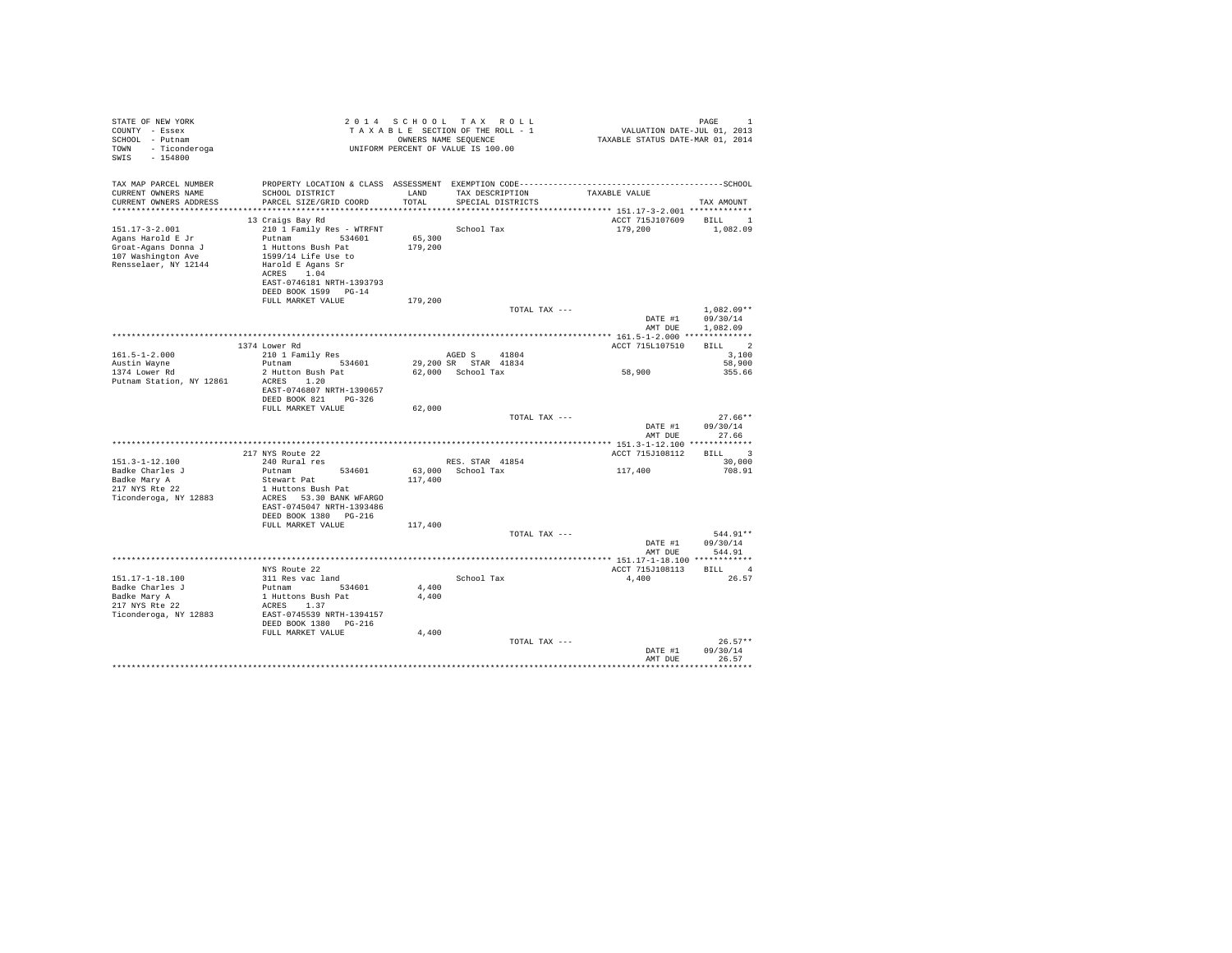| STATE OF NEW YORK               | 2014 SCHOOL TAX ROLL<br>TAXABL SECTION OF THE ROLL - 1<br>ONNERS NAME SEQUENCE<br>UNIFORM PERCENT OF VALUE IS 100.00 |         |                      | PAGE 2<br>VALUATION DATE-JUL 01, 2013<br>TAXABLE STATUS DATE-MAR 01, 2014 |            |
|---------------------------------|----------------------------------------------------------------------------------------------------------------------|---------|----------------------|---------------------------------------------------------------------------|------------|
| COUNTY - Essex                  |                                                                                                                      |         |                      |                                                                           |            |
| SCHOOL - Putnam                 |                                                                                                                      |         |                      |                                                                           |            |
| TOWN<br>- Ticonderoga           |                                                                                                                      |         |                      |                                                                           |            |
| SWIS - 154800                   |                                                                                                                      |         |                      |                                                                           |            |
|                                 |                                                                                                                      |         |                      |                                                                           |            |
|                                 |                                                                                                                      |         |                      |                                                                           |            |
| TAX MAP PARCEL NUMBER           |                                                                                                                      |         |                      |                                                                           |            |
| CURRENT OWNERS NAME             | SCHOOL DISTRICT                                                                                                      | LAND    | TAX DESCRIPTION      | TAXABLE VALUE                                                             |            |
| CURRENT OWNERS ADDRESS          | PARCEL SIZE/GRID COORD                                                                                               | TOTAL   | SPECIAL DISTRICTS    |                                                                           | TAX AMOUNT |
|                                 |                                                                                                                      |         |                      |                                                                           |            |
|                                 | 219 NYS Route 22                                                                                                     |         |                      | ACCT 715J108109                                                           | BILL 5     |
| $151.17 - 1 - 17.003$           | 210 1 Family Res                                                                                                     |         | RES. STAR 41854      |                                                                           | 30,000     |
|                                 | Putnam 534601                                                                                                        |         |                      | 76,500                                                                    |            |
| Badke Jesse J                   |                                                                                                                      |         | 29,000 School Tax    |                                                                           | 461.94     |
| 219 NYS Rt 22                   | 1 Huttons Bush Pat                                                                                                   | 76.500  |                      |                                                                           |            |
| Ticonderoga, NY 12883           | ACRES 1.02 BANK1STARSG                                                                                               |         |                      |                                                                           |            |
|                                 | EAST-0745565 NRTH-1393756                                                                                            |         |                      |                                                                           |            |
|                                 | DEED BOOK 1643 PG-159                                                                                                |         |                      |                                                                           |            |
|                                 | FULL MARKET VALUE                                                                                                    | 76,500  |                      |                                                                           |            |
|                                 |                                                                                                                      |         | TOTAL TAX ---        |                                                                           | $297.94**$ |
|                                 |                                                                                                                      |         |                      | DATE #1                                                                   | 09/30/14   |
|                                 |                                                                                                                      |         |                      | AMT DUE                                                                   | 297.94     |
|                                 |                                                                                                                      |         |                      |                                                                           |            |
|                                 | 68 NYS Route 22                                                                                                      |         |                      | ACCT 715J191011                                                           | BILL 6     |
| $161.5 - 1 - 1.200$             | 210 1 Family Res                                                                                                     |         | SR STAR 41834        |                                                                           | 64,200     |
|                                 |                                                                                                                      |         | 31,000 School Tax    | 109,200                                                                   |            |
| Barber Martin F                 | Putnam 534601                                                                                                        |         |                      |                                                                           | 659.40     |
| Barber Melodie                  | 2 Huttons Bush Patent                                                                                                | 109,200 |                      |                                                                           |            |
| 68 Nys Rte 22                   | ACRES 3.00                                                                                                           |         |                      |                                                                           |            |
| PO Box 517                      | EAST-0745181 NRTH-1390069                                                                                            |         |                      |                                                                           |            |
| Ticonderoga, NY 12883           | DEED BOOK 963 PG-257                                                                                                 |         |                      |                                                                           |            |
|                                 | FULL MARKET VALUE                                                                                                    | 109,200 |                      |                                                                           |            |
|                                 |                                                                                                                      |         | TOTAL TAX ---        |                                                                           | $331.40**$ |
|                                 |                                                                                                                      |         |                      | DATE #1                                                                   | 09/30/14   |
|                                 |                                                                                                                      |         |                      | AMT DUE                                                                   | 331.40     |
|                                 |                                                                                                                      |         |                      |                                                                           |            |
|                                 | 208 NYS Route 22                                                                                                     |         |                      | ACCT 715J107401                                                           | BILL 7     |
| $151.17 - 1 - 9.000$            | 210 1 Family Res                                                                                                     |         | AGED ALL 41800       |                                                                           | 22,900     |
| Bennett Sheila                  | Putnam 534601                                                                                                        |         | 21,500 SR STAR 41834 |                                                                           | 22,900     |
|                                 | 1 Huttons Bush Pat                                                                                                   |         | 45.800 School Tax    | 22,900                                                                    | 138.28     |
| Bennett Myron<br>208 Nys Rte 22 |                                                                                                                      |         |                      |                                                                           |            |
|                                 | ACRES 0.60                                                                                                           |         |                      |                                                                           |            |
| Putnam Station, NY 12861        | EAST-0745835 NRTH-1393377                                                                                            |         |                      |                                                                           |            |
|                                 | DEED BOOK 1014 PG-118                                                                                                |         |                      |                                                                           |            |
|                                 | FULL MARKET VALUE                                                                                                    | 45,800  |                      |                                                                           |            |
|                                 |                                                                                                                      |         | TOTAL TAX ---        |                                                                           | $0.00**$   |
|                                 |                                                                                                                      |         |                      | ************ 151.17-1-1.000 *************                                 |            |
|                                 | 276 NYS Route 22<br>76 NYS Route 22<br>210 1 Family Res                                                              |         |                      | ACCT 715J108008                                                           | BILL 8     |
| $151.17 - 1 - 1.000$            |                                                                                                                      |         | SR STAR 41834        |                                                                           | 64,200     |
| Blanchard James G Jr            | Putnam 534601                                                                                                        |         | 30,400 School Tax    | 93,100                                                                    | 562.18     |
| 276 NYS Rte 22                  | 1 Huttons Bush Pat                                                                                                   | 93,100  |                      |                                                                           |            |
| Ticonderoga, NY 12883           | ACRES 2.40                                                                                                           |         |                      |                                                                           |            |
|                                 | EAST-0745782 NRTH-1395118                                                                                            |         |                      |                                                                           |            |
|                                 |                                                                                                                      |         |                      |                                                                           |            |
|                                 | DEED BOOK 971 PG-115                                                                                                 |         |                      |                                                                           |            |
|                                 | FULL MARKET VALUE                                                                                                    | 93,100  |                      |                                                                           |            |
|                                 |                                                                                                                      |         | TOTAL TAX ---        |                                                                           | $234.18**$ |
|                                 |                                                                                                                      |         |                      | DATE #1                                                                   | 09/30/14   |
|                                 |                                                                                                                      |         |                      | AMT DUE                                                                   | 234.18     |
|                                 |                                                                                                                      |         |                      |                                                                           |            |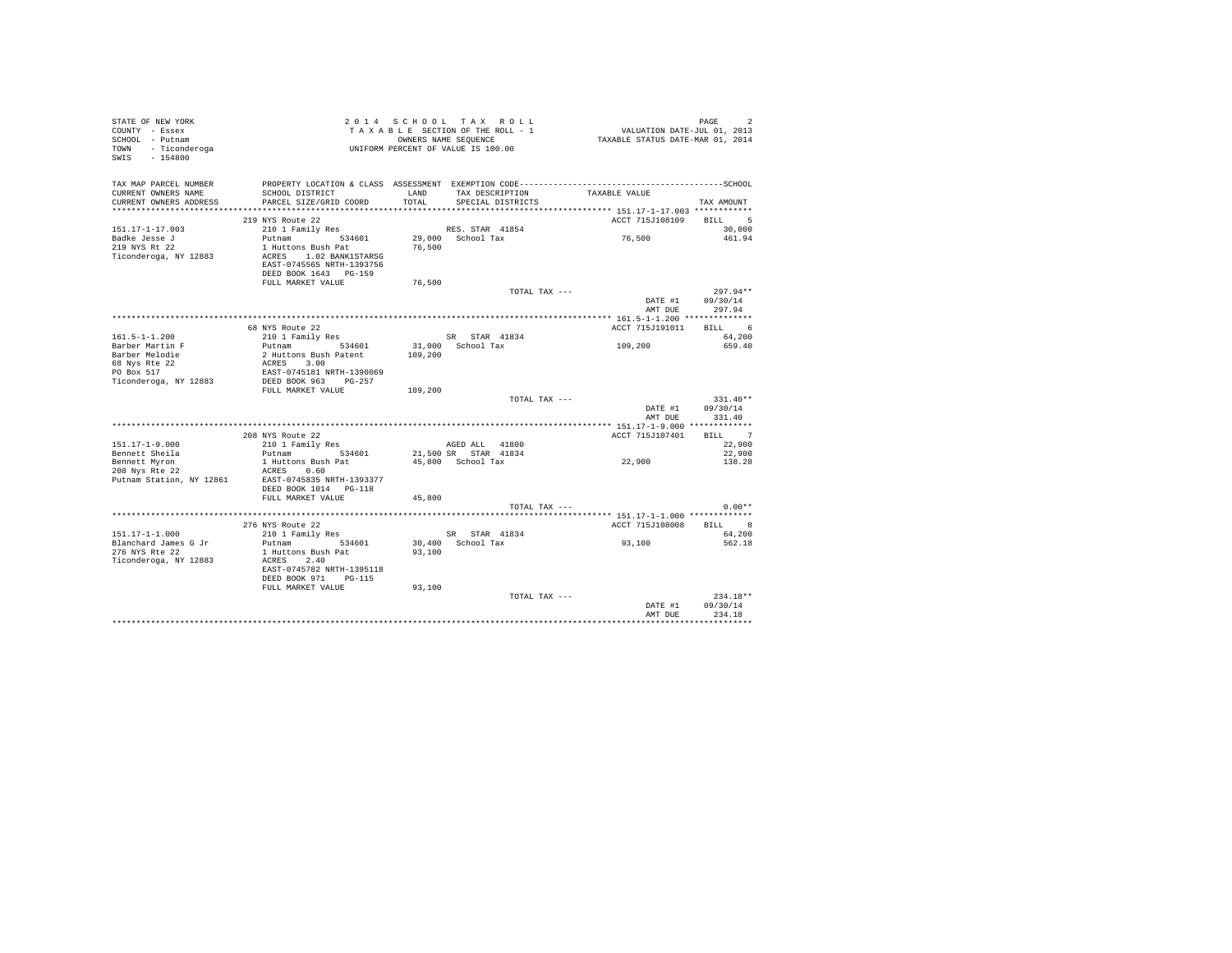| STATE OF NEW YORK<br>COUNTY - Essex<br>SCHOOL - Putnam<br>TOWN - Ticonderoga<br>SWIS - 154800 |                                                 |         | 2014 SCHOOL TAX ROLL<br>TAXABLE SECTION OF THE ROLL - 1<br>OWNERS NAME SEQUENCE<br>UNIFORM PERCENT OF VALUE IS 100.00 | VALUATION DATE-JUL 01, 2013<br>TAXABLE STATUS DATE-MAR 01, 2014 | PAGE<br>3                    |
|-----------------------------------------------------------------------------------------------|-------------------------------------------------|---------|-----------------------------------------------------------------------------------------------------------------------|-----------------------------------------------------------------|------------------------------|
|                                                                                               |                                                 |         |                                                                                                                       |                                                                 |                              |
| TAX MAP PARCEL NUMBER                                                                         |                                                 |         |                                                                                                                       |                                                                 |                              |
| CURRENT OWNERS NAME                                                                           | SCHOOL DISTRICT                                 | LAND    | TAX DESCRIPTION TAXABLE VALUE                                                                                         |                                                                 |                              |
| CURRENT OWNERS ADDRESS                                                                        | PARCEL SIZE/GRID COORD                          | TOTAL   | SPECIAL DISTRICTS                                                                                                     |                                                                 | TAX AMOUNT                   |
|                                                                                               | NYS Route 22                                    |         |                                                                                                                       | ACCT 715J114502 BILL 9                                          |                              |
| $160.2 - 2 - 7.000$                                                                           | 322 Rural vac>10                                |         | School Tax                                                                                                            | 43,100                                                          | 260.26                       |
| Blood Belva                                                                                   | Putnam 534601                                   | 43,100  |                                                                                                                       |                                                                 |                              |
| 15 NYS Rt 22                                                                                  | 2 & 4 Huttons Bush Pat                          | 43,100  |                                                                                                                       |                                                                 |                              |
| Putnam Station, NY 12861                                                                      | ACRES 32.70                                     |         |                                                                                                                       |                                                                 |                              |
|                                                                                               | EAST-0743584 NRTH-1388783                       |         |                                                                                                                       |                                                                 |                              |
|                                                                                               | FULL MARKET VALUE                               | 43,100  |                                                                                                                       |                                                                 |                              |
|                                                                                               |                                                 |         | TOTAL TAX ---                                                                                                         | DATE #1                                                         | $260.26**$<br>09/30/14       |
|                                                                                               |                                                 |         |                                                                                                                       | AMT DUE                                                         | 260.26                       |
|                                                                                               |                                                 |         |                                                                                                                       |                                                                 |                              |
|                                                                                               | 15 NYS Route 22                                 |         |                                                                                                                       | ACCT 715J108014 BILL 10                                         |                              |
| $160.2 - 2 - 5.000$                                                                           | 210 1 Family Res                                |         | AGED ALL 41800                                                                                                        |                                                                 | 52,750                       |
| Blood William                                                                                 | 534601<br>Putnam                                |         | 30,100 SR STAR 41834                                                                                                  |                                                                 | 52,750                       |
| c/o Belva Blood                                                                               | 6 Huttons Bush Pat                              |         | 105,500 School Tax                                                                                                    | 52,750                                                          | 318.53                       |
| 15 NYS Rte 22<br>Putnam Station, NY 12861                                                     | 1207/13 Life Use To<br>Belva Blood              |         |                                                                                                                       |                                                                 |                              |
|                                                                                               | ACRES 2.10                                      |         |                                                                                                                       |                                                                 |                              |
|                                                                                               | EAST-0744537 NRTH-1388778                       |         |                                                                                                                       |                                                                 |                              |
|                                                                                               | DEED BOOK 1207 PG-13                            |         |                                                                                                                       |                                                                 |                              |
|                                                                                               | FULL MARKET VALUE                               | 105,500 |                                                                                                                       |                                                                 |                              |
|                                                                                               |                                                 |         | TOTAL TAX ---                                                                                                         |                                                                 | $0.00**$                     |
|                                                                                               | 48 Wilson Bav Rd                                |         |                                                                                                                       | ACCT 715J113711 BILL 11                                         |                              |
| $151.17 - 2 - 2.000$                                                                          | 260 Seasonal res - WTRFNT                       |         | School Tax                                                                                                            | 55,400                                                          | 334.53                       |
| Brooking Marie                                                                                | Putnam 534601                                   | 36,600  |                                                                                                                       |                                                                 |                              |
| Michalak Joseph E                                                                             | 1 Huttons Bush Pat                              | 55,400  |                                                                                                                       |                                                                 |                              |
| c/o Mary Michalak                                                                             | ACRES 0.30                                      |         |                                                                                                                       |                                                                 |                              |
| 27 Cowels Rd                                                                                  | EAST-0746269 NRTH-1395003                       |         |                                                                                                                       |                                                                 |                              |
| Lake Luzerne, NY 12846                                                                        | DEED BOOK 1680 PG-69                            |         |                                                                                                                       |                                                                 |                              |
|                                                                                               | FULL MARKET VALUE                               | 55,400  | TOTAL TAX ---                                                                                                         |                                                                 |                              |
|                                                                                               |                                                 |         |                                                                                                                       |                                                                 | 334.53**<br>DATE #1 09/30/14 |
|                                                                                               |                                                 |         |                                                                                                                       | AMT DUE                                                         | 334.53                       |
|                                                                                               |                                                 |         |                                                                                                                       |                                                                 |                              |
|                                                                                               | 135 NYS Route 22                                |         |                                                                                                                       | ACCT 715J108710                                                 | BILL 12                      |
| $161.1 - 1 - 1.110$                                                                           | 240 Rural res                                   |         | SR STAR 41834                                                                                                         |                                                                 | 64.200                       |
| Charleton Ruth C                                                                              | Putnam 534601                                   |         | 67,500 School Tax                                                                                                     | 143,500                                                         | 866.52                       |
| 135 NYS Route 22<br>Putnam, NY 12861                                                          | 1 Huttons Bush Pat<br>1607/300-Life Use to Fran | 143,500 |                                                                                                                       |                                                                 |                              |
|                                                                                               | Carolyn K Charlton                              |         |                                                                                                                       |                                                                 |                              |
|                                                                                               | ACRES 60.26                                     |         |                                                                                                                       |                                                                 |                              |
|                                                                                               | EAST-0745343 NRTH-1391559                       |         |                                                                                                                       |                                                                 |                              |
|                                                                                               | DEED BOOK 1607 PG-300                           |         |                                                                                                                       |                                                                 |                              |
|                                                                                               | FULL MARKET VALUE                               | 143,500 |                                                                                                                       |                                                                 |                              |
|                                                                                               |                                                 |         | TOTAL TAX ---                                                                                                         |                                                                 | 538.52**                     |
|                                                                                               |                                                 |         |                                                                                                                       | DATE #1<br>AMT DUE                                              | 09/30/14<br>538.52           |
|                                                                                               |                                                 |         |                                                                                                                       |                                                                 |                              |
|                                                                                               |                                                 |         |                                                                                                                       |                                                                 |                              |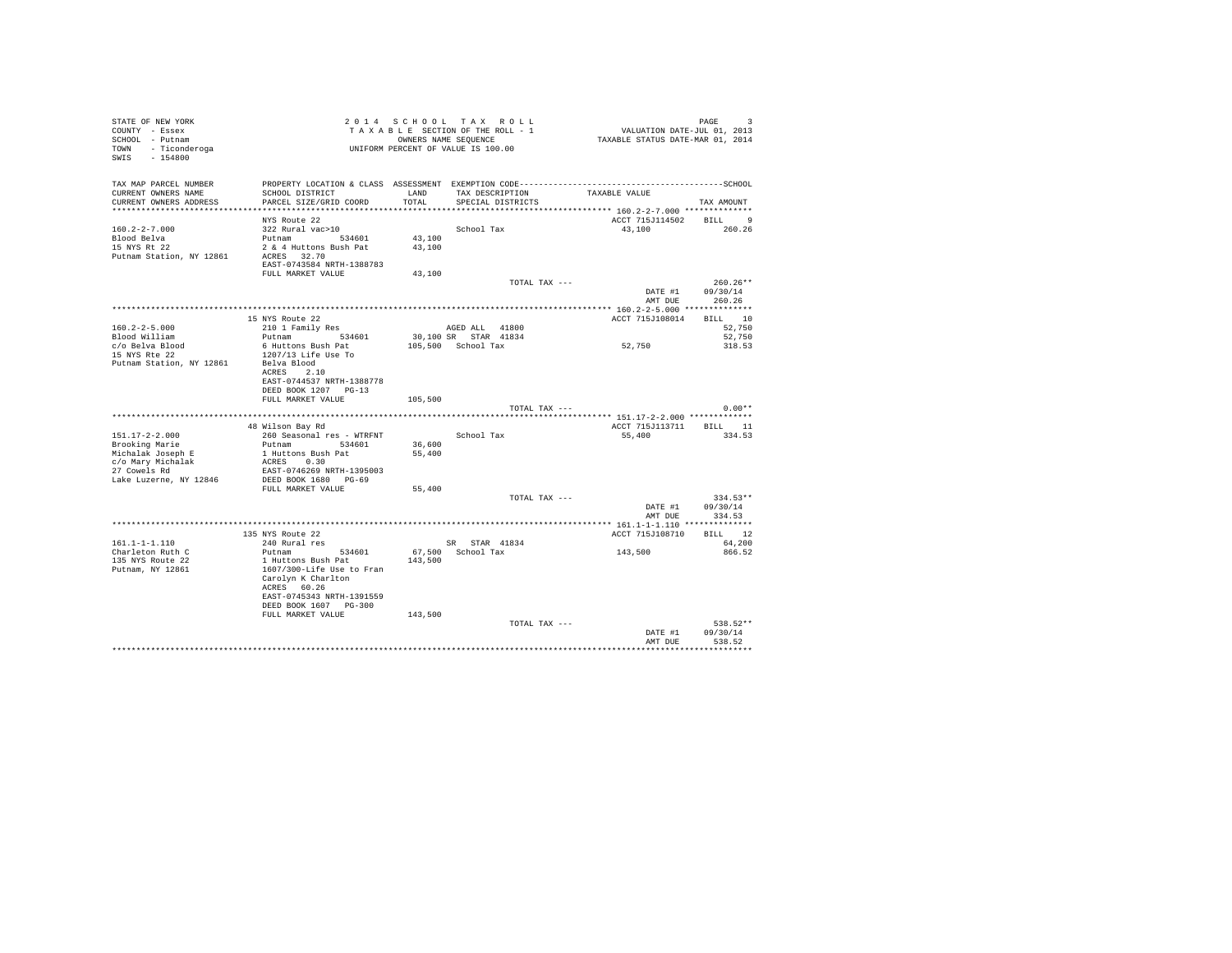| STATE OF NEW YORK<br>COUNTY - Essex<br>SCHOOL - Putnam<br>TOWN<br>- Ticonderoga<br>$-154800$<br>SWIS |                                                   | OWNERS NAME SEQUENCE | 2014 SCHOOL TAX ROLL<br>TAXABLE SECTION OF THE ROLL - 1<br>UNIFORM PERCENT OF VALUE IS 100.00 | VALUATION DATE-JUL 01, 2013<br>TAXABLE STATUS DATE-MAR 01, 2014 | PAGE<br>$\overline{a}$ |
|------------------------------------------------------------------------------------------------------|---------------------------------------------------|----------------------|-----------------------------------------------------------------------------------------------|-----------------------------------------------------------------|------------------------|
|                                                                                                      |                                                   |                      |                                                                                               |                                                                 |                        |
| TAX MAP PARCEL NUMBER<br>CURRENT OWNERS NAME<br>CURRENT OWNERS ADDRESS                               | SCHOOL DISTRICT<br>PARCEL SIZE/GRID COORD         | LAND<br>TOTAL.       | TAX DESCRIPTION<br>SPECIAL DISTRICTS                                                          | TAXABLE VALUE                                                   | TAX AMOUNT             |
| *************************                                                                            |                                                   |                      |                                                                                               |                                                                 |                        |
|                                                                                                      | 57 NYS Route 22                                   |                      |                                                                                               | ACCT 715J108706                                                 | BILL 13                |
| $160.2 - 2 - 3.000$<br>Curtis Josephine A                                                            | 116 Other stock<br>Putnam<br>534601               |                      | SR STAR 41834<br>98,700 School Tax                                                            | 147,700                                                         | 64,200<br>891.88       |
| Curtis Jon A                                                                                         | 2 Huttons Bush Pat Turner                         | 147,700              |                                                                                               |                                                                 |                        |
| 57 Nys Rte 22                                                                                        | ACRES 157.10                                      |                      |                                                                                               |                                                                 |                        |
| Putnam Station, NY 12861                                                                             | EAST-0743322 NRTH-1391750<br>DEED BOOK 943 PG-187 |                      |                                                                                               |                                                                 |                        |
|                                                                                                      | FULL MARKET VALUE                                 | 147,700              |                                                                                               |                                                                 |                        |
|                                                                                                      |                                                   |                      | TOTAL TAX ---                                                                                 | DATE #1<br>AMT DUE                                              | 563.88**<br>09/30/14   |
|                                                                                                      |                                                   |                      |                                                                                               |                                                                 | 563.88                 |
|                                                                                                      | NYS Route 22                                      |                      |                                                                                               | ACCT 715J108705                                                 | BILL 14                |
| $160.2 - 2 - 6.000$                                                                                  | 323 Vacant rural                                  |                      | School Tax                                                                                    | 3,600                                                           | 21.74                  |
| Curtis Josephine A                                                                                   | Putnam 534601                                     | 3,600                |                                                                                               |                                                                 |                        |
| Curtis Jon A                                                                                         | 2 Huttons Bush Pat                                | 3,600                |                                                                                               |                                                                 |                        |
| 57 Nys Rte 22<br>Putnam Station, NY 12861                                                            | ACRES 9.20<br>EAST-0743935 NRTH-1389221           |                      |                                                                                               |                                                                 |                        |
|                                                                                                      | DEED BOOK 943 PG-187                              |                      |                                                                                               |                                                                 |                        |
|                                                                                                      | FULL MARKET VALUE                                 | 3,600                |                                                                                               |                                                                 |                        |
|                                                                                                      |                                                   |                      | TOTAL TAX ---                                                                                 |                                                                 | $21.74**$              |
|                                                                                                      |                                                   |                      |                                                                                               | DATE #1<br>AMT DUE                                              | 09/30/14<br>21.74      |
|                                                                                                      |                                                   |                      |                                                                                               |                                                                 |                        |
|                                                                                                      | NYS Route 22                                      |                      |                                                                                               | ACCT 715J178704                                                 | BILL 15                |
| $160.2 - 2 - 8.000$                                                                                  | 323 Vacant rural                                  |                      | School Tax                                                                                    | 46,000                                                          | 277.77                 |
| Curtis Josephine A<br>Curtis Jon A                                                                   | 534601<br>Putnam<br>Turner Patent                 | 46,000<br>46,000     |                                                                                               |                                                                 |                        |
| 57 Nys Rte 22                                                                                        | ACRES 99.20                                       |                      |                                                                                               |                                                                 |                        |
| Putnam Station, NY 12861                                                                             | EAST-0742255 NRTH-1389401                         |                      |                                                                                               |                                                                 |                        |
|                                                                                                      | DEED BOOK 943<br>$PG-187$                         |                      |                                                                                               |                                                                 |                        |
|                                                                                                      | FULL MARKET VALUE                                 | 46,000               |                                                                                               |                                                                 |                        |
|                                                                                                      |                                                   |                      | TOTAL TAX ---                                                                                 | DATE #1                                                         | $277.77**$<br>09/30/14 |
|                                                                                                      |                                                   |                      |                                                                                               | AMT DUE                                                         | 277.77                 |
|                                                                                                      |                                                   |                      |                                                                                               |                                                                 |                        |
|                                                                                                      | Shore Airport Rd                                  |                      |                                                                                               | ACCT 715J195011                                                 | BILL 16                |
| $140.1 - 1 - 7.000/9$                                                                                | 260 Seasonal res<br>534601                        | 600                  | School Tax                                                                                    | 22,600                                                          | 136.47                 |
| D&H Railway Corp<br>7th Floor Tax Dept                                                               | Putnam<br>Huttons Bush Pat                        | 22,600               |                                                                                               |                                                                 |                        |
| 120 S 6th St                                                                                         | Tm $#104.1-1-7$ Camp Only                         |                      |                                                                                               |                                                                 |                        |
| Minneapolis, MN 55402-1803                                                                           | EAST-0746587 NRTH-1420618                         |                      |                                                                                               |                                                                 |                        |
|                                                                                                      | FULL MARKET VALUE                                 | 22,600               |                                                                                               |                                                                 |                        |
|                                                                                                      |                                                   |                      | TOTAL TAX ---                                                                                 |                                                                 | $136.47**$             |
|                                                                                                      |                                                   |                      |                                                                                               | DATE #1<br>AMT DUE                                              | 09/30/14<br>136.47     |
|                                                                                                      |                                                   |                      |                                                                                               |                                                                 |                        |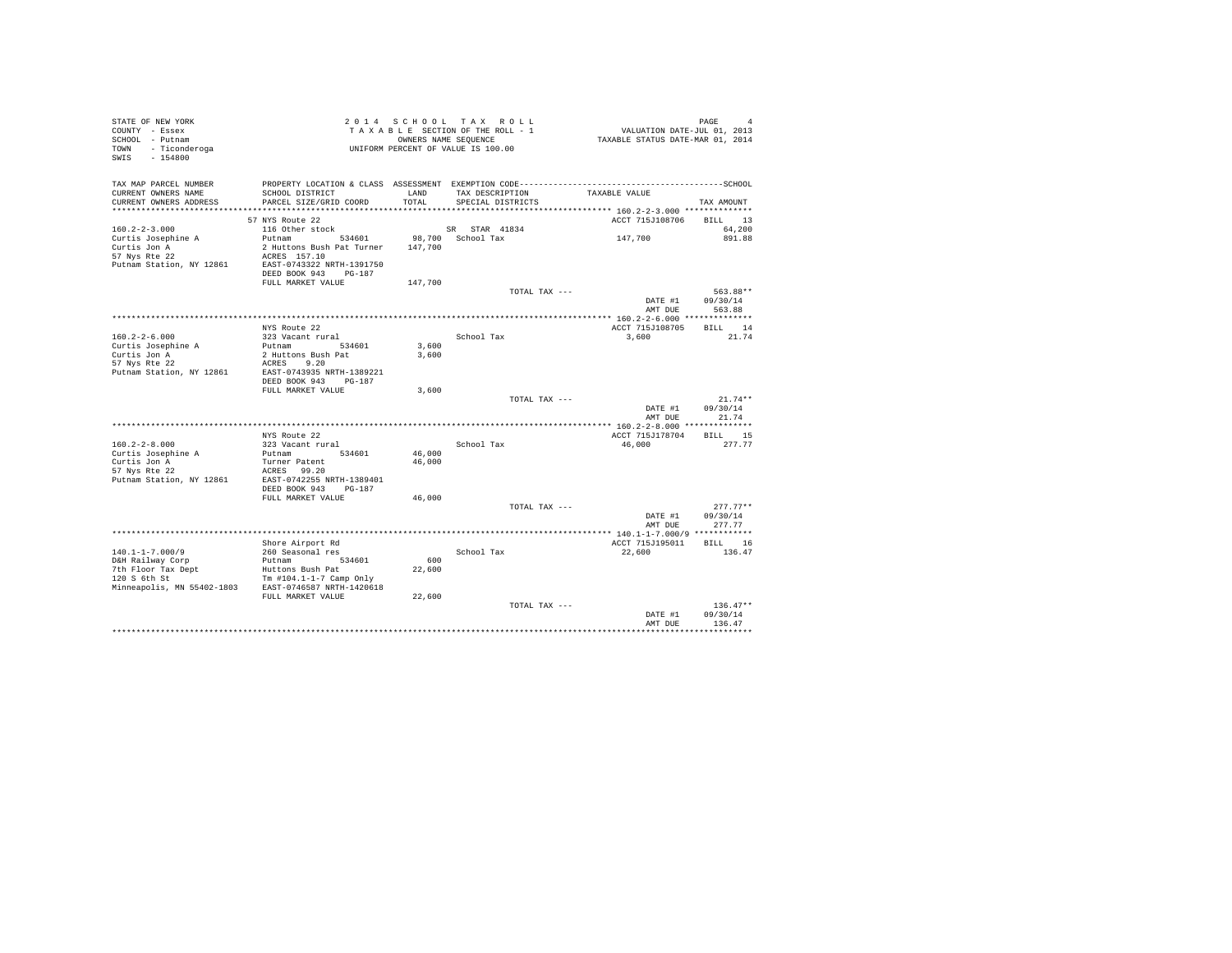| STATE OF NEW YORK<br>COUNTY - Essex<br>SCHOOL - Putnam<br>TOWN - Ticonderoga<br>SWIS<br>$-154800$ |                                                                                              |         | 2014 SCHOOL TAX ROLL<br>TAXABLE SECTION OF THE ROLL - 1<br>OWNERS NAME SEQUENCE<br>UNIFORM PERCENT OF VALUE IS 100.00 | VALUATION DATE-JUL 01, 2013<br>TAXABLE STATUS DATE-MAR 01, 2014 | PAGE<br>5             |
|---------------------------------------------------------------------------------------------------|----------------------------------------------------------------------------------------------|---------|-----------------------------------------------------------------------------------------------------------------------|-----------------------------------------------------------------|-----------------------|
| TAX MAP PARCEL NUMBER                                                                             | PROPERTY LOCATION & CLASS ASSESSMENT EXEMPTION CODE-----------------------------------SCHOOL |         |                                                                                                                       |                                                                 |                       |
| CURRENT OWNERS NAME                                                                               | SCHOOL DISTRICT                                                                              | LAND    | TAX DESCRIPTION                                                                                                       | TAXABLE VALUE                                                   |                       |
| CURRENT OWNERS ADDRESS                                                                            | PARCEL SIZE/GRID COORD                                                                       | TOTAL.  | SPECIAL DISTRICTS                                                                                                     |                                                                 | TAX AMOUNT            |
|                                                                                                   | NYS Route 22                                                                                 |         |                                                                                                                       | ACCT 715J110003                                                 |                       |
| $161.5 - 1 - 1.100$                                                                               | 322 Rural vac>10                                                                             |         | School Tax                                                                                                            | 8,600                                                           | BILL 17<br>51.93      |
| Dayton James J                                                                                    | Putnam 534601                                                                                | 8,600   |                                                                                                                       |                                                                 |                       |
| Dayton M'Lissa M                                                                                  | 2 Huttons Bush Pat                                                                           | 8,600   |                                                                                                                       |                                                                 |                       |
| 24 Fisher Ln                                                                                      | ACRES 13.30                                                                                  |         |                                                                                                                       |                                                                 |                       |
| Vergennes, VT 05491                                                                               | EAST-0745480 NRTH-1390366                                                                    |         |                                                                                                                       |                                                                 |                       |
|                                                                                                   | DEED BOOK 1709 PG-6                                                                          |         |                                                                                                                       |                                                                 |                       |
|                                                                                                   | FULL MARKET VALUE                                                                            | 8,600   |                                                                                                                       |                                                                 |                       |
|                                                                                                   |                                                                                              |         | TOTAL TAX ---                                                                                                         | DATE #1                                                         | $51.93**$<br>09/30/14 |
|                                                                                                   |                                                                                              |         |                                                                                                                       | AMT DUE                                                         | 51.93                 |
|                                                                                                   |                                                                                              |         |                                                                                                                       |                                                                 |                       |
|                                                                                                   | 32 NYS Route 22                                                                              |         |                                                                                                                       | ACCT 715J178020                                                 | BILL 18               |
| $161.5 - 1 - 7.100$                                                                               | 240 Rural res                                                                                |         | School Tax                                                                                                            | 193,300                                                         | 1,167.23              |
| Dayton James J                                                                                    | Putnam 534601                                                                                | 36,600  |                                                                                                                       |                                                                 |                       |
| Dayton M'Lissa M                                                                                  | Lot 2 Huttons Bush Pat                                                                       | 193,300 |                                                                                                                       |                                                                 |                       |
| 24 Fisher Ln                                                                                      | ACRES 12.75                                                                                  |         |                                                                                                                       |                                                                 |                       |
| Vergennes, VT 05491                                                                               | EAST-0745570 NRTH-1389494                                                                    |         |                                                                                                                       |                                                                 |                       |
|                                                                                                   | DEED BOOK 1709 PG-1<br>FULL MARKET VALUE                                                     | 193,300 |                                                                                                                       |                                                                 |                       |
|                                                                                                   |                                                                                              |         | TOTAL TAX ---                                                                                                         |                                                                 | $1,167.23**$          |
|                                                                                                   |                                                                                              |         |                                                                                                                       | DATE #1                                                         | 09/30/14              |
|                                                                                                   |                                                                                              |         |                                                                                                                       | AMT DUE                                                         | 1,167.23              |
|                                                                                                   |                                                                                              |         |                                                                                                                       |                                                                 |                       |
|                                                                                                   | 44 Wilson Bay Rd                                                                             |         |                                                                                                                       | ACCT 715J115704                                                 | BILL 19               |
| $151.17 - 2 - 3.100$                                                                              | 210 1 Family Res - WTRFNT                                                                    |         | RES. STAR 41854                                                                                                       |                                                                 | 30,000                |
| Dolbeck Keith A                                                                                   | Putnam 534601                                                                                |         | 63,300 School Tax                                                                                                     | 189,000                                                         | 1,141.27              |
| Dolbeck Mary A                                                                                    | 1 Huttons Bush Pat                                                                           | 189,000 |                                                                                                                       |                                                                 |                       |
| 44 Wilson Bay Rd<br>Ticonderoga, NY 12883                                                         | Bldgs 1&2<br>ACRES 2.31                                                                      |         |                                                                                                                       |                                                                 |                       |
|                                                                                                   | EAST-0746284 NRTH-1394766                                                                    |         |                                                                                                                       |                                                                 |                       |
|                                                                                                   | DEED BOOK 564 PG-058                                                                         |         |                                                                                                                       |                                                                 |                       |
|                                                                                                   | FULL MARKET VALUE                                                                            | 189,000 |                                                                                                                       |                                                                 |                       |
|                                                                                                   |                                                                                              |         | TOTAL TAX ---                                                                                                         |                                                                 | $977.27**$            |
|                                                                                                   |                                                                                              |         |                                                                                                                       | DATE #1                                                         | 09/30/14              |
|                                                                                                   |                                                                                              |         |                                                                                                                       | AMT DUE                                                         | 977.27                |
|                                                                                                   | NYS Route 22                                                                                 |         |                                                                                                                       | ****** 151.17-2-4.100 *************<br>ACCT 715J115709          | BILL 20               |
| $151.17 - 2 - 4.100$                                                                              | 311 Res vac land - WTRFNT                                                                    |         | School Tax                                                                                                            | 9,600                                                           | 57.97                 |
| Dolbeck Keith A                                                                                   | Putnam 534601                                                                                | 9,600   |                                                                                                                       |                                                                 |                       |
| Dolbeck Mary A                                                                                    | 1 Huttons Bush Pat                                                                           | 9,600   |                                                                                                                       |                                                                 |                       |
| 44 Wilson Bay Rd                                                                                  | ACRES 1.00                                                                                   |         |                                                                                                                       |                                                                 |                       |
| Ticonderoga, NY 12883                                                                             | EAST-0746472 NRTH-1394619                                                                    |         |                                                                                                                       |                                                                 |                       |
|                                                                                                   | DEED BOOK 1315 PG-7                                                                          |         |                                                                                                                       |                                                                 |                       |
|                                                                                                   | FULL MARKET VALUE                                                                            | 9,600   |                                                                                                                       |                                                                 |                       |
|                                                                                                   |                                                                                              |         | TOTAL TAX ---                                                                                                         |                                                                 | $57.97**$             |
|                                                                                                   |                                                                                              |         |                                                                                                                       | DATE #1<br>AMT DUE                                              | 09/30/14<br>57.97     |
|                                                                                                   |                                                                                              |         |                                                                                                                       |                                                                 |                       |
|                                                                                                   |                                                                                              |         |                                                                                                                       |                                                                 |                       |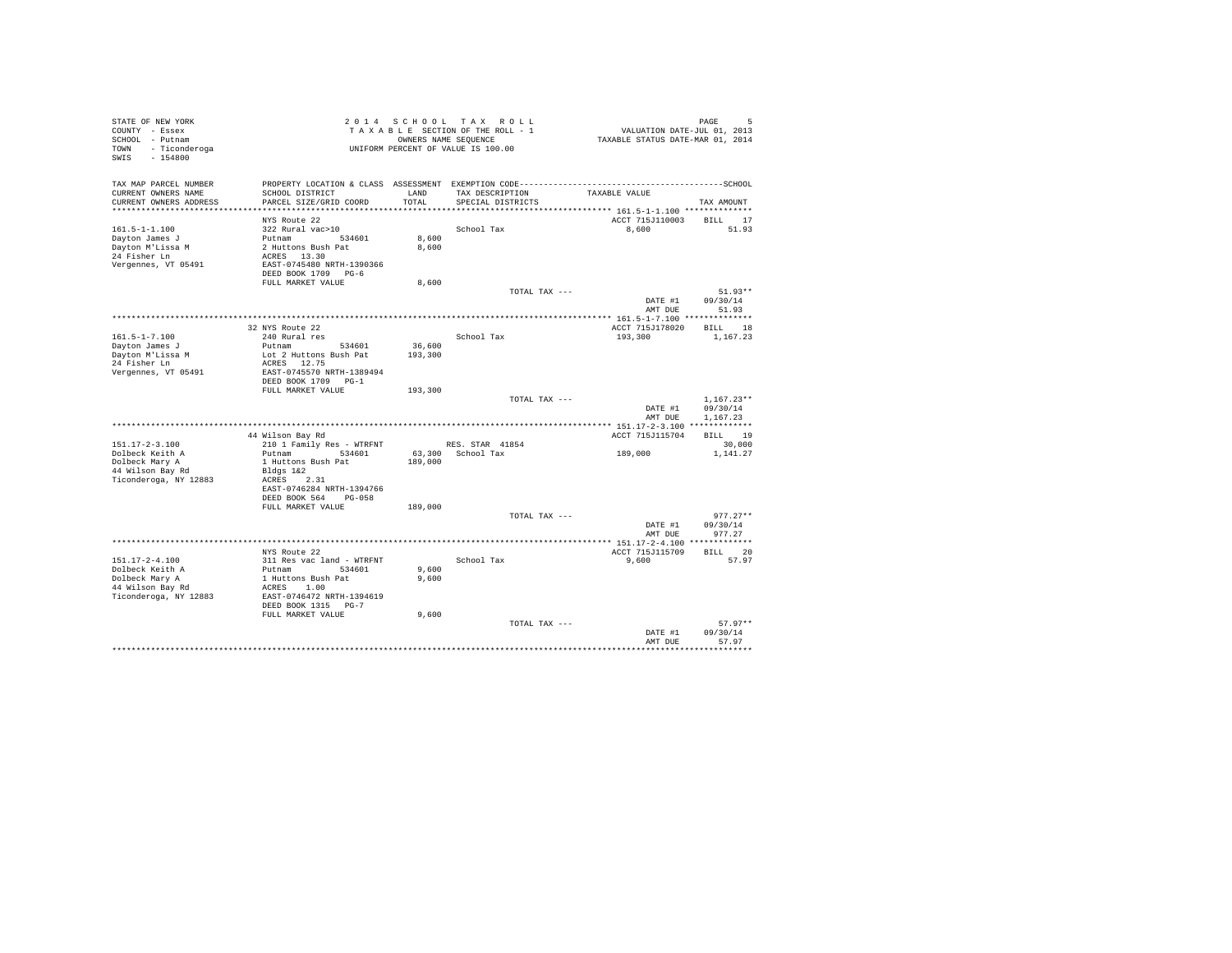| STATE OF NEW YORK<br>COUNTY - Essex<br>SCHOOL - Putnam<br>TOWN - Ticonderoga<br>SWIS - 154800                                                                                                | 2014 SCHOOL TAX ROLL<br>TAXABLE SECTION OF THE ROLL - 1<br>ONNERS NAME SEQUENCE<br>UNIFORM PERCENT OF VALUE IS 100.00 |        | OWNERS NAME SEQUENCE | PAGE 6<br>VALUATION DATE-JUL 01, 2013<br>TAXABLE STATUS DATE-MAR 01, 2014 |                                |
|----------------------------------------------------------------------------------------------------------------------------------------------------------------------------------------------|-----------------------------------------------------------------------------------------------------------------------|--------|----------------------|---------------------------------------------------------------------------|--------------------------------|
| TAX MAP PARCEL NUMBER PROPERTY LOCATION & CLASS ASSESSMENT EXEMPTION CODE----------------------------------SCHOOL<br>CURRENT OWNERS NAME                                                     | SCHOOL DISTRICT LAND                                                                                                  |        | TAX DESCRIPTION      | TAXABLE VALUE                                                             |                                |
| CURRENT OWNERS ADDRESS                                                                                                                                                                       | PARCEL SIZE/GRID COORD                                                                                                | TOTAL  | SPECIAL DISTRICTS    |                                                                           | TAX AMOUNT                     |
|                                                                                                                                                                                              | 270 NYS Route 22                                                                                                      |        |                      | ACCT 715J107707 BILL 21                                                   |                                |
| 151.17-1-4.000                                                                                                                                                                               | 210 1 Family Res                                                                                                      |        | School Tax           | 80,500                                                                    | 486.09                         |
| Douglass Chester                                                                                                                                                                             | Putnam 534601                                                                                                         | 24,500 |                      |                                                                           |                                |
| 270 NYS Rte 22                                                                                                                                                                               | 1 Huttons Bush Pat                                                                                                    | 80,500 |                      |                                                                           |                                |
| Ticonderoga, NY 12883                                                                                                                                                                        | ACRES 0.20 BANK CORE<br>EAST-0745919 NRTH-1394885<br>DEED BOOK 1529 PG-267                                            |        |                      |                                                                           |                                |
|                                                                                                                                                                                              | FULL MARKET VALUE                                                                                                     | 80,500 |                      |                                                                           |                                |
|                                                                                                                                                                                              |                                                                                                                       |        | TOTAL TAX ---        |                                                                           | $486.09**$<br>DATE #1 09/30/14 |
|                                                                                                                                                                                              |                                                                                                                       |        |                      |                                                                           | AMT DUE 486.09                 |
|                                                                                                                                                                                              | NYS Route 22                                                                                                          |        |                      | ACCT 715J178690                                                           | BILL 22                        |
| 151.17-1-2.000                                                                                                                                                                               | 314 Rural vac<10                                                                                                      |        | School Tax           | 300                                                                       | 1.81                           |
| Essex County                                                                                                                                                                                 | Putnam 534601<br>1 Huttons Bush Patent                                                                                | 300    |                      |                                                                           |                                |
| Varmette Property                                                                                                                                                                            |                                                                                                                       | 300    |                      |                                                                           |                                |
| 100 Court St                                                                                                                                                                                 | ACRES 0.30                                                                                                            |        |                      |                                                                           |                                |
| PO Box 217                                                                                                                                                                                   | EAST-0745888 NRTH-1395211                                                                                             |        |                      |                                                                           |                                |
| Elizabethtown, NY 12932                                                                                                                                                                      | DEED BOOK 1128 PG-189<br>FULL MARKET VALUE                                                                            | 300    |                      |                                                                           |                                |
|                                                                                                                                                                                              |                                                                                                                       |        | TOTAL TAX ---        |                                                                           | $1.81**$                       |
|                                                                                                                                                                                              |                                                                                                                       |        |                      | DATE #1<br>AMT DUE                                                        | 09/30/14<br>1.81               |
|                                                                                                                                                                                              |                                                                                                                       |        |                      |                                                                           |                                |
|                                                                                                                                                                                              | 52 Wilson Bay Rd                                                                                                      |        |                      | ACCT 715J108409                                                           | BILL 23                        |
| 151.17-2-1.000                                                                                                                                                                               | 260 Seasonal res - WTRFNT                                                                                             |        | School Tax           | 54,700                                                                    | 330.30                         |
| Fortino James S                                                                                                                                                                              | Putnam 534601                                                                                                         | 30,000 |                      |                                                                           |                                |
| 21410 NE 23rd Ave<br>Miami, FL 33180                                                                                                                                                         | 1 Huttons Bush Pat<br>ACRES 0.20                                                                                      | 54,700 |                      |                                                                           |                                |
|                                                                                                                                                                                              | EAST-0746247 NRTH-1395085                                                                                             |        |                      |                                                                           |                                |
|                                                                                                                                                                                              |                                                                                                                       |        |                      |                                                                           |                                |
| $\begin{tabular}{lllll} \bf PRIOR & \tt ONNER & \tt ON & 3/01/2014 & & \tt DEED BOOK & 1724 & PG-18 \\ \bf Fort: \tt non-James & \tt S & \tt FULL & \tt MARKET & \tt VALUE \\ \end{tabular}$ |                                                                                                                       | 54,700 |                      |                                                                           |                                |
|                                                                                                                                                                                              |                                                                                                                       |        | TOTAL TAX ---        |                                                                           | 330.30**                       |
|                                                                                                                                                                                              |                                                                                                                       |        |                      | DATE #1<br>AMT DUE                                                        | 09/30/14<br>330.30             |
|                                                                                                                                                                                              |                                                                                                                       |        |                      |                                                                           |                                |
|                                                                                                                                                                                              | 186 NYS Route 22                                                                                                      |        |                      | ACCT 715J116303                                                           | BILL 24                        |
| 151.17-1-11.000                                                                                                                                                                              | 210 1 Family Res                                                                                                      |        | SR STAR 41834        |                                                                           | 64,200                         |
| Hadden Elizabeth A<br>Gilbo Owen D<br>186 NYS Rte 22                                                                                                                                         | Putnam 534601<br>1 Huttons Bush Pat<br>ACRES 0.40                                                                     | 89,100 | 25,800 School Tax    | 89,100                                                                    | 538.03                         |
| Putnam Station, NY 12861                                                                                                                                                                     | EAST-0745837 NRTH-1392823                                                                                             |        |                      |                                                                           |                                |
|                                                                                                                                                                                              | DEED BOOK 1406 PG-77<br>FULL MARKET VALUE                                                                             | 89,100 |                      |                                                                           |                                |
|                                                                                                                                                                                              |                                                                                                                       |        | TOTAL TAX ---        |                                                                           | $210.03**$                     |
|                                                                                                                                                                                              |                                                                                                                       |        |                      | DATE #1                                                                   | 09/30/14                       |
|                                                                                                                                                                                              |                                                                                                                       |        |                      | AMT DUE                                                                   | 210.03                         |
|                                                                                                                                                                                              |                                                                                                                       |        |                      |                                                                           |                                |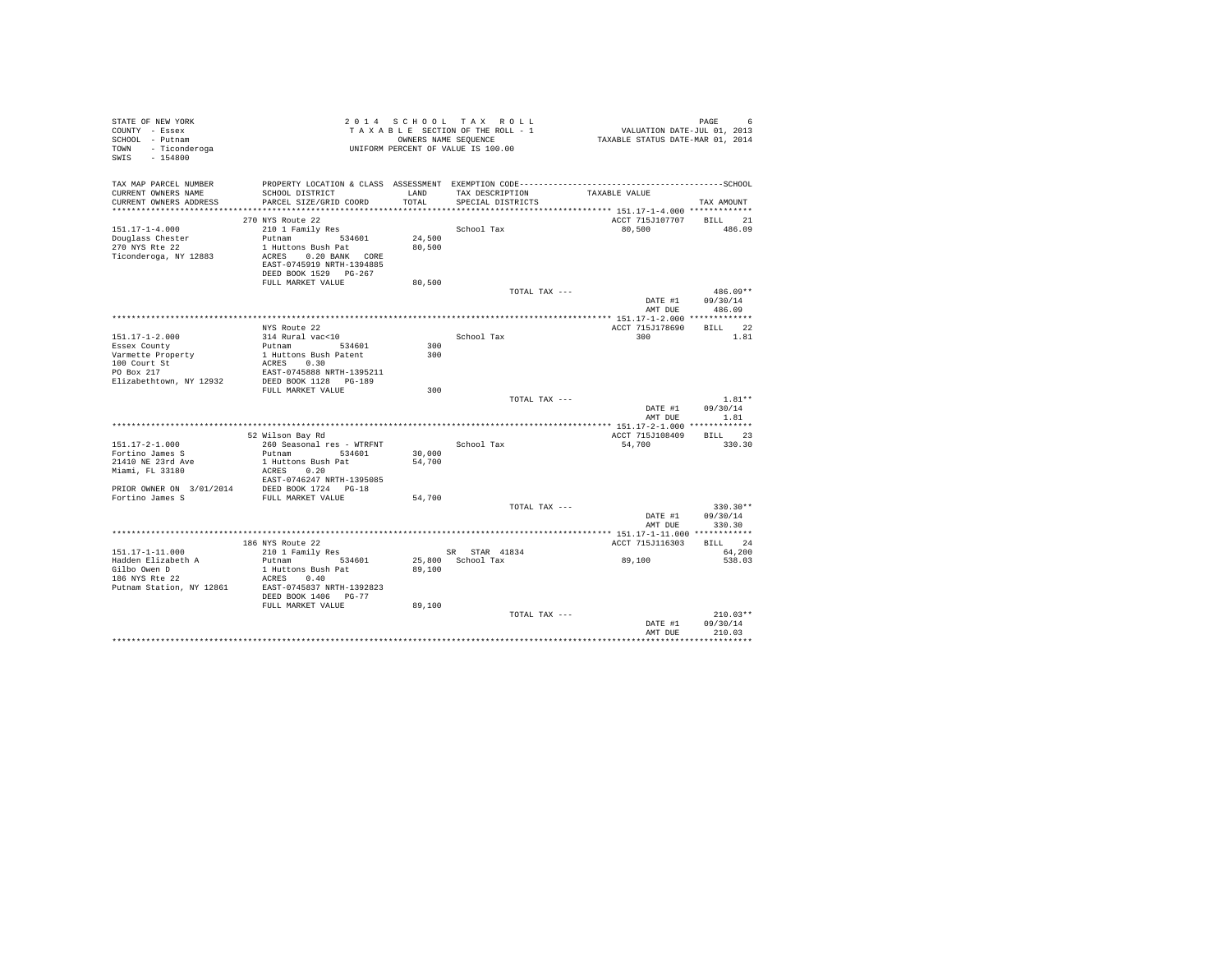| STATE OF NEW YORK<br>COUNTY - Essex<br>SCHOOL - Putnam<br>TOWN - Ticonderoga<br>SWIS<br>$-154800$ |                                                    | 2014 SCHOOL   | TAX ROLL<br>TAXABLE SECTION OF THE ROLL - 1<br>OWNERS NAME SEQUENCE<br>UNIFORM PERCENT OF VALUE IS 100.00 | PAGE 7<br>VALUATION DATE-JUL 01, 2013<br>TAXABLE STATUS DATE-MAR 01, 2014 | PAGE<br>7              |
|---------------------------------------------------------------------------------------------------|----------------------------------------------------|---------------|-----------------------------------------------------------------------------------------------------------|---------------------------------------------------------------------------|------------------------|
| TAX MAP PARCEL NUMBER                                                                             |                                                    |               |                                                                                                           |                                                                           |                        |
| CURRENT OWNERS NAME<br>CURRENT OWNERS ADDRESS                                                     | SCHOOL DISTRICT<br>PARCEL SIZE/GRID COORD          | LAND<br>TOTAL | TAX DESCRIPTION<br>SPECIAL DISTRICTS                                                                      | TAXABLE VALUE                                                             | TAX AMOUNT             |
|                                                                                                   |                                                    |               |                                                                                                           |                                                                           |                        |
|                                                                                                   | 1404 Lower Rd                                      |               |                                                                                                           | ACCT 7152005005                                                           | BILL 25                |
| $161.1 - 1 - 1.120$                                                                               | 250 Estate                                         |               | RES. STAR 41854                                                                                           |                                                                           | 30,000                 |
| Hearburg Scott                                                                                    | Putnam 534601                                      |               | 52,200 School Tax                                                                                         | 853,300                                                                   | 5,152.60               |
| Hearburg Robin                                                                                    | 1 Hutton Bush Pat                                  | 853,300       |                                                                                                           |                                                                           |                        |
| PO Box 270                                                                                        | ACRES 31.33                                        |               |                                                                                                           |                                                                           |                        |
| Ticonderoga, NY 12883                                                                             | EAST-0746089 NRTH-1391617<br>DEED BOOK 1648 PG-170 |               |                                                                                                           |                                                                           |                        |
|                                                                                                   | FULL MARKET VALUE                                  | 853,300       |                                                                                                           |                                                                           |                        |
|                                                                                                   |                                                    |               | TOTAL TAX ---                                                                                             | DATE #1                                                                   | 4.988.60**<br>09/30/14 |
|                                                                                                   |                                                    |               |                                                                                                           | AMT DUE                                                                   | 4.988.60               |
|                                                                                                   |                                                    |               |                                                                                                           |                                                                           |                        |
|                                                                                                   | NYS Route 22                                       |               |                                                                                                           | ACCT 715J108711                                                           | BILL 26                |
| $161.1 - 2 - 1.000$                                                                               | 311 Res vac land                                   |               | School Tax                                                                                                | 12,200                                                                    | 73.67                  |
| Hearburg Scott                                                                                    | Putnam 534601                                      | 12,200        |                                                                                                           |                                                                           |                        |
| Hearburg Robin<br>PO Box 270                                                                      | 1 Huttons Bush Pat<br>ACRES 2.40                   | 12,200        |                                                                                                           |                                                                           |                        |
| Ticonderoga, NY 12883                                                                             | EAST-0746650 NRTH-1391709                          |               |                                                                                                           |                                                                           |                        |
|                                                                                                   | DEED BOOK 1418 PG-191<br>FULL MARKET VALUE         | 12,200        |                                                                                                           |                                                                           |                        |
|                                                                                                   |                                                    |               | TOTAL TAX ---                                                                                             |                                                                           | $73.67**$              |
|                                                                                                   |                                                    |               |                                                                                                           | DATE #1<br>AMT DUE                                                        | 09/30/14<br>73.67      |
|                                                                                                   |                                                    |               |                                                                                                           |                                                                           |                        |
| 151.17-1-15.000                                                                                   | 165 NYS Route 22<br>210 1 Family Res               |               | School Tax                                                                                                | ACCT 715J115707<br>150,000                                                | BILL 27<br>905.77      |
| Hodges Jacques C                                                                                  | Putnam 534601                                      | 32,500        |                                                                                                           |                                                                           |                        |
| Hodges Nancy B                                                                                    | 1 Huttons Bush Pat                                 | 150,000       |                                                                                                           |                                                                           |                        |
| 64 Gable Ct                                                                                       | 1420/232 Life Use To                               |               |                                                                                                           |                                                                           |                        |
| Matawan, NJ 07747                                                                                 | Robert & Marjorie Musser                           |               |                                                                                                           |                                                                           |                        |
|                                                                                                   | ACRES 4.45 BANK1STARSG                             |               |                                                                                                           |                                                                           |                        |
|                                                                                                   | EAST-0745541 NRTH-1392580                          |               |                                                                                                           |                                                                           |                        |
|                                                                                                   | DEED BOOK 1712 PG-77                               |               |                                                                                                           |                                                                           |                        |
|                                                                                                   | FULL MARKET VALUE                                  | 150,000       |                                                                                                           |                                                                           |                        |
|                                                                                                   |                                                    |               | TOTAL TAX ---                                                                                             |                                                                           | $905.77**$             |
|                                                                                                   |                                                    |               |                                                                                                           | DATE #1                                                                   | 09/30/14               |
|                                                                                                   |                                                    |               |                                                                                                           | AMT DUE                                                                   | 905.77                 |
| $151.17 - 2 - 7.000$                                                                              | 20 Wilson Bay Rd                                   |               | School Tax                                                                                                | ACCT 715J110903                                                           | BILL 28<br>603.84      |
|                                                                                                   | 260 Seasonal res - WTRFNT<br>Putnam 534601         | 22,000        |                                                                                                           | 100,000                                                                   |                        |
| Hodgson H. David<br>Hodgson Margaret D                                                            | 1 Huttons Bush Pat                                 | 100,000       |                                                                                                           |                                                                           |                        |
| 46 Bell Mtn Rd                                                                                    | ACRES 0.40                                         |               |                                                                                                           |                                                                           |                        |
| Queensbury, NY 12804                                                                              | EAST-0746198 NRTH-1394337                          |               |                                                                                                           |                                                                           |                        |
|                                                                                                   | DEED BOOK 922<br>$PG-106$                          |               |                                                                                                           |                                                                           |                        |
|                                                                                                   | FULL MARKET VALUE                                  | 100,000       |                                                                                                           |                                                                           |                        |
|                                                                                                   |                                                    |               |                                                                                                           |                                                                           |                        |
|                                                                                                   |                                                    |               | TOTAL TAX ---                                                                                             |                                                                           | 603.84**               |
|                                                                                                   |                                                    |               |                                                                                                           | DATE #1                                                                   | 09/30/14               |
|                                                                                                   |                                                    |               |                                                                                                           | AMT DUE                                                                   | 603.84                 |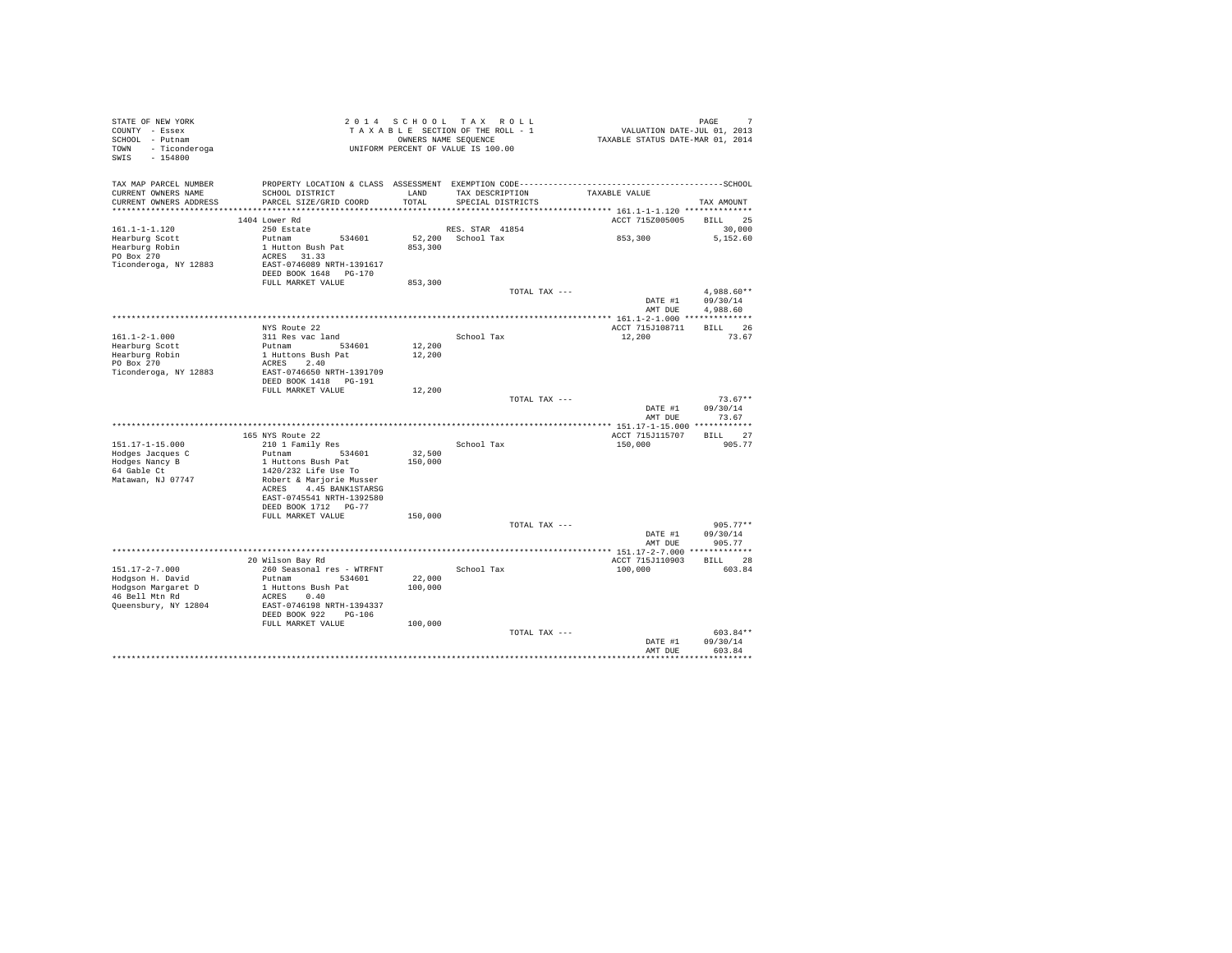| STATE OF NEW YORK<br>COUNTY - Essex<br>SCHOOL - Putnam<br>TOWN - Ticonderoga |                                                    |        | 2014 SCHOOL TAX ROLL<br>TAXABLE SECTION OF THE ROLL - 1<br>OWNERS NAME SEQUENCE<br>UNIFORM PERCENT OF VALUE IS 100.00 | VALUATION DATE-JUL 01, 2013<br>TAXABLE STATUS DATE-MAR 01, 2014 | PAGE<br>8        |
|------------------------------------------------------------------------------|----------------------------------------------------|--------|-----------------------------------------------------------------------------------------------------------------------|-----------------------------------------------------------------|------------------|
| SWIS - 154800                                                                |                                                    |        |                                                                                                                       |                                                                 |                  |
| TAX MAP PARCEL NUMBER                                                        |                                                    |        |                                                                                                                       |                                                                 |                  |
| CURRENT OWNERS NAME                                                          | SCHOOL DISTRICT                                    |        | LAND TAX DESCRIPTION                                                                                                  | TAXABLE VALUE                                                   |                  |
| CURRENT OWNERS ADDRESS                                                       | PARCEL SIZE/GRID COORD                             | TOTAL  | SPECIAL DISTRICTS                                                                                                     |                                                                 | TAX AMOUNT       |
|                                                                              | 174 NYS Route 22                                   |        |                                                                                                                       | ACCT 715J111815 BILL 29                                         |                  |
| 151.17-1-12.000                                                              | 260 Seasonal res                                   |        | School Tax                                                                                                            | 45,400                                                          | 274.15           |
| Huston Marilyn A<br>333 Eleanor St                                           | Putnam 534601                                      | 25,200 |                                                                                                                       |                                                                 |                  |
|                                                                              | 1 Huttons Bush Pat                                 | 45,400 |                                                                                                                       |                                                                 |                  |
| Schenectady, NY 12306                                                        | Bk 887 Pa 100                                      |        |                                                                                                                       |                                                                 |                  |
|                                                                              | ACRES 0.30<br>EAST-0745838 NRTH-1392644            |        |                                                                                                                       |                                                                 |                  |
|                                                                              | DEED BOOK 493 PG-325                               |        |                                                                                                                       |                                                                 |                  |
|                                                                              | FULL MARKET VALUE                                  | 45,400 |                                                                                                                       |                                                                 |                  |
|                                                                              |                                                    |        | TOTAL TAX ---                                                                                                         |                                                                 | $274.15**$       |
|                                                                              |                                                    |        |                                                                                                                       |                                                                 | DATE #1 09/30/14 |
|                                                                              |                                                    |        |                                                                                                                       |                                                                 | AMT DUE 274.15   |
|                                                                              | NYS Route 22                                       |        |                                                                                                                       | ACCT 715J178691                                                 | BILL 30          |
| 151.17-1-3.000                                                               | 311 Res vac land                                   |        | School Tax                                                                                                            | 2,200                                                           | 13.28            |
| Iliev Constantine                                                            | Putnam 534601<br>1 Huttons Bush Patent             | 2,200  |                                                                                                                       |                                                                 |                  |
| 87 Gill St                                                                   |                                                    | 2,200  |                                                                                                                       |                                                                 |                  |
| Avon, MA 02322                                                               | ACRES 0.70                                         |        |                                                                                                                       |                                                                 |                  |
|                                                                              | EAST-0745749 NRTH-1394998<br>DEED BOOK 1594 PG-117 |        |                                                                                                                       |                                                                 |                  |
|                                                                              | FULL MARKET VALUE                                  | 2,200  |                                                                                                                       |                                                                 |                  |
|                                                                              |                                                    |        | TOTAL TAX ---                                                                                                         |                                                                 | $13.28**$        |
|                                                                              |                                                    |        |                                                                                                                       | DATE #1                                                         | 09/30/14         |
|                                                                              |                                                    |        |                                                                                                                       | AMT DUE                                                         | 13.28            |
|                                                                              | 198 NYS Route 22                                   |        |                                                                                                                       | ACCT 715J117408 BILL 31                                         |                  |
| 151.17-1-10.000                                                              | 312 Vac w/imprv                                    |        | School Tax                                                                                                            | 34,800                                                          | 210.14           |
| Judd Wesley H                                                                | Putnam 534601                                      | 27,500 |                                                                                                                       |                                                                 |                  |
| Judd Nancy B                                                                 | 1 Huttons Bush Pat                                 | 34,800 |                                                                                                                       |                                                                 |                  |
| 25 Coates Pt                                                                 | ACRES 0.75                                         |        |                                                                                                                       |                                                                 |                  |
| Ticonderoga, NY 12883                                                        | EAST-0745836 NRTH-1393105<br>DEED BOOK 1094 PG-173 |        |                                                                                                                       |                                                                 |                  |
|                                                                              | FULL MARKET VALUE                                  | 34,800 |                                                                                                                       |                                                                 |                  |
|                                                                              |                                                    |        | TOTAL TAX ---                                                                                                         |                                                                 | $210.14**$       |
|                                                                              |                                                    |        |                                                                                                                       |                                                                 | DATE #1 09/30/14 |
|                                                                              |                                                    |        |                                                                                                                       |                                                                 | AMT DUE 210.14   |
|                                                                              | NYS Route 22                                       |        |                                                                                                                       | ACCT 715Z003006                                                 | BILL 32          |
| $151.17 - 2 - 3.200$                                                         | 314 Rural vac<10                                   |        | School Tax                                                                                                            | 100                                                             | 0.60             |
| Kay Thomas F                                                                 | Putnam 534601                                      | 100    |                                                                                                                       |                                                                 |                  |
| Sanborn Beverly A                                                            | 1 Huttons Bush Pat                                 | 100    |                                                                                                                       |                                                                 |                  |
| c/o Albert Kay<br>30 Wilson Bay Rd                                           | 1708/254-Life Use to<br>Albert & Joan Kay          |        |                                                                                                                       |                                                                 |                  |
| Ticonderoga, NY 12883                                                        | ACRES 0.04                                         |        |                                                                                                                       |                                                                 |                  |
|                                                                              | EAST-0746312 NRTH-1394520                          |        |                                                                                                                       |                                                                 |                  |
|                                                                              | DEED BOOK 1708 PG-254                              |        |                                                                                                                       |                                                                 |                  |
|                                                                              | FULL MARKET VALUE                                  | 100    |                                                                                                                       |                                                                 |                  |
|                                                                              |                                                    |        | TOTAL TAX ---                                                                                                         |                                                                 | $0.60**$         |
|                                                                              |                                                    |        |                                                                                                                       | DATE #1<br>AMT DUE                                              | 09/30/14<br>0.60 |
|                                                                              |                                                    |        |                                                                                                                       |                                                                 | ***********      |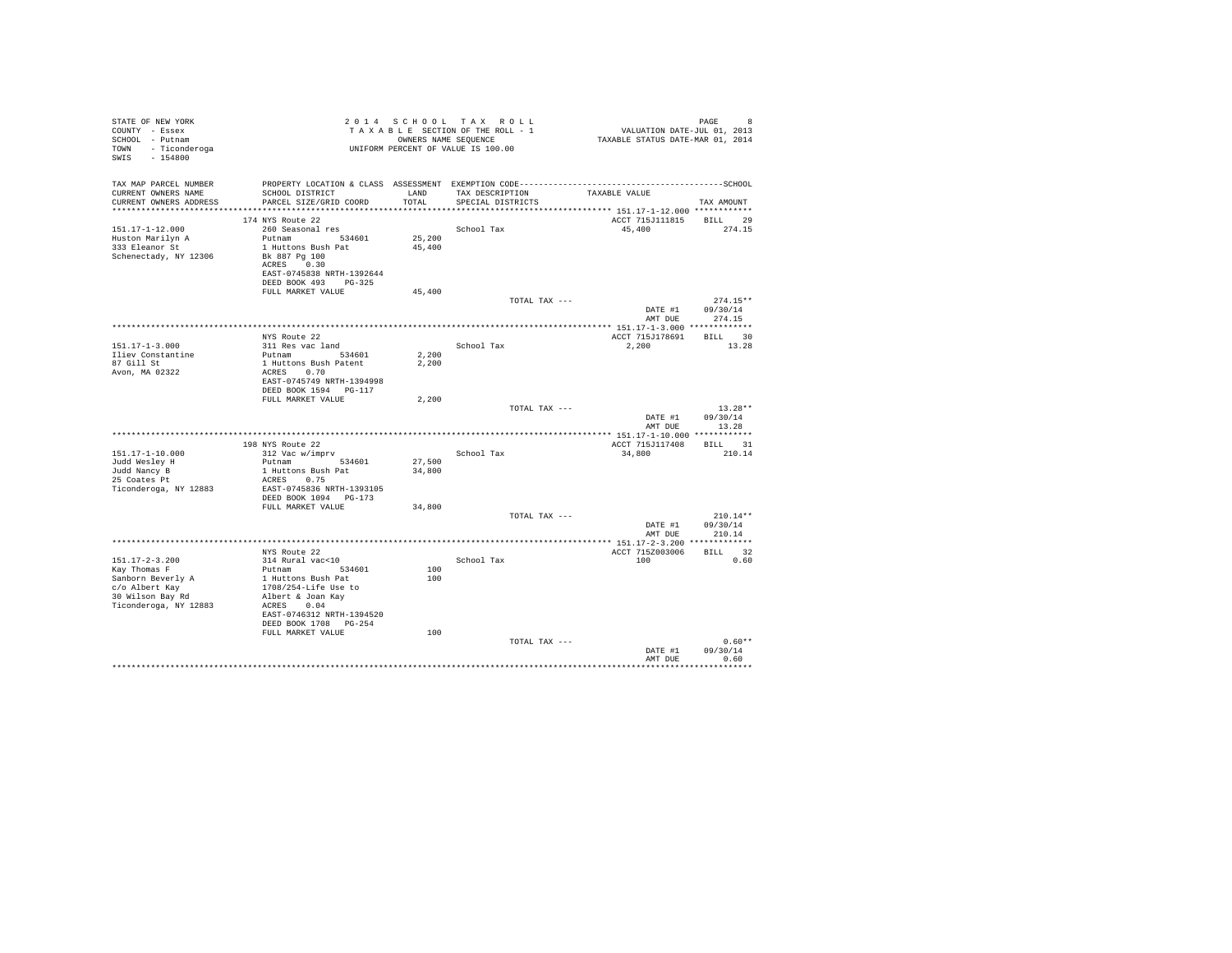| STATE OF NEW YORK<br>COUNTY - Essex<br>SCHOOL - Putnam<br>- Ticonderoga<br>TOWN<br>$-154800$<br>SWIS |                                           |        | 2014 SCHOOL TAX ROLL<br>TAXABLE SECTION OF THE ROLL - 1<br>OWNERS NAME SEQUENCE<br>UNIFORM PERCENT OF VALUE IS 100.00 | VALUATION DATE-JUL 01, 2013<br>TAXABLE STATUS DATE-MAR 01, 2014                              | 9<br>PAGE          |
|------------------------------------------------------------------------------------------------------|-------------------------------------------|--------|-----------------------------------------------------------------------------------------------------------------------|----------------------------------------------------------------------------------------------|--------------------|
| TAX MAP PARCEL NUMBER<br>CURRENT OWNERS NAME                                                         | SCHOOL DISTRICT                           | LAND   | TAX DESCRIPTION                                                                                                       | PROPERTY LOCATION & CLASS ASSESSMENT EXEMPTION CODE-----------------------------------SCHOOL |                    |
| CURRENT OWNERS ADDRESS                                                                               | PARCEL SIZE/GRID COORD                    | TOTAL  | SPECIAL DISTRICTS                                                                                                     | TAXABLE VALUE                                                                                | TAX AMOUNT         |
| *********************                                                                                | ****************************              |        |                                                                                                                       |                                                                                              |                    |
|                                                                                                      | NYS Route 22                              |        |                                                                                                                       | ACCT 7152003007                                                                              | BILL<br>33         |
| $151.17 - 2 - 4.200$                                                                                 | 311 Res vac land - WTRFNT                 |        | School Tax                                                                                                            | 3,600                                                                                        | 21.74              |
| Kay Thomas F                                                                                         | Putnam 534601                             | 3,600  |                                                                                                                       |                                                                                              |                    |
| Sanborn Beverly A                                                                                    | 1 Huttons Bush Pat                        | 3,600  |                                                                                                                       |                                                                                              |                    |
| c/o Albert Kay<br>30 Wilson Bay Rd                                                                   | 1708/254-Life Use to<br>Albert & Joan Kay |        |                                                                                                                       |                                                                                              |                    |
| Ticonderoga, NY 12883                                                                                | ACRES<br>0.20                             |        |                                                                                                                       |                                                                                              |                    |
|                                                                                                      | EAST-0746337 NRTH-1394498                 |        |                                                                                                                       |                                                                                              |                    |
|                                                                                                      | DEED BOOK 1708 PG-254                     |        |                                                                                                                       |                                                                                              |                    |
|                                                                                                      | FULL MARKET VALUE                         | 3,600  |                                                                                                                       |                                                                                              |                    |
|                                                                                                      |                                           |        | TOTAL TAX ---                                                                                                         |                                                                                              | $21.74**$          |
|                                                                                                      |                                           |        |                                                                                                                       | DATE #1                                                                                      | 09/30/14           |
|                                                                                                      |                                           |        |                                                                                                                       | AMT DUE                                                                                      | 21.74              |
|                                                                                                      |                                           |        |                                                                                                                       |                                                                                              |                    |
|                                                                                                      | 30 Wilson Bay Rd                          |        |                                                                                                                       | ACCT 715J109712                                                                              | RTLL 34            |
| $151.17 - 2 - 5.000$                                                                                 | 210 1 Family Res - WTRFNT                 |        | SR STAR 41834                                                                                                         |                                                                                              | 64,200             |
| Kay Thomas F                                                                                         | Putnam<br>534601                          |        | 42.300 School Tax                                                                                                     | 98,600                                                                                       | 595.39             |
| Sanborn Beverly A                                                                                    | 1 Huttons Bush Pat                        | 98,600 |                                                                                                                       |                                                                                              |                    |
| c/o Albert Kav                                                                                       | 1708/254-Life Use to                      |        |                                                                                                                       |                                                                                              |                    |
| 30 Wilson Bay Rd                                                                                     | Albert & Joan Kav                         |        |                                                                                                                       |                                                                                              |                    |
| Ticonderoga, NY 12883                                                                                | ACRES<br>0.43                             |        |                                                                                                                       |                                                                                              |                    |
|                                                                                                      | EAST-0746345 NRTH-1394426                 |        |                                                                                                                       |                                                                                              |                    |
|                                                                                                      | DEED BOOK 1708 PG-254                     |        |                                                                                                                       |                                                                                              |                    |
|                                                                                                      | FULL MARKET VALUE                         | 98,600 |                                                                                                                       |                                                                                              |                    |
|                                                                                                      |                                           |        | TOTAL TAX ---                                                                                                         |                                                                                              | $267.39**$         |
|                                                                                                      |                                           |        |                                                                                                                       | DATE #1<br>AMT DUE                                                                           | 09/30/14<br>267.39 |
|                                                                                                      |                                           |        |                                                                                                                       |                                                                                              |                    |
|                                                                                                      | NYS Route 22                              |        |                                                                                                                       | ACCT 715J178693                                                                              | BILL 35            |
| $151.17 - 2 - 6.000$                                                                                 | 314 Rural vac<10                          |        | School Tax                                                                                                            | 600                                                                                          | 3.62               |
| Kay Thomas F                                                                                         | Putnam<br>534601                          | 600    |                                                                                                                       |                                                                                              |                    |
| Sanborn Beverly A                                                                                    | 1 Huttons Bush Patent                     | 600    |                                                                                                                       |                                                                                              |                    |
| c/o Albert Kay                                                                                       | 1708/254-Life Use to                      |        |                                                                                                                       |                                                                                              |                    |
| 30 Wilson Bay Rd                                                                                     | Albert & Joan Kay                         |        |                                                                                                                       |                                                                                              |                    |
| Ticonderoga, NY 12883                                                                                | 0.20<br>ACRES                             |        |                                                                                                                       |                                                                                              |                    |
|                                                                                                      | EAST-0746207 NRTH-1394457                 |        |                                                                                                                       |                                                                                              |                    |
|                                                                                                      | DEED BOOK 1708<br>$PG-254$                |        |                                                                                                                       |                                                                                              |                    |
|                                                                                                      | FULL MARKET VALUE                         | 600    |                                                                                                                       |                                                                                              |                    |
|                                                                                                      |                                           |        | TOTAL TAX ---                                                                                                         |                                                                                              | $3.62**$           |
|                                                                                                      |                                           |        |                                                                                                                       | DATE #1                                                                                      | 09/30/14           |
|                                                                                                      |                                           |        |                                                                                                                       | AMT DUE                                                                                      | 3.62               |
|                                                                                                      |                                           |        |                                                                                                                       | ****************************                                                                 |                    |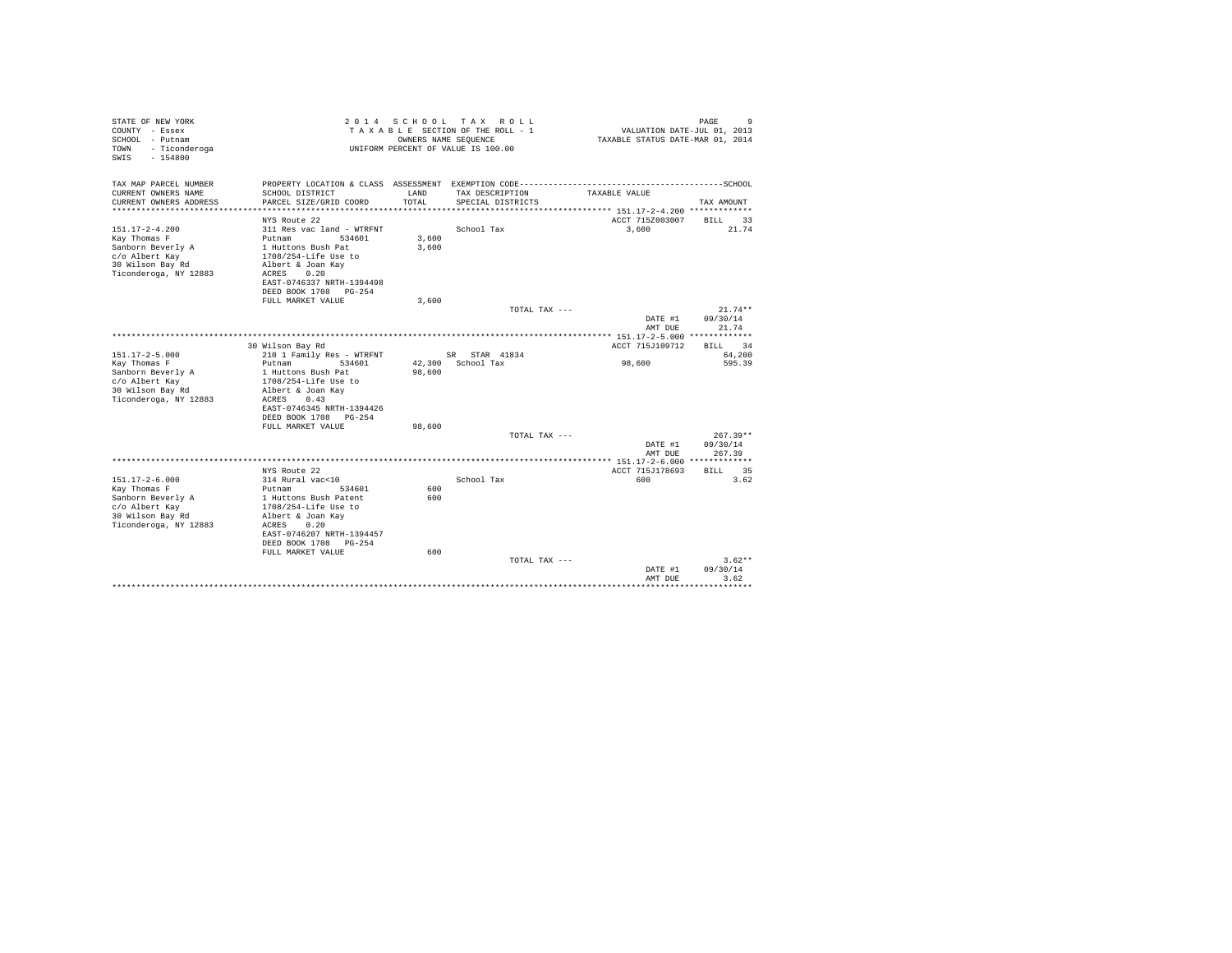| STATE OF NEW YORK<br>COUNTY - Essex<br>SCHOOL - Putnam<br>TOWN - Ticonderoga<br>SWIS - 154800 |                                                       |               | 2014 SCHOOL TAX ROLL<br>TAXABLE SECTION OF THE ROLL - 1<br>OWNERS NAME SEQUENCE<br>UNIFORM PERCENT OF VALUE IS 100.00 | PAGE 10<br>VALUATION DATE-JUL 01, 2013<br>TAXABLE STATUS DATE-MAR 01, 2014 |                                      |
|-----------------------------------------------------------------------------------------------|-------------------------------------------------------|---------------|-----------------------------------------------------------------------------------------------------------------------|----------------------------------------------------------------------------|--------------------------------------|
| TAX MAP PARCEL NUMBER<br>CURRENT OWNERS NAME<br>CURRENT OWNERS ADDRESS                        | SCHOOL DISTRICT<br>PARCEL SIZE/GRID COORD             | LAND<br>TOTAL | TAX DESCRIPTION<br>SPECIAL DISTRICTS                                                                                  | TAXABLE VALUE                                                              | TAX AMOUNT                           |
|                                                                                               | 256 NYS Route 22                                      |               |                                                                                                                       | ACCT 715J115710 BILL 36                                                    |                                      |
| 151.17-1-6.000                                                                                | 441 Fuel Store&D                                      |               | School Tax                                                                                                            | 285,700                                                                    | 1,725.18                             |
| KTD Enterprises Inc                                                                           | Putnam 534601                                         | 141,400       |                                                                                                                       |                                                                            |                                      |
| D/B/A Mountain Petroleum 1 Huttons Bush Pat                                                   |                                                       | 285,700       |                                                                                                                       |                                                                            |                                      |
| Cedar Hill Dr<br>PO Box 778                                                                   | ACRES 2.40                                            |               |                                                                                                                       |                                                                            |                                      |
|                                                                                               | EAST-0745811 NRTH-1394508                             |               |                                                                                                                       |                                                                            |                                      |
| Schroon Lake, NY 12870                                                                        | DEED BOOK 1163 PG-1                                   |               |                                                                                                                       |                                                                            |                                      |
|                                                                                               | FULL MARKET VALUE                                     | 285,700       |                                                                                                                       |                                                                            |                                      |
|                                                                                               |                                                       |               | TOTAL TAX ---                                                                                                         |                                                                            | $1,725.18**$                         |
|                                                                                               |                                                       |               |                                                                                                                       |                                                                            | DATE #1 09/30/14<br>AMT DUE 1,725.18 |
|                                                                                               |                                                       |               |                                                                                                                       |                                                                            |                                      |
|                                                                                               | 1393 Lower Rd                                         |               |                                                                                                                       | ACCT 715J109309                                                            | BILL 37                              |
| $161.5 - 1 - 3.100$                                                                           | 240 Rural res                                         |               | School Tax                                                                                                            | 287,400                                                                    | 1,735.45                             |
| Maisch Joseph                                                                                 | Putnam 534601                                         | 65,800        |                                                                                                                       |                                                                            |                                      |
| Maisch Patricia                                                                               | 2 Huttons Bush Pat                                    | 287,400       |                                                                                                                       |                                                                            |                                      |
| 10 Maple Ct                                                                                   | Survey M Thompson Map3246                             |               |                                                                                                                       |                                                                            |                                      |
| Ramsey, NJ 07446                                                                              | ACRES 35.37                                           |               |                                                                                                                       |                                                                            |                                      |
|                                                                                               | EAST-0746296 NRTH-1390148<br>DEED BOOK 1411    PG-117 |               |                                                                                                                       |                                                                            |                                      |
|                                                                                               | FULL MARKET VALUE                                     | 287,400       |                                                                                                                       |                                                                            |                                      |
|                                                                                               |                                                       |               | TOTAL TAX ---                                                                                                         |                                                                            | $1.735.45**$                         |
|                                                                                               |                                                       |               |                                                                                                                       | DATE #1 09/30/14                                                           |                                      |
|                                                                                               |                                                       |               |                                                                                                                       | AMT DUE                                                                    | 1,735.45                             |
|                                                                                               |                                                       |               |                                                                                                                       |                                                                            |                                      |
|                                                                                               | Lower Rd                                              |               |                                                                                                                       | ACCT 715J187014                                                            | BILL 38                              |
| $161.5 - 1 - 4.200$<br>Mallman Edna J                                                         | 314 Rural vac<10                                      | 22,800        | School Tax                                                                                                            | 22,800                                                                     | 137.68                               |
| Mallman Barbara                                                                               | Putnam 534601<br>3 Huttons Bush Patent                | 22,800        |                                                                                                                       |                                                                            |                                      |
| c/o Peter N Brusky                                                                            | ACRES 1.30                                            |               |                                                                                                                       |                                                                            |                                      |
| 2300 N Mayfair Rd 530                                                                         | EAST-0747264 NRTH-1389171                             |               |                                                                                                                       |                                                                            |                                      |
| Wauwatosa, WI 53226                                                                           | DEED BOOK 866 PG-219                                  |               |                                                                                                                       |                                                                            |                                      |
|                                                                                               | FULL MARKET VALUE                                     | 22,800        |                                                                                                                       |                                                                            |                                      |
|                                                                                               |                                                       |               | TOTAL TAX ---                                                                                                         |                                                                            | $137.68**$                           |
|                                                                                               |                                                       |               |                                                                                                                       |                                                                            | DATE #1 09/30/14<br>AMT DUE 137.68   |
|                                                                                               |                                                       |               |                                                                                                                       |                                                                            |                                      |
|                                                                                               | NYS Route 22                                          |               |                                                                                                                       | ACCT 715J114708                                                            | BILL 39                              |
| $161.5 - 1 - 6.000$                                                                           | 314 Rural vac<10                                      |               | School Tax                                                                                                            | 22,500                                                                     | 135.86                               |
| Morrissey Richard T                                                                           | Putnam 534601                                         | 22,500        |                                                                                                                       |                                                                            |                                      |
| 11 Terrace Pl                                                                                 | 2 Huttons Bush Pat                                    | 22,500        |                                                                                                                       |                                                                            |                                      |
| Troy, NY 12180                                                                                | ACRES 1.00                                            |               |                                                                                                                       |                                                                            |                                      |
|                                                                                               | EAST-0745902 NRTH-1389586                             |               |                                                                                                                       |                                                                            |                                      |
|                                                                                               | DEED BOOK 1193 PG-22<br>FULL MARKET VALUE             | 22,500        |                                                                                                                       |                                                                            |                                      |
|                                                                                               |                                                       |               | TOTAL TAX ---                                                                                                         |                                                                            | $135.86**$                           |
|                                                                                               |                                                       |               |                                                                                                                       | DATE #1                                                                    | 09/30/14                             |
|                                                                                               |                                                       |               |                                                                                                                       | AMT DUE                                                                    | 135.86                               |
|                                                                                               |                                                       |               |                                                                                                                       |                                                                            |                                      |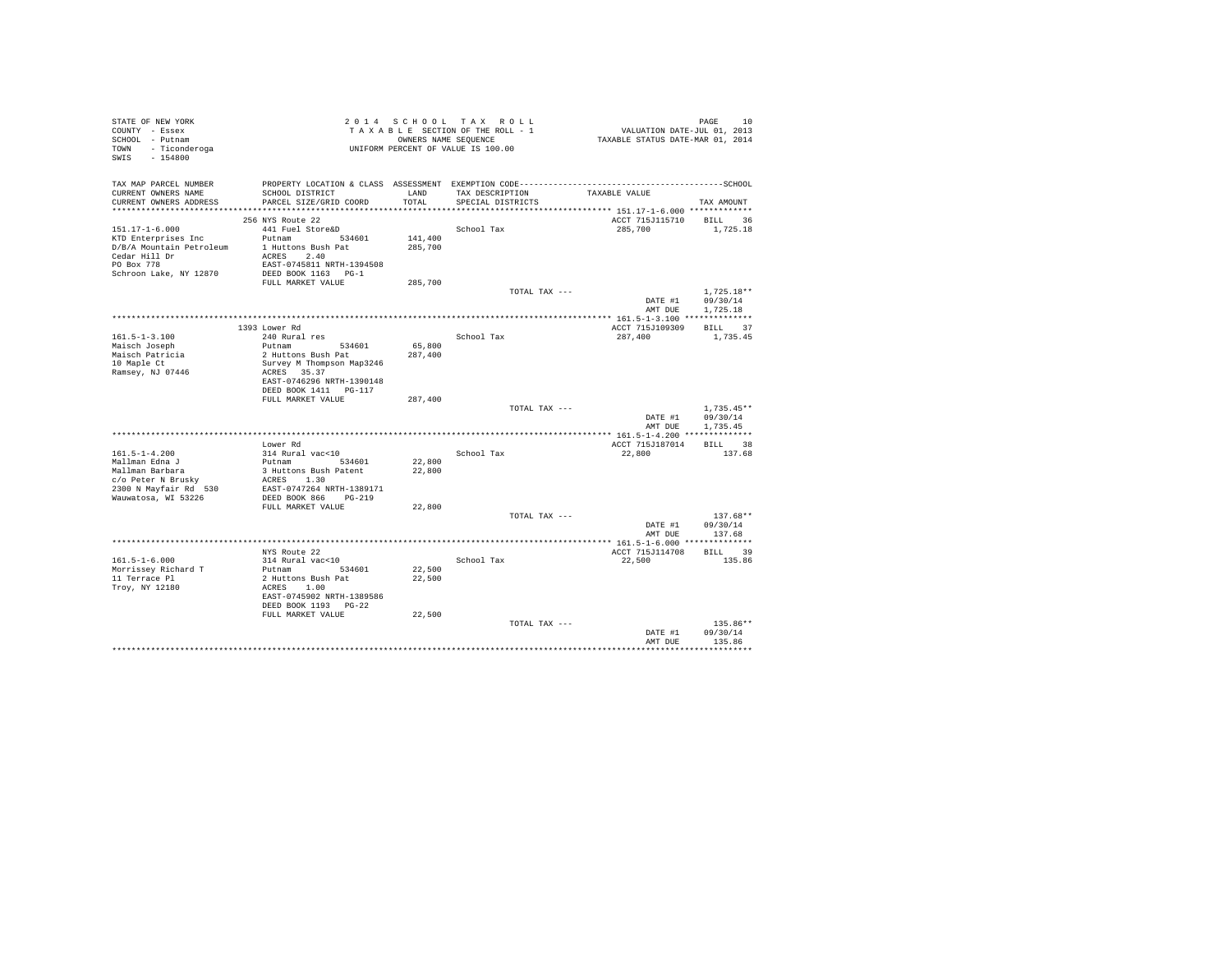| STATE OF NEW YORK<br>COUNTY - Essex<br>SCHOOL - Putnam<br>TOWN - Ticonderoga<br>SWIS - 154800 |                                                                                                                                                                     |         | 2014 SCHOOL TAX ROLL<br>TAXABLE SECTION OF THE ROLL - 1<br>OWNERS NAME SEQUENCE<br>UNIFORM PERCENT OF VALUE IS 100.00 | PAGE 11<br>VALUATION DATE-JUL 01, 2013<br>TAXABLE STATUS DATE-MAR 01, 2014 |                    |
|-----------------------------------------------------------------------------------------------|---------------------------------------------------------------------------------------------------------------------------------------------------------------------|---------|-----------------------------------------------------------------------------------------------------------------------|----------------------------------------------------------------------------|--------------------|
| CURRENT OWNERS NAME<br>CURRENT OWNERS ADDRESS                                                 | TAX MAP PARCEL NUMBER PROPERTY LOCATION & CLASS ASSESSMENT EXEMPTION CODE----------------------------------SCHOOL<br>SCHOOL DISTRICT LAND<br>PARCEL SIZE/GRID COORD | TOTAL   | TAX DESCRIPTION<br>SPECIAL DISTRICTS                                                                                  | TAXABLE VALUE                                                              | TAX AMOUNT         |
|                                                                                               |                                                                                                                                                                     |         |                                                                                                                       |                                                                            |                    |
|                                                                                               | 216 NYS Route 22                                                                                                                                                    |         |                                                                                                                       | ACCT 715J114504 BILL 40                                                    |                    |
| $151.17 - 1 - 8.000$                                                                          | 210 1 Family Res                                                                                                                                                    |         | School Tax                                                                                                            | 53,800                                                                     | 324.87             |
| ODell Ada B                                                                                   | Putnam 534601                                                                                                                                                       | 15,100  |                                                                                                                       |                                                                            |                    |
| Barber Melodie<br>PO Box 517                                                                  | 1 Huttons Bush Pat                                                                                                                                                  | 53,800  |                                                                                                                       |                                                                            |                    |
| Ticonderoga, NY 12883                                                                         | ACRES 2.10<br>EAST-0745810 NRTH-1393719                                                                                                                             |         |                                                                                                                       |                                                                            |                    |
|                                                                                               | DEED BOOK 1752 PG-43<br>FULL MARKET VALUE                                                                                                                           | 53,800  |                                                                                                                       |                                                                            |                    |
|                                                                                               |                                                                                                                                                                     |         | TOTAL TAX ---                                                                                                         |                                                                            | $324.87**$         |
|                                                                                               |                                                                                                                                                                     |         |                                                                                                                       |                                                                            | DATE #1 09/30/14   |
|                                                                                               |                                                                                                                                                                     |         |                                                                                                                       |                                                                            | AMT DUE 324.87     |
|                                                                                               |                                                                                                                                                                     |         |                                                                                                                       |                                                                            |                    |
|                                                                                               | 11 Craigs Bay Rd                                                                                                                                                    |         |                                                                                                                       | ACCT 715J178007                                                            | BILL 41            |
| $151.17 - 3 - 1.200$                                                                          | 210 1 Family Res<br>Putnam 534601                                                                                                                                   |         | RES. STAR 41854                                                                                                       | 89,200                                                                     | 30,000<br>538.63   |
| Porter Richard R<br>11 Craigs Bay Rd                                                          | Huttons Bush Pat                                                                                                                                                    | 89,200  | 34,900 School Tax                                                                                                     |                                                                            |                    |
| Ticonderoga, NY 12883                                                                         | ACRES 0.24 BANK CHRTR1<br>EAST-0746135 NRTH-1393880                                                                                                                 |         |                                                                                                                       |                                                                            |                    |
|                                                                                               | DEED BOOK 1697 PG-276                                                                                                                                               |         |                                                                                                                       |                                                                            |                    |
|                                                                                               | FULL MARKET VALUE                                                                                                                                                   | 89,200  |                                                                                                                       |                                                                            | $374.63**$         |
|                                                                                               |                                                                                                                                                                     |         | TOTAL TAX ---                                                                                                         | DATE #1<br>AMT DUE                                                         | 09/30/14<br>374.63 |
|                                                                                               |                                                                                                                                                                     |         |                                                                                                                       |                                                                            |                    |
|                                                                                               | 166 NYS Route 22                                                                                                                                                    |         |                                                                                                                       | ACCT 715J114901                                                            | BILL 42            |
| 151.17-1-13.000                                                                               | 210 1 Family Res                                                                                                                                                    |         | SR STAR 41834                                                                                                         | 100,600                                                                    | 64,200             |
| Pulling James R<br>166 Nys Rte 22                                                             | Putnam 534601                                                                                                                                                       | 100,600 | 20,500 School Tax                                                                                                     |                                                                            | 607.47             |
| Putnam Station, NY 12861                                                                      | 1 Huttons Bush Pat<br>ACRES 0.70<br>EAST-0745847 NRTH-1392452                                                                                                       |         |                                                                                                                       |                                                                            |                    |
|                                                                                               | DEED BOOK 703 PG-235                                                                                                                                                |         |                                                                                                                       |                                                                            |                    |
|                                                                                               | FULL MARKET VALUE                                                                                                                                                   | 100,600 |                                                                                                                       |                                                                            |                    |
|                                                                                               |                                                                                                                                                                     |         | TOTAL TAX ---                                                                                                         |                                                                            | $279.47**$         |
|                                                                                               |                                                                                                                                                                     |         |                                                                                                                       | DATE #1                                                                    | 09/30/14           |
|                                                                                               |                                                                                                                                                                     |         |                                                                                                                       | AMT DUE                                                                    | 279.47             |
|                                                                                               | NYS Route 22                                                                                                                                                        |         |                                                                                                                       | ACCT 715J178695 BILL 43                                                    |                    |
| $151.17 - 4 - 2.000$                                                                          |                                                                                                                                                                     |         | School Tax                                                                                                            | 26,100                                                                     | 157.60             |
|                                                                                               | 312 Vac $w/imprv$ - WTRFNT<br>Putnam 534601                                                                                                                         | 25,200  |                                                                                                                       |                                                                            |                    |
| Pulling James R<br>Pulling Joan F<br>166 NYS Rte 22                                           | 1 Huttons Bush Patent<br>ACRES 0.20                                                                                                                                 | 26,100  |                                                                                                                       |                                                                            |                    |
| Putnam Station, NY 12861                                                                      | EAST-0746036 NRTH-1392463<br>DEED BOOK 1094 PG-199                                                                                                                  |         |                                                                                                                       |                                                                            |                    |
|                                                                                               | FULL MARKET VALUE                                                                                                                                                   | 26,100  | TOTAL TAX ---                                                                                                         |                                                                            | $157.60**$         |
|                                                                                               |                                                                                                                                                                     |         |                                                                                                                       |                                                                            | DATE #1 09/30/14   |
|                                                                                               |                                                                                                                                                                     |         |                                                                                                                       | AMT DUE                                                                    | 157.60             |
|                                                                                               |                                                                                                                                                                     |         |                                                                                                                       |                                                                            |                    |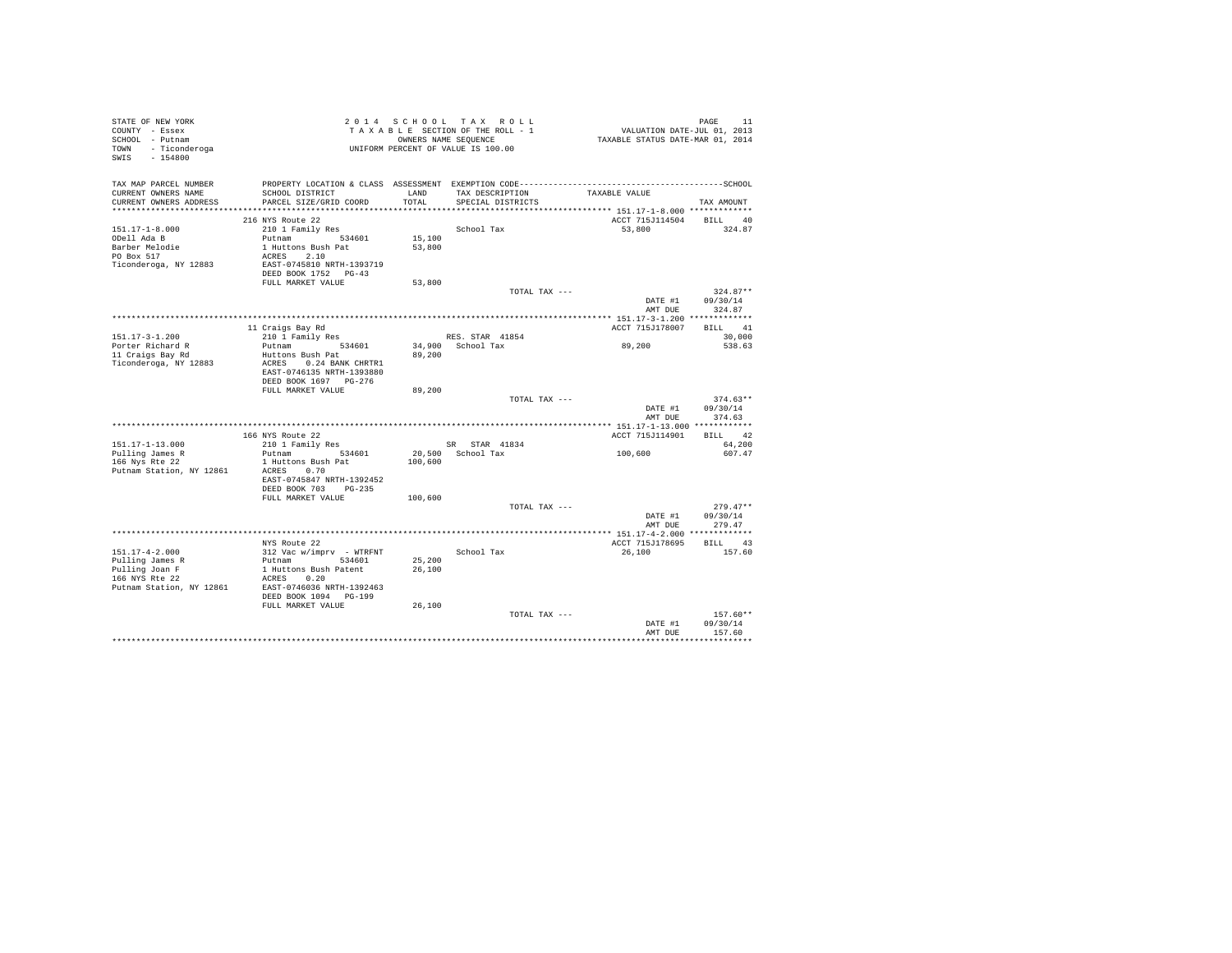| STATE OF NEW YORK<br>COUNTY - Essex<br>SCHOOL - Putnam<br>- Ticonderoga<br>TOWN<br>SWIS<br>$-154800$ |                                                     | 2014 SCHOOL   | TAX ROLL<br>TAXABLE SECTION OF THE ROLL - 1<br>OWNERS NAME SEOUENCE<br>UNIFORM PERCENT OF VALUE IS 100.00 | VALUATION DATE-JUL 01, 2013<br>TAXABLE STATUS DATE-MAR 01, 2014 | PAGE<br>12         |
|------------------------------------------------------------------------------------------------------|-----------------------------------------------------|---------------|-----------------------------------------------------------------------------------------------------------|-----------------------------------------------------------------|--------------------|
| TAX MAP PARCEL NUMBER<br>CURRENT OWNERS NAME<br>CURRENT OWNERS ADDRESS                               | SCHOOL DISTRICT<br>PARCEL SIZE/GRID COORD           | LAND<br>TOTAL | TAX DESCRIPTION<br>SPECIAL DISTRICTS                                                                      | TAXABLE VALUE                                                   | TAX AMOUNT         |
|                                                                                                      |                                                     |               |                                                                                                           |                                                                 |                    |
|                                                                                                      | NYS Route 22                                        |               |                                                                                                           | ACCT 715J108111                                                 | BILL 44            |
| $151.17 - 1 - 7.000$                                                                                 | 314 Rural vac<10                                    |               | School Tax                                                                                                | 12,000                                                          | 72.46              |
| Silver Waters Estates LLC                                                                            | Putnam 534601                                       | 12,000        |                                                                                                           |                                                                 |                    |
| 1038 Wicker St                                                                                       | 1 Huttons Bush Pat                                  | 12,000        |                                                                                                           |                                                                 |                    |
| Ticonderoga, NY 12883                                                                                | ACRES 1.70<br>EAST-0745782 NRTH-1394167             |               |                                                                                                           |                                                                 |                    |
|                                                                                                      | DEED BOOK 1576 PG-177<br>FULL MARKET VALUE          | 12,000        |                                                                                                           |                                                                 |                    |
|                                                                                                      |                                                     |               | TOTAL TAX ---                                                                                             |                                                                 | $72.46**$          |
|                                                                                                      |                                                     |               |                                                                                                           | DATE #1                                                         | 09/30/14           |
|                                                                                                      |                                                     |               |                                                                                                           | AMT DUE                                                         | 72.46              |
|                                                                                                      |                                                     |               |                                                                                                           |                                                                 |                    |
|                                                                                                      | 264 NYS Route 22                                    |               |                                                                                                           | ACCT 715J174022                                                 | BILL 45            |
| $151.17 - 1 - 5.000$                                                                                 | 210 1 Family Res                                    |               | School Tax                                                                                                | 101,000                                                         | 609.88             |
| Smith Robert W Sr                                                                                    | Putnam<br>534601                                    | 26,500        |                                                                                                           |                                                                 |                    |
| 67 Veterans Rd                                                                                       | 1 Huttons Bush Pat                                  | 101,000       |                                                                                                           |                                                                 |                    |
| Ticonderoga, NY 12883                                                                                | ACRES 0.52 BANK1STARSG<br>EAST-0745895 NRTH-1394771 |               |                                                                                                           |                                                                 |                    |
|                                                                                                      | DEED BOOK 1707 PG-279                               |               |                                                                                                           |                                                                 |                    |
|                                                                                                      | FULL MARKET VALUE                                   | 101,000       | TOTAL TAX ---                                                                                             |                                                                 | 609.88**           |
|                                                                                                      |                                                     |               |                                                                                                           | DATE #1<br>AMT DUE                                              | 09/30/14<br>609.88 |
|                                                                                                      |                                                     |               |                                                                                                           |                                                                 |                    |
|                                                                                                      | NYS Route 22                                        |               |                                                                                                           | ACCT 715J178694                                                 | BILL 46            |
| $151.17 - 4 - 1.000$                                                                                 | 311 Res vac land - WTRFNT                           |               | School Tax                                                                                                | 1,800                                                           | 10.87              |
| Studer Joseph I                                                                                      | Putnam 534601                                       | 1,800         |                                                                                                           |                                                                 |                    |
| 600 Harrisburg Rd                                                                                    | 1 Huttons Bush Patent                               | 1,800         |                                                                                                           |                                                                 |                    |
| Stony Creek, NY 12878                                                                                | ACRES 0.10                                          |               |                                                                                                           |                                                                 |                    |
|                                                                                                      | EAST-0745977 NRTH-1392869                           |               |                                                                                                           |                                                                 |                    |
|                                                                                                      | DEED BOOK 1371 PG-217<br>FULL MARKET VALUE          | 1,800         |                                                                                                           |                                                                 |                    |
|                                                                                                      |                                                     |               | TOTAL TAX ---                                                                                             |                                                                 | $10.87**$          |
|                                                                                                      |                                                     |               |                                                                                                           | DATE #1                                                         | 09/30/14           |
|                                                                                                      |                                                     |               |                                                                                                           | AMT DUE                                                         | 10.87              |
|                                                                                                      |                                                     |               |                                                                                                           |                                                                 |                    |
|                                                                                                      | Lower Rd                                            |               |                                                                                                           | ACCT 715J183007                                                 | BILL 47            |
| $161.5 - 1 - 5.200$                                                                                  | 314 Rural vac<10                                    |               | School Tax                                                                                                | 25,800                                                          | 155.79             |
| Thompson Clyde W                                                                                     | Putnam 534601                                       | 25,800        |                                                                                                           |                                                                 |                    |
| Thompson Barbara F                                                                                   | 3 Huttons Bush Patent                               | 25,800        |                                                                                                           |                                                                 |                    |
| 7936 Yucca Ct                                                                                        | ACRES 4.25                                          |               |                                                                                                           |                                                                 |                    |
| Camby, IN 46113                                                                                      | EAST-0746827 NRTH-1389106<br>DEED BOOK 766 PG-72    |               |                                                                                                           |                                                                 |                    |
|                                                                                                      | FULL MARKET VALUE                                   | 25,800        | TOTAL TAX ---                                                                                             |                                                                 | $155.79**$         |
|                                                                                                      |                                                     |               |                                                                                                           | DATE #1                                                         | 09/30/14           |
|                                                                                                      |                                                     |               |                                                                                                           | AMT DUE                                                         | 155.79             |
|                                                                                                      |                                                     |               |                                                                                                           |                                                                 |                    |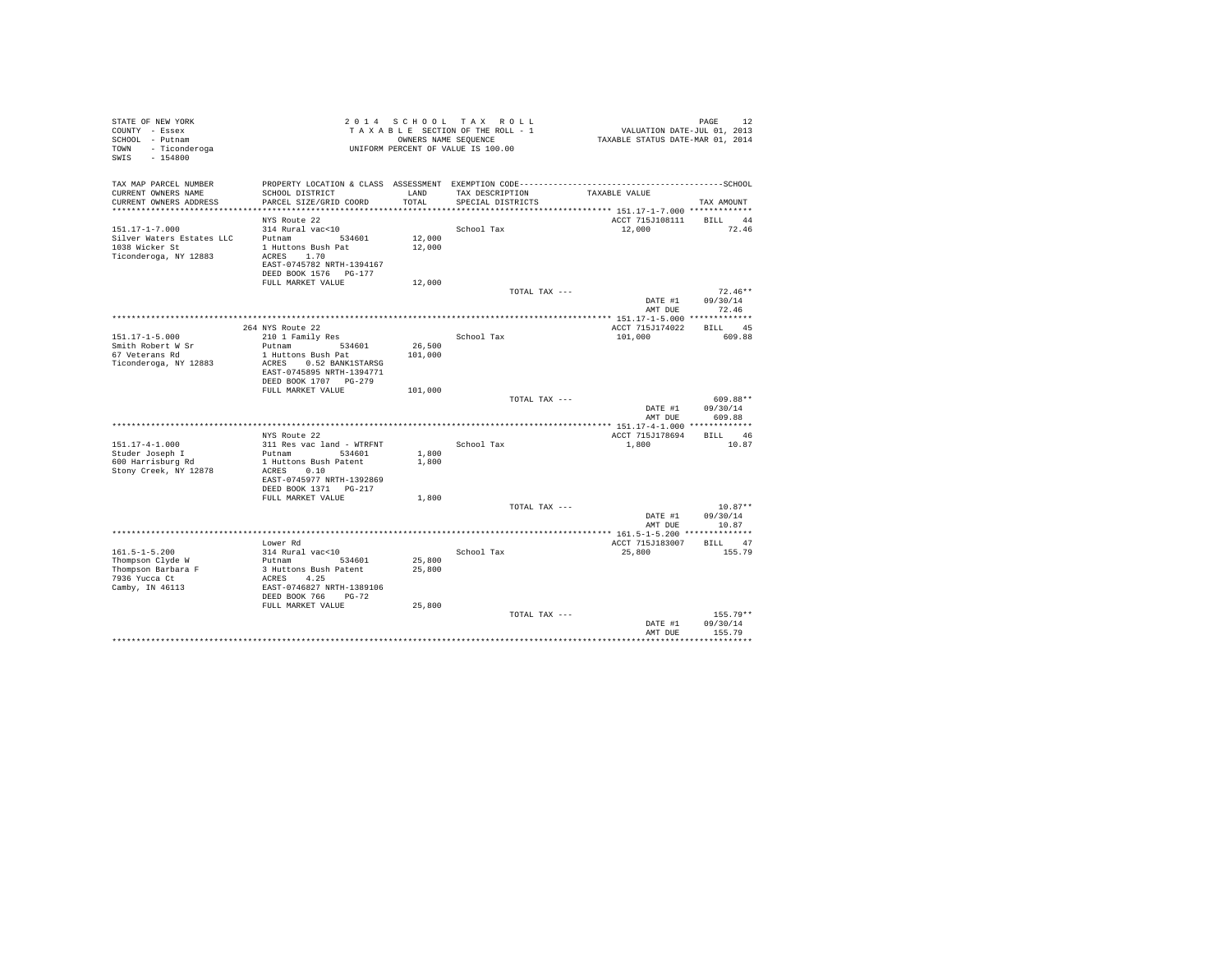| STATE OF NEW YORK<br>COUNTY - Essex<br>SCHOOL - Putnam<br>TOWN - Ticonderoga<br>SWIS - 154800 | 2014 SCHOOL TRAKULU<br>TAXABLE SECTION OF THE ROLL - 1<br>UNIFORM PERCENT OF VALUE IS 100.00                                   |                  | 2014 SCHOOL TAX ROLL<br>TAXABLE SECTION OF THE ROLL - 1<br>OWNERS NAME SEQUENCE | PAGE 13<br>VALUATION DATE-JUL 01, 2013<br>TAXABLE STATUS DATE-MAR 01, 2014 |                                  |
|-----------------------------------------------------------------------------------------------|--------------------------------------------------------------------------------------------------------------------------------|------------------|---------------------------------------------------------------------------------|----------------------------------------------------------------------------|----------------------------------|
| CURRENT OWNERS NAME<br>CURRENT OWNERS ADDRESS PARCEL SIZE/GRID COORD                          | SCHOOL DISTRICT                                                                                                                |                  | LAND TAX DESCRIPTION<br>TOTAL SPECIAL DISTRICTS                                 | TAXABLE VALUE                                                              | TAX AMOUNT                       |
|                                                                                               | 1368 Lower Rd                                                                                                                  |                  |                                                                                 | ACCT 7152002005 BILL 48                                                    |                                  |
| $161.5 - 1 - 3.210$                                                                           | 240 Rural res                                                                                                                  |                  | RES. STAR 41854                                                                 |                                                                            | 30,000                           |
| VanWert Chattie B<br>PO Box 107<br>Ticonderoga, NY 12883                                      | Putnam 534601<br>2 Huttons Bush Patent 307,100<br>ACRES 23.26 BANK1STARSG<br>EAST-0747278 NRTH-1390161<br>DEED BOOK 1368 PG-69 |                  | 40,100 School Tax                                                               | 307,100 1,854.41                                                           |                                  |
|                                                                                               | FULL MARKET VALUE                                                                                                              | 307,100          |                                                                                 |                                                                            |                                  |
|                                                                                               |                                                                                                                                |                  | TOTAL TAX ---                                                                   |                                                                            | $1.690.41**$<br>DATE #1 09/30/14 |
|                                                                                               |                                                                                                                                |                  |                                                                                 |                                                                            | AMT DUE 1,690.41                 |
|                                                                                               |                                                                                                                                |                  |                                                                                 |                                                                            |                                  |
|                                                                                               | Lower Rd                                                                                                                       |                  |                                                                                 | ACCT 715J178716 BILL 49                                                    |                                  |
| $161.5 - 2 - 1.000$                                                                           | 311 Res vac land - WTRFNT                                                                                                      |                  | School Tax                                                                      | 58,800 355.06                                                              |                                  |
| VanWert Chattie B<br>PO Box 107                                                               | Putnam 534601<br>2 Huttons Bush Patent                                                                                         | 58,800<br>58,800 |                                                                                 |                                                                            |                                  |
| Ticonderoga, NY 12883                                                                         | Survey M Thompson Map3246<br>ACRES 6.00 BANK1STARSG<br>EAST-0748276 NRTH-1389690<br>DEED BOOK 1368 PG-69                       |                  |                                                                                 |                                                                            |                                  |
|                                                                                               | FULL MARKET VALUE                                                                                                              | 58,800           |                                                                                 |                                                                            |                                  |
|                                                                                               |                                                                                                                                |                  | TOTAL TAX ---                                                                   | DATE #1<br>AMT DUE                                                         | 355.06**<br>09/30/14<br>355.06   |
|                                                                                               |                                                                                                                                |                  |                                                                                 |                                                                            |                                  |
|                                                                                               | 16 Craigs Bay Rd                                                                                                               |                  |                                                                                 | ACCT 715J110606 BILL 50                                                    |                                  |
| $151.17 - 3 - 6.000$                                                                          | 210 1 Family Res - WTRFNT                                                                                                      |                  | School Tax                                                                      | 238,900 1,442.58                                                           |                                  |
| $151.17 - 3$<br>White Thomas S                                                                | Putnam 534601                                                                                                                  | 40,300           |                                                                                 |                                                                            |                                  |
| 15 South Run<br>Cold Spring Harbor, NY 11724 .52 Acre                                         | 1 Huttons Bush Pat<br>ACRES 0.40<br>EAST-0746037 NRTH-1393449                                                                  | 238,900          |                                                                                 |                                                                            |                                  |
|                                                                                               | DEED BOOK 1333 PG-263<br>FULL MARKET VALUE                                                                                     |                  |                                                                                 |                                                                            |                                  |
|                                                                                               |                                                                                                                                | 238,900          | TOTAL TAX ---                                                                   |                                                                            | $1,442.58**$                     |
|                                                                                               |                                                                                                                                |                  |                                                                                 |                                                                            | DATE #1 09/30/14                 |
|                                                                                               |                                                                                                                                |                  |                                                                                 |                                                                            | AMT DUE 1,442.58                 |
|                                                                                               |                                                                                                                                |                  |                                                                                 | ACCT 715J109314                                                            | BILL 51                          |
| $161.5 - 1 - 7.200$                                                                           | 40 NYS Route 22<br>210 1 Family Res                                                                                            |                  | RES. STAR 41854                                                                 |                                                                            | 30,000                           |
|                                                                                               | Putnam 534601                                                                                                                  |                  | 31,500 School Tax                                                               | 113,900                                                                    | 687.78                           |
| Whitford Harold R Jr<br>Whitford Phyllis M<br>40 NYS Rte 22<br>Putnam Station, NY 12861       | 2 Huttons Bush Pat 113,900<br>6.0 Acres<br>ACRES 5.90<br>EAST-0745084 NRTH-1389613<br>DEED BOOK 1436 PG-308                    |                  |                                                                                 |                                                                            |                                  |
|                                                                                               | FULL MARKET VALUE                                                                                                              | 113,900          |                                                                                 |                                                                            |                                  |
|                                                                                               |                                                                                                                                |                  | TOTAL TAX ---                                                                   |                                                                            | 523.78**<br>DATE #1 09/30/14     |
|                                                                                               |                                                                                                                                |                  |                                                                                 | AMT DUE                                                                    | 523.78                           |
|                                                                                               |                                                                                                                                |                  |                                                                                 |                                                                            |                                  |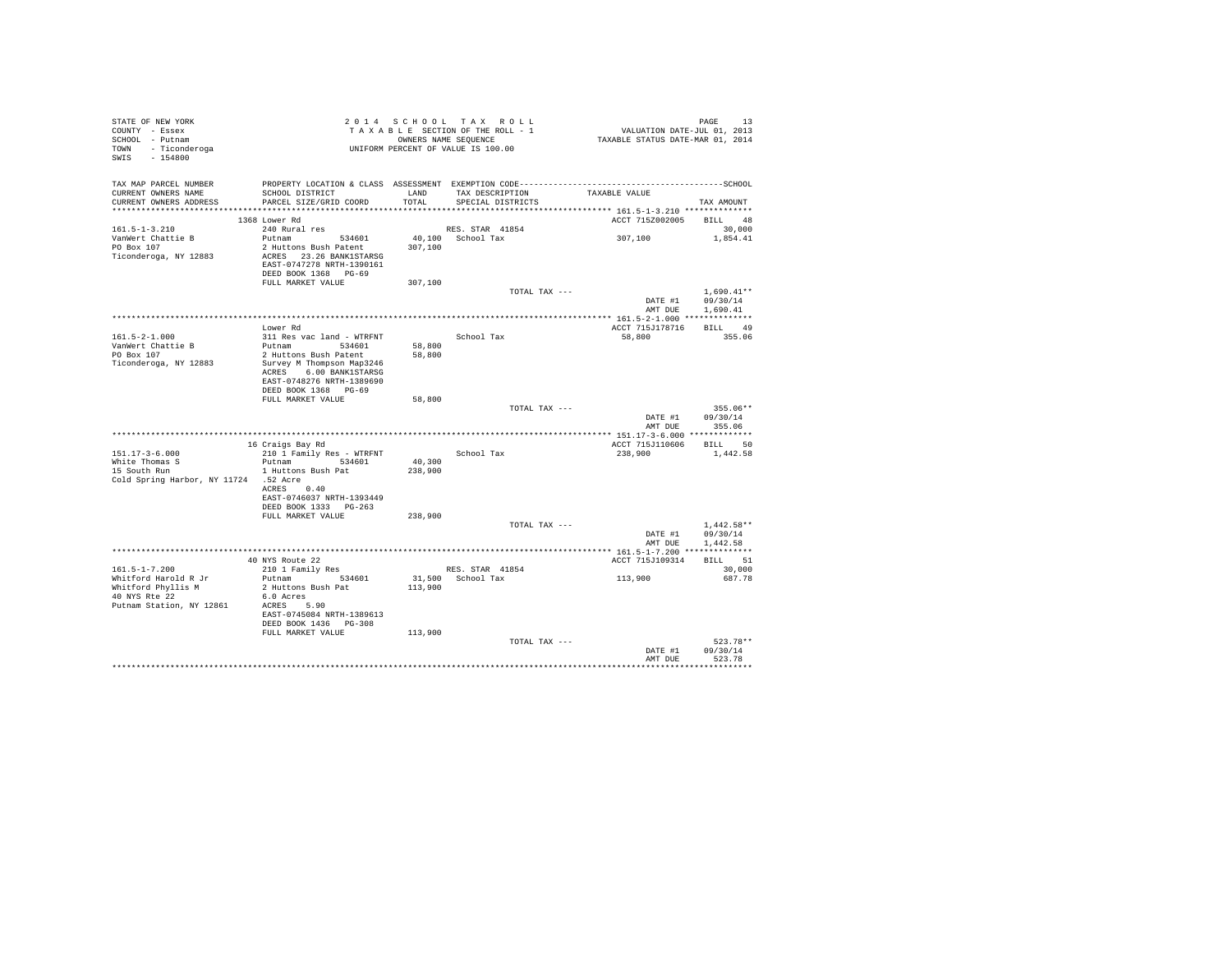| STATE OF NEW YORK<br>COUNTY - Essex                        |                                                                                  |         | 2014 SCHOOL TAX ROLL<br>TAXABLE SECTION OF THE ROLL - 1    | VALUATION DATE-JUL 01, 2013      | PAGE<br>14         |
|------------------------------------------------------------|----------------------------------------------------------------------------------|---------|------------------------------------------------------------|----------------------------------|--------------------|
| SCHOOL - Putnam<br>TOWN - Ticonderoga<br>SWIS<br>$-154800$ |                                                                                  |         | OWNERS NAME SEQUENCE<br>UNIFORM PERCENT OF VALUE IS 100.00 | TAXABLE STATUS DATE-MAR 01, 2014 |                    |
| TAX MAP PARCEL NUMBER                                      | PROPERTY LOCATION & CLASS ASSESSMENT EXEMPTION CODE----------------------------- |         |                                                            |                                  | ------------SCHOOL |
| CURRENT OWNERS NAME                                        | SCHOOL DISTRICT                                                                  | LAND    | TAX DESCRIPTION                                            | TAXABLE VALUE                    |                    |
| CURRENT OWNERS ADDRESS                                     | PARCEL SIZE/GRID COORD                                                           | TOTAL   | SPECIAL DISTRICTS                                          |                                  | TAX AMOUNT         |
|                                                            | 20 Craigs Bay Rd                                                                 |         |                                                            | ACCT 715J113502                  | BILL 52            |
| 151.17-3-3.000                                             | 210 1 Family Res - WTRFNT                                                        |         | School Tax                                                 | 112,100                          | 676.91             |
| Whitney Michael J                                          | Putnam 534601                                                                    | 25,600  |                                                            |                                  |                    |
| Whitney Frederick J                                        | 1 Huttons Bush Pat                                                               | 112,100 |                                                            |                                  |                    |
| 450 Wilton-Gansevoort Rd                                   | 1556/229 Boundary Line                                                           |         |                                                            |                                  |                    |
| Gansevoort, NY 12831                                       | Agreement w/2.001                                                                |         |                                                            |                                  |                    |
|                                                            | ACRES 0.11                                                                       |         |                                                            |                                  |                    |
|                                                            | EAST-0746192 NRTH-1393694<br>DEED BOOK 1710 PG-25                                |         |                                                            |                                  |                    |
|                                                            | FULL MARKET VALUE                                                                | 112,100 |                                                            |                                  |                    |
|                                                            |                                                                                  |         | TOTAL TAX ---                                              |                                  | $676.91**$         |
|                                                            |                                                                                  |         |                                                            | DATE #1<br>AMT DUE               | 09/30/14<br>676.91 |
|                                                            |                                                                                  |         |                                                            |                                  |                    |
|                                                            | Craigs Bay Rd                                                                    |         |                                                            | ACCT 715J178726 BILL 53          |                    |
| $151.17 - 3 - 5.000$<br>Whitney Michael J                  | 311 Res vac land - WTRFNT<br>Putnam 534601                                       | 7.200   | School Tax                                                 | 7,200                            | 43.48              |
| Whitney Frederick J                                        | Lot 1 Huttons Bush Pat                                                           | 7,200   |                                                            |                                  |                    |
| 450 Wilton-Gansevoort Rd                                   | 1623/26-Easement                                                                 |         |                                                            |                                  |                    |
| Gansevoort, NY 12831                                       | ACRES 0.12                                                                       |         |                                                            |                                  |                    |
|                                                            | EAST-0746100 NRTH-1393610                                                        |         |                                                            |                                  |                    |
|                                                            | DEED BOOK 1710 PG-25                                                             |         |                                                            |                                  |                    |
|                                                            | FULL MARKET VALUE                                                                | 7,200   |                                                            |                                  | $43.48**$          |
|                                                            |                                                                                  |         | TOTAL TAX ---                                              | DATE #1                          | 09/30/14           |
|                                                            |                                                                                  |         |                                                            | AMT DUE                          | 43.48              |
|                                                            |                                                                                  |         |                                                            |                                  |                    |
|                                                            | NYS Route 22                                                                     |         |                                                            | ACCT 715J110309                  | BILL 54            |
| $151.3 - 1 - 11.000$                                       | 323 Vacant rural                                                                 |         | School Tax                                                 | 30,500                           | 184.17             |
| Young Bruce E                                              | Putnam 534601                                                                    | 30,500  |                                                            |                                  |                    |
| PO Box 165<br>Huletts Landing, NY 12841 ACRES 46.90        | Turner Patent                                                                    | 30,500  |                                                            |                                  |                    |
|                                                            | EAST-0744518 NRTH-1394745                                                        |         |                                                            |                                  |                    |
|                                                            | DEED BOOK 939 PG-156                                                             |         |                                                            |                                  |                    |
|                                                            | FULL MARKET VALUE                                                                | 30,500  |                                                            |                                  |                    |
|                                                            |                                                                                  |         | TOTAL TAX ---                                              |                                  | 184.17**           |
|                                                            |                                                                                  |         |                                                            | DATE #1                          | 09/30/14           |
|                                                            |                                                                                  |         |                                                            | AMT DUE                          | 184.17             |
|                                                            | NYS Route 22                                                                     |         |                                                            | ACCT 715J178703                  | BILL 55            |
| $160.2 - 2 - 4.000$                                        | 314 Rural vac<10                                                                 |         | AG. DIST 41730                                             |                                  | 323                |
| Zachmann Raymond C                                         | Putnam 534601                                                                    |         | 500 School Tax                                             | 177                              | 1.07               |
| Zachmann June A                                            | 3 Huttons Bush Patent                                                            | 500     |                                                            |                                  |                    |
| 21 Fairmont Rd                                             | ACRES 0.30                                                                       |         |                                                            |                                  |                    |
| Wayne, NJ 07470                                            | EAST-0744886 NRTH-1388617                                                        |         |                                                            |                                  |                    |
| MAY BE SUBJECT TO PAYMENT FULL MARKET VALUE                | DEED BOOK 886 PG-284                                                             |         |                                                            |                                  |                    |
| UNDER AGDIST LAW TIL 2021                                  |                                                                                  | 500     |                                                            |                                  |                    |
|                                                            |                                                                                  |         | TOTAL TAX ---                                              |                                  | $1.07**$           |
|                                                            |                                                                                  |         |                                                            | DATE #1                          | 09/30/14           |
|                                                            |                                                                                  |         |                                                            | AMT DUE                          | 1.07               |
|                                                            |                                                                                  |         |                                                            |                                  |                    |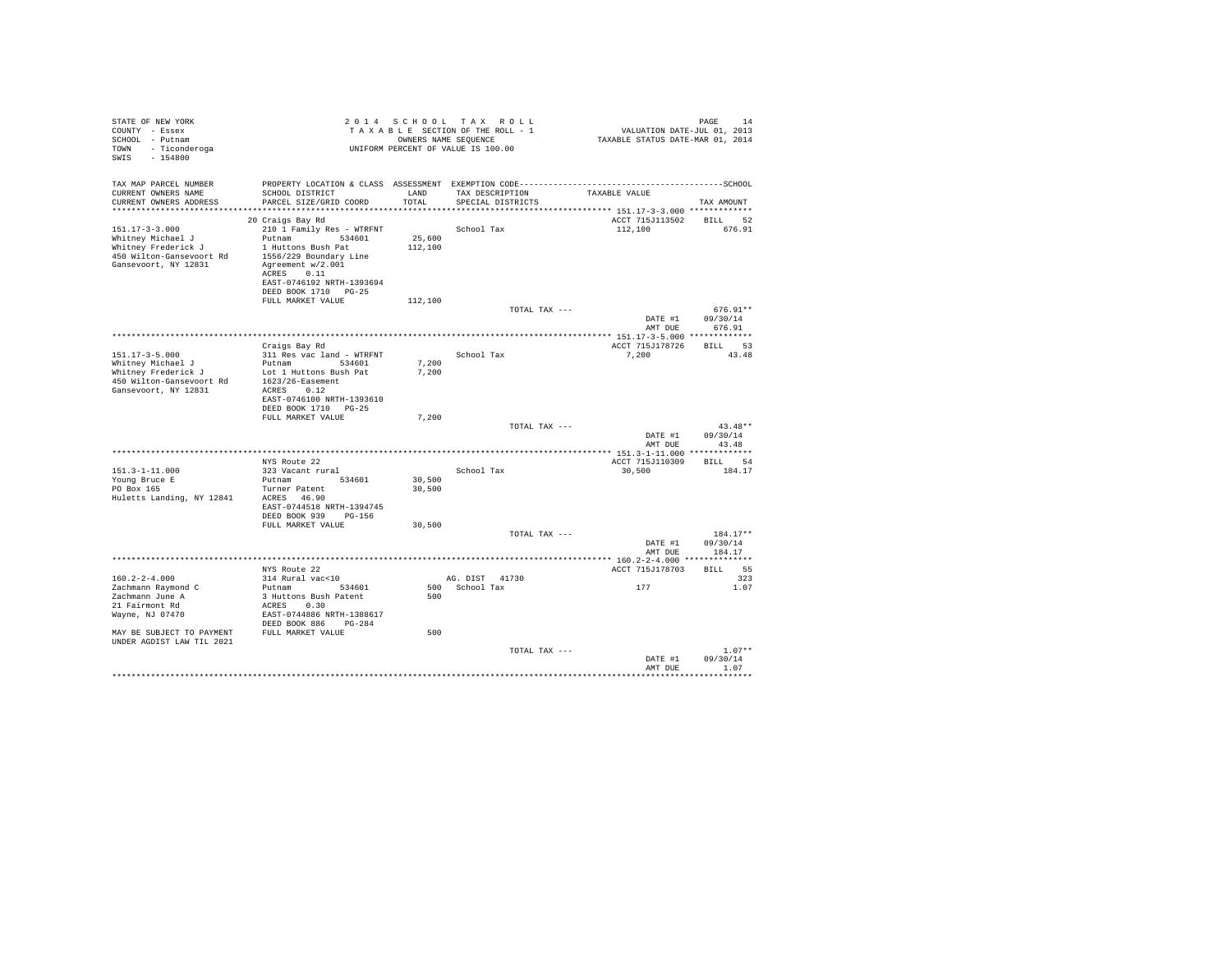| STATE OF NEW YORK         | 2 0 1 4                   | SCHOOL                             | T A X          | R O L L           |                                  | PAGE<br>15        |
|---------------------------|---------------------------|------------------------------------|----------------|-------------------|----------------------------------|-------------------|
| COUNTY - Essex            |                           | TAXABLE SECTION OF THE ROLL - 1    |                |                   | VALUATION DATE-JUL 01, 2013      |                   |
| SCHOOL - Putnam           |                           | OWNERS NAME SEQUENCE               |                |                   | TAXABLE STATUS DATE-MAR 01, 2014 |                   |
| - Ticonderoga<br>TOWN     |                           | UNIFORM PERCENT OF VALUE IS 100.00 |                |                   |                                  |                   |
| $-154800$<br>SWIS         |                           |                                    |                |                   |                                  |                   |
|                           |                           |                                    |                |                   |                                  |                   |
|                           |                           |                                    |                |                   |                                  |                   |
| TAX MAP PARCEL NUMBER     |                           |                                    |                |                   |                                  |                   |
| CURRENT OWNERS NAME       | SCHOOL DISTRICT           | LAND                               |                | TAX DESCRIPTION   | TAXABLE VALUE                    |                   |
| CURRENT OWNERS ADDRESS    | PARCEL SIZE/GRID COORD    | TOTAL                              |                | SPECIAL DISTRICTS |                                  | TAX AMOUNT        |
|                           |                           |                                    |                |                   |                                  |                   |
|                           | Lower Rd                  |                                    |                |                   | ACCT 715J109201                  | 56<br>BILL        |
| $161.5 - 1 - 4.100$       | 322 Rural vac>10          |                                    | AG. DIST       | 41730             |                                  | 24,648            |
|                           |                           |                                    |                |                   |                                  |                   |
| Zachmann Raymond C        | 534601<br>Putnam          | 29,200                             | School Tax     |                   | 4.552                            | 27.49             |
| Zachmann June A           | 3 Huttons Bush Pat        | 29,200                             |                |                   |                                  |                   |
| 21 Fairmont Rd            | ACRES 11.28               |                                    |                |                   |                                  |                   |
| Wayne, NJ 07470           | EAST-0747804 NRTH-1389172 |                                    |                |                   |                                  |                   |
|                           | DEED BOOK 886<br>$PG-284$ |                                    |                |                   |                                  |                   |
| MAY BE SUBJECT TO PAYMENT | FULL MARKET VALUE         | 29,200                             |                |                   |                                  |                   |
| UNDER AGDIST LAW TIL 2021 |                           |                                    |                |                   |                                  |                   |
|                           |                           |                                    |                | TOTAL TAX ---     |                                  | $27.49**$         |
|                           |                           |                                    |                |                   | DATE #1                          | 09/30/14          |
|                           |                           |                                    |                |                   | AMT DUE                          | 27.49             |
|                           |                           |                                    |                |                   |                                  |                   |
|                           | NYS Route 22              |                                    |                |                   | ACCT 715J109202                  | <b>BILL</b><br>57 |
| $161.5 - 1 - 5.100$       | 322 Rural vac>10          |                                    | AG. DIST 41730 |                   |                                  | 17,932            |
| Zachmann Raymond C        | 534601<br>Putnam          | 24,100                             | School Tax     |                   | 6,168                            | 37.25             |
| Zachmann June A           | 3 Huttons Bush Pat        | 24,100                             |                |                   |                                  |                   |
| 21 Fairmont Rd            | ACRES<br>17.18            |                                    |                |                   |                                  |                   |
|                           |                           |                                    |                |                   |                                  |                   |
| Wayne, NJ 07470           | EAST-0746152 NRTH-1388973 |                                    |                |                   |                                  |                   |
|                           | DEED BOOK 886<br>$PG-284$ |                                    |                |                   |                                  |                   |
| MAY BE SUBJECT TO PAYMENT | FULL MARKET VALUE         | 24,100                             |                |                   |                                  |                   |
| INDER AGDIST LAW TIL 2021 |                           |                                    |                |                   |                                  |                   |
|                           |                           |                                    |                | TOTAL TAX ---     |                                  | $37.25**$         |
|                           |                           |                                    |                |                   | DATE #1                          | 09/30/14          |
|                           |                           |                                    |                |                   | AMT DUE                          | 37.25             |
|                           |                           |                                    |                |                   |                                  |                   |
|                           | Lower Rd                  |                                    |                |                   | ACCT 715J178717                  | 58<br>BILL        |
| $161.5 - 2 - 2.000$       | 322 Rural vac>10 - WTRFNT |                                    | AG. DIST       | 41730             |                                  | 111.557           |
| Zachmann Raymond C        | Putnam<br>534601          | 115,900                            | School Tax     |                   | 4,343                            | 26.22             |
| Zachmann June A           | 3 Huttons Bush Patent     | 115,900                            |                |                   |                                  |                   |
| 21 Fairmont Rd            | ACRES 10.30               |                                    |                |                   |                                  |                   |
| Wayne, NJ 07470           | EAST-0748998 NRTH-1389220 |                                    |                |                   |                                  |                   |
|                           | DEED BOOK 886<br>$PG-284$ |                                    |                |                   |                                  |                   |
| MAY BE SUBJECT TO PAYMENT | FULL MARKET VALUE         | 115,900                            |                |                   |                                  |                   |
|                           |                           |                                    |                |                   |                                  |                   |
| UNDER AGDIST LAW TIL 2021 |                           |                                    |                |                   |                                  |                   |
|                           |                           |                                    |                | TOTAL TAX ---     |                                  | $26.22**$         |
|                           |                           |                                    |                |                   | DATE #1                          | 09/30/14          |
|                           |                           |                                    |                |                   | AMT DUE                          | 26.22             |
|                           |                           |                                    |                |                   |                                  |                   |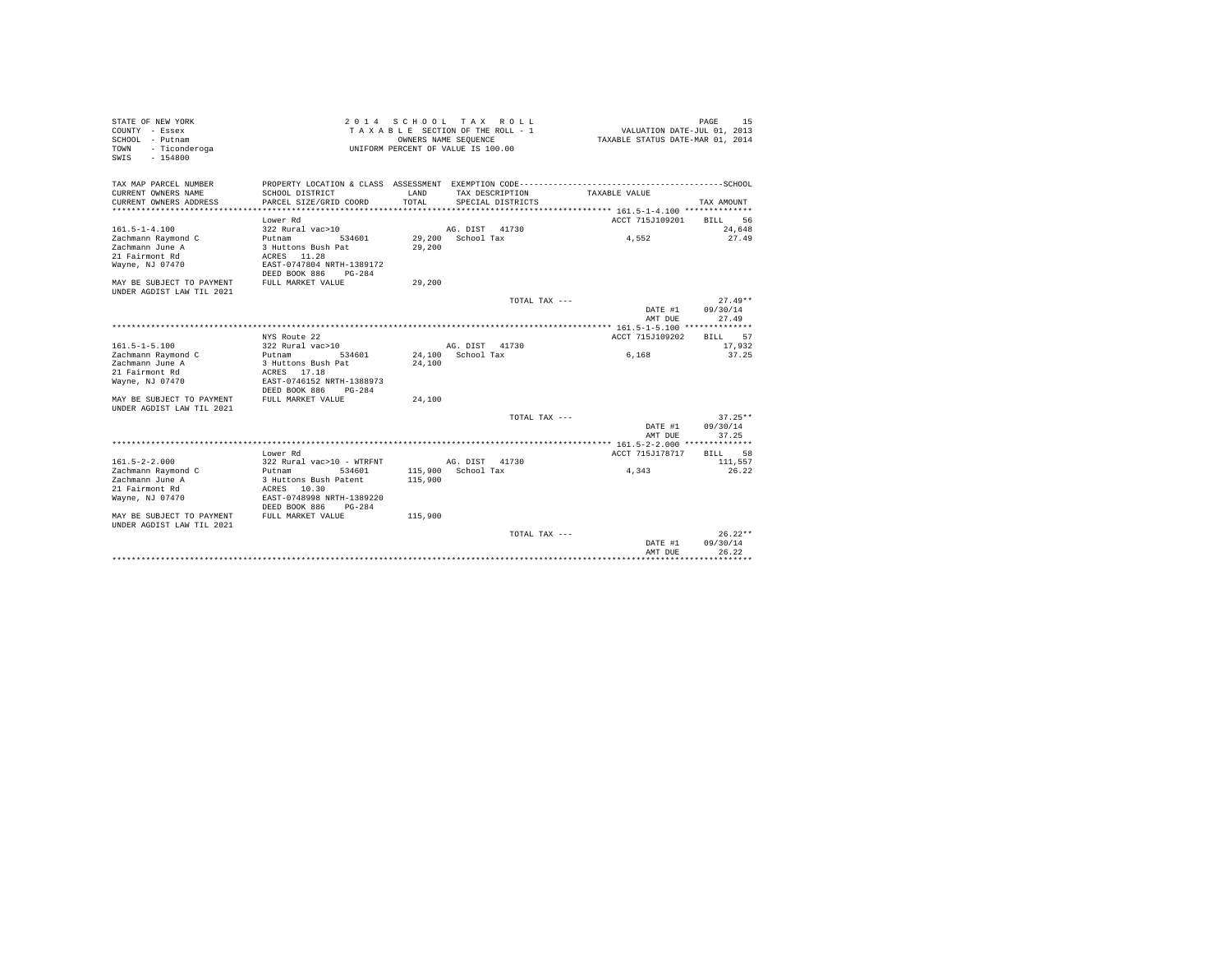| STATE OF NEW YORK  | 2014 SCHOOL TAX ROLL               |  |                                  |                        | PAGE | 16              |
|--------------------|------------------------------------|--|----------------------------------|------------------------|------|-----------------|
| COUNTY - Essex     | TAXABLE SECTION OF THE ROLL - 1    |  | VALUATION DATE-JUL 01, 2013      |                        |      |                 |
| SCHOOL - Putnam    |                                    |  | TAXABLE STATUS DATE-MAR 01, 2014 |                        |      |                 |
| TOWN - Ticonderoga | UNIFORM PERCENT OF VALUE IS 100.00 |  |                                  |                        |      | RPS155/V04/L015 |
| $SWTS = 154800$    |                                    |  |                                  | CURRENT DATE 8/20/2014 |      |                 |
|                    |                                    |  |                                  |                        |      |                 |

# \*\*\* S P E C I A L D I S T R I C T S U M M A R Y \*\*\*

|      |      | $m \wedge m \wedge n$<br>10 I AI<br>the contract of the contract of the contract of | - 77      |       | יום חשו | <b>YEMDT</b><br>BABNE. |                     | $m \wedge m \wedge r$ |
|------|------|-------------------------------------------------------------------------------------|-----------|-------|---------|------------------------|---------------------|-----------------------|
| CODE | NAME | <b>BADOT</b>                                                                        | TVDL<br>. | 7ALUB | VALUE   | <b>MOTINT</b>          | <b><i>VALUE</i></b> | TAX                   |

### NO SPECIAL DISTRICTS AT THIS LEVEL

# \*\*\* S C H O O L D I S T R I C T S U M M A R Y \*\*\*

| CODE   | DISTRICT NAME                 | TOTAL<br>PARCELS | ASSESSED<br>LAND | ASSESSED<br>TOTAL | <b>EXEMPT</b><br>AMOUNT | TOTAL<br>TAXABLE |            |
|--------|-------------------------------|------------------|------------------|-------------------|-------------------------|------------------|------------|
|        |                               |                  |                  |                   | STAR AMOUNT             | STAR TAXABLE     | TOTAL TAX  |
|        | Putnam                        | 58               | 1837,100         | 5247.800          | 233,210                 | 5,014,590        |            |
| 534601 |                               |                  |                  |                   | 793,950                 | 4,220,640        | 25, 486.11 |
|        | SUB-TOTAL                     | 58               | 1837,100         | 5247.800          | 233,210                 | 5,014,590        |            |
|        | $S \cup B - T O T A L (CONT)$ |                  |                  |                   | 793,950                 | 4,220,640        | 25, 486.11 |
|        | TOTAL                         | 58               | 1837,100         | 5247.800          | 233,210                 |                  |            |
|        |                               |                  |                  |                   |                         | 5,014,590        |            |
|        | TO TAL (CONT)                 |                  |                  |                   | 793,950                 | 4,220,640        | 25.486.11  |

#### \*\*\* S Y S T E M C O D E S S U M M A R Y \*\*\*

### NO SYSTEM EXEMPTIONS AT THIS LEVEL

|                     |                          | TOTAL          |         |
|---------------------|--------------------------|----------------|---------|
| CODE<br>DESCRIPTION |                          | PARCELS        | SCHOOL  |
|                     |                          |                |         |
| 41730               | AG. DIST                 | 4              | 154,460 |
| 41800               | AGED ALL                 | $\overline{2}$ | 75,650  |
| 41804               | AGED S                   |                | 3,100   |
| 41834               | <b>STAR</b><br><b>SR</b> | 10             | 583,950 |
| 41854               | RES. STAR                | ٠              | 210,000 |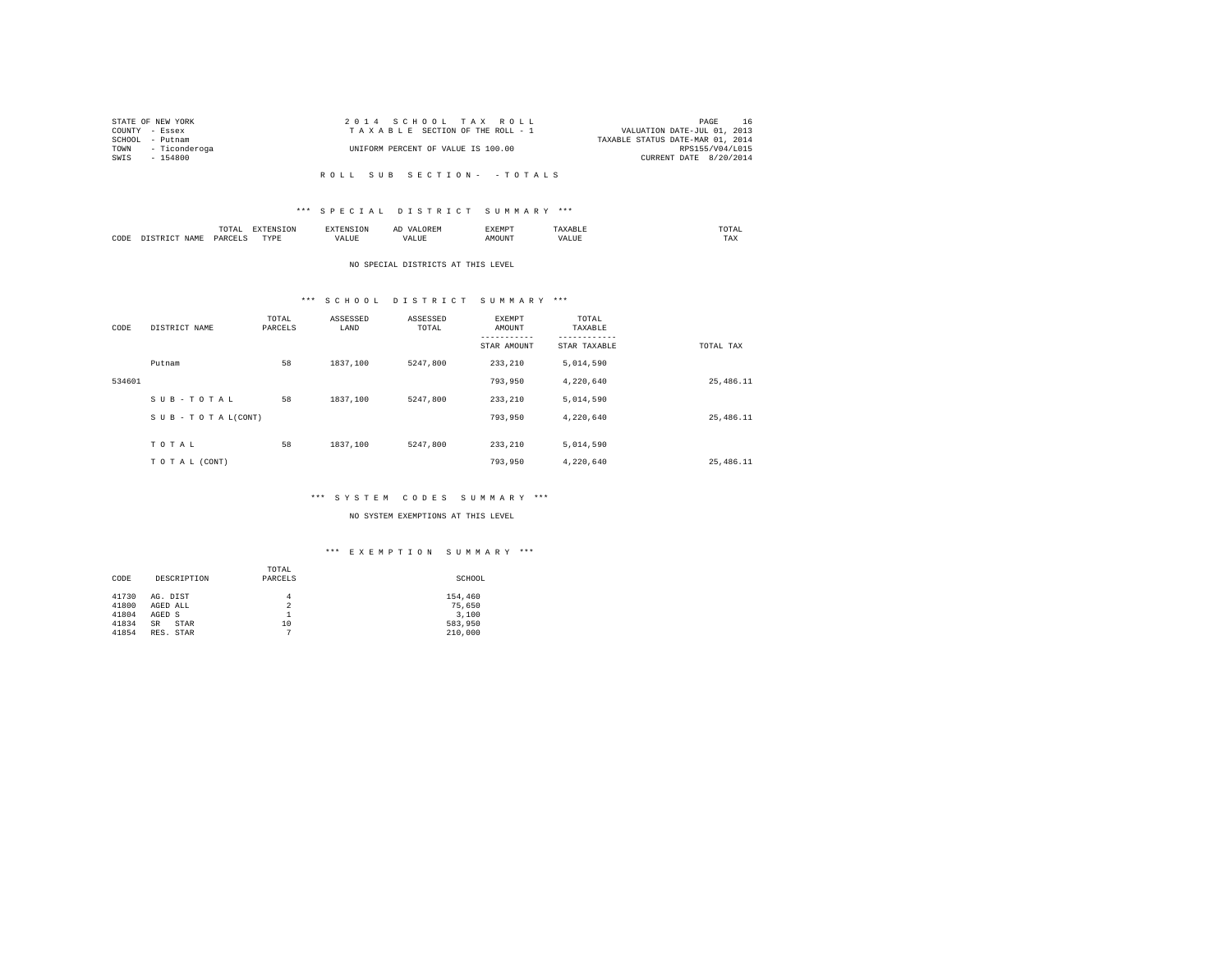|                | STATE OF NEW YORK  | 2014 SCHOOL TAX ROLL               | PAGE 17                          |
|----------------|--------------------|------------------------------------|----------------------------------|
| COUNTY - Essex |                    | TAXABLE SECTION OF THE ROLL - 1    | VALUATION DATE-JUL 01, 2013      |
|                | SCHOOL - Putnam    |                                    | TAXABLE STATUS DATE-MAR 01, 2014 |
|                | TOWN - Ticonderoga | UNIFORM PERCENT OF VALUE IS 100.00 | RPS155/V04/L015                  |
| SWIS           | $-154800$          |                                    | CURRENT DATE 8/20/2014           |
|                |                    |                                    |                                  |
|                |                    | ROLL SUB SECTION- - TOTALS         |                                  |

# \*\*\* E X E M P T I O N S U M M A R Y \*\*\*

| CODE | DESCRIPTION | TOTAL<br>PARCELS | SCHOOL   |
|------|-------------|------------------|----------|
|      | TOTAL       | 24               | 1027,160 |

| ROLL<br><b>SEC</b> | DESCRIPTION                | TOTAL<br>PARCELS | ASSESSED<br>LAND | ASSESSED<br>TOTAL | <b>EXEMPT</b><br>AMOUNT<br>-----------<br>STAR AMOUNT | TOTAL<br>TAXABLE<br>STAR TAXABLE | TOTAL<br>TAX |
|--------------------|----------------------------|------------------|------------------|-------------------|-------------------------------------------------------|----------------------------------|--------------|
|                    | School Tax                 |                  | 1837,100         | 5247,800          | 233,210<br>793.950                                    | 5,014,590<br>4.220.640           | 25,486.11    |
|                    | SPEC DIST TAXES<br>TAXABLE | 58               |                  |                   |                                                       |                                  | 25,486.11    |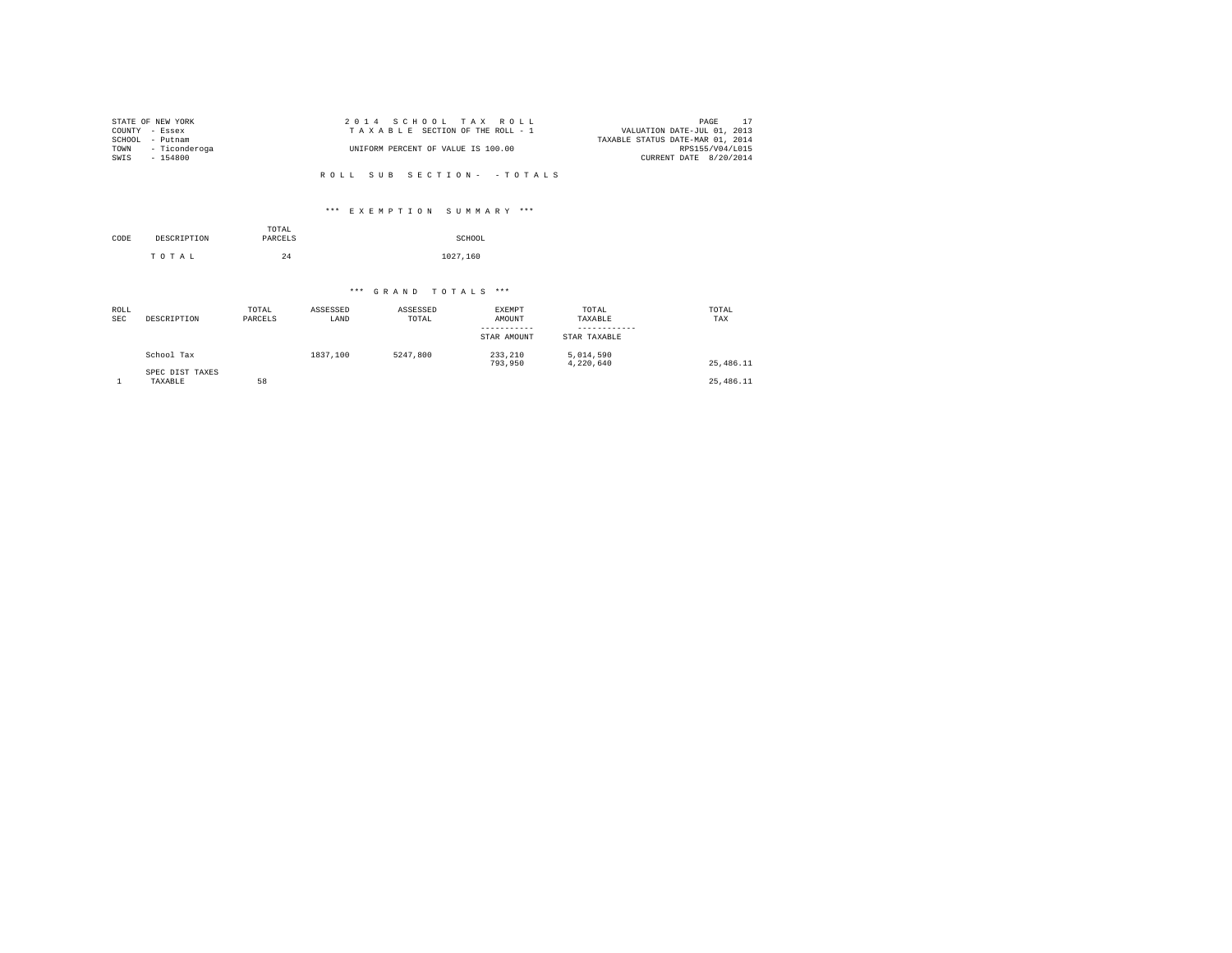| STATE OF NEW YORK  | 2014 SCHOOL TAX ROLL               | PAGE                        | <b>18</b>       |
|--------------------|------------------------------------|-----------------------------|-----------------|
| COUNTY - Essex     | TAXABLE SECTION OF THE ROLL - 1    | VALUATION DATE-JUL 01, 2013 |                 |
| SCHOOL - Putnam    | TAXABLE STATUS DATE-MAR 01, 2014   |                             |                 |
| TOWN - Ticonderoga | UNIFORM PERCENT OF VALUE IS 100.00 |                             | RPS155/V04/L015 |
| SWIS - 154800      |                                    | CURRENT DATE 8/20/2014      |                 |
|                    |                                    |                             |                 |
|                    | ROLL SECTION TOTALS                |                             |                 |

|      |                                                                                                                                 | .<br>the contract of the contract of the contract of |                  |       | . YEMD"       | $m \wedge m \wedge n$<br>the contract of the contract of the contract of |
|------|---------------------------------------------------------------------------------------------------------------------------------|------------------------------------------------------|------------------|-------|---------------|--------------------------------------------------------------------------|
| CODE | <b>STAME</b><br>the contract of the contract of the contract of the contract of the contract of the contract of the contract of | <b>DADC</b>                                          | PVDI<br>1 1 F 13 | 'ALUE | <b>MOTINT</b> | TAX                                                                      |

#### NO SPECIAL DISTRICTS AT THIS LEVEL

# \*\*\* S C H O O L D I S T R I C T S U M M A R Y \*\*\*

| CODE   | DISTRICT NAME      | TOTAL<br>PARCELS | ASSESSED<br>LAND | ASSESSED<br>TOTAL | EXEMPT<br>AMOUNT | TOTAL<br>TAXABLE |             |
|--------|--------------------|------------------|------------------|-------------------|------------------|------------------|-------------|
|        |                    |                  |                  |                   | STAR AMOUNT      | STAR TAXABLE     | TOTAL TAX   |
|        | Putnam             | 58               | 1837,100         | 5247.800          | 233, 210         | 5,014,590        |             |
| 534601 |                    |                  |                  |                   | 793,950          | 4,220,640        | 25,486.11   |
|        | SUB-TOTAL          | 58               | 1837,100         | 5247.800          | 233,210          | 5,014,590        |             |
|        | SUB - TO TAL(CONT) |                  |                  |                   | 793.950          | 4,220,640        | 25,486.11   |
|        |                    |                  |                  |                   |                  |                  |             |
|        | TOTAL              | 58               | 1837,100         | 5247.800          | 233, 210         | 5,014,590        |             |
|        | TO TAL (CONT)      |                  |                  |                   | 793.950          | 4,220,640        | 25, 486, 11 |

#### \*\*\* S Y S T E M C O D E S S U M M A R Y \*\*\*

### NO SYSTEM EXEMPTIONS AT THIS LEVEL

|       |                          | TOTAL          |         |
|-------|--------------------------|----------------|---------|
| CODE  | DESCRIPTION              | PARCELS        | SCHOOL  |
|       |                          |                |         |
| 41730 | AG. DIST                 | 4              | 154,460 |
| 41800 | AGED ALL                 | $\overline{2}$ | 75,650  |
| 41804 | AGED S                   |                | 3,100   |
| 41834 | <b>STAR</b><br><b>SR</b> | 10             | 583,950 |
| 41854 | RES. STAR                | ٠              | 210,000 |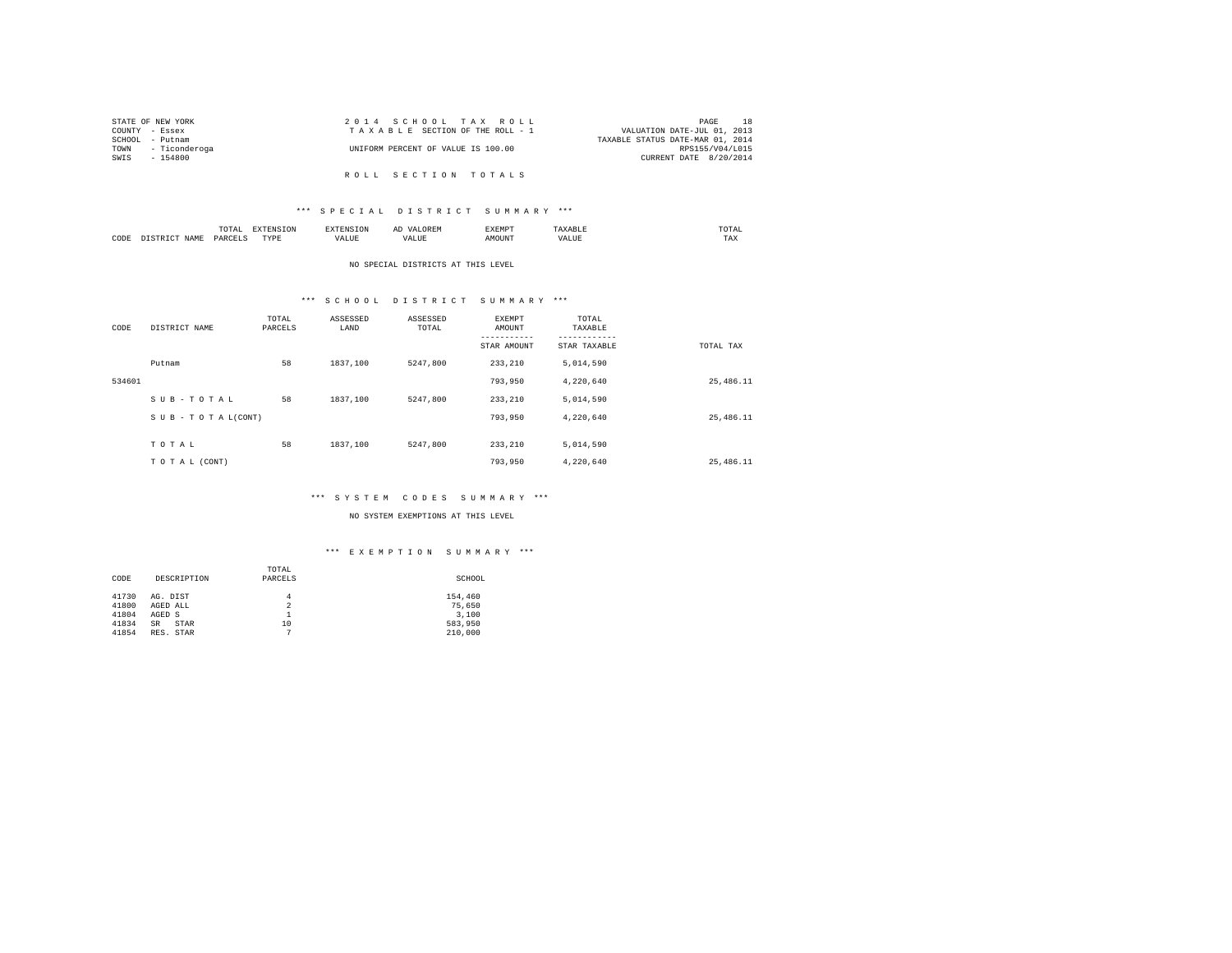| STATE OF NEW YORK  | 2014 SCHOOL TAX ROLL               | PAGE 19                          |
|--------------------|------------------------------------|----------------------------------|
| COUNTY - Essex     | TAXABLE SECTION OF THE ROLL - 1    | VALUATION DATE-JUL 01, 2013      |
| SCHOOL - Putnam    |                                    | TAXABLE STATUS DATE-MAR 01, 2014 |
| TOWN - Ticonderoga | UNIFORM PERCENT OF VALUE IS 100.00 | RPS155/V04/L015                  |
| SWIS<br>$-154800$  |                                    | CURRENT DATE 8/20/2014           |
|                    |                                    |                                  |
|                    | ROLL SECTION TOTALS                |                                  |

# \*\*\* E X E M P T I O N S U M M A R Y \*\*\*

| CODE | DESCRIPTION | TOTAL<br>PARCELS | SCHOOL   |
|------|-------------|------------------|----------|
|      | TOTAL       | 24               | 1027,160 |

| ROLL<br><b>SEC</b> | DESCRIPTION                | TOTAL<br>PARCELS | ASSESSED<br>LAND | ASSESSED<br>TOTAL | <b>EXEMPT</b><br>AMOUNT<br>-----------<br>STAR AMOUNT | TOTAL<br>TAXABLE<br>STAR TAXABLE | TOTAL<br>TAX |
|--------------------|----------------------------|------------------|------------------|-------------------|-------------------------------------------------------|----------------------------------|--------------|
|                    | School Tax                 |                  | 1837,100         | 5247.800          | 233,210<br>793,950                                    | 5,014,590<br>4.220.640           | 25, 486, 11  |
|                    | SPEC DIST TAXES<br>TAXABLE | 58               |                  |                   |                                                       |                                  | 25,486.11    |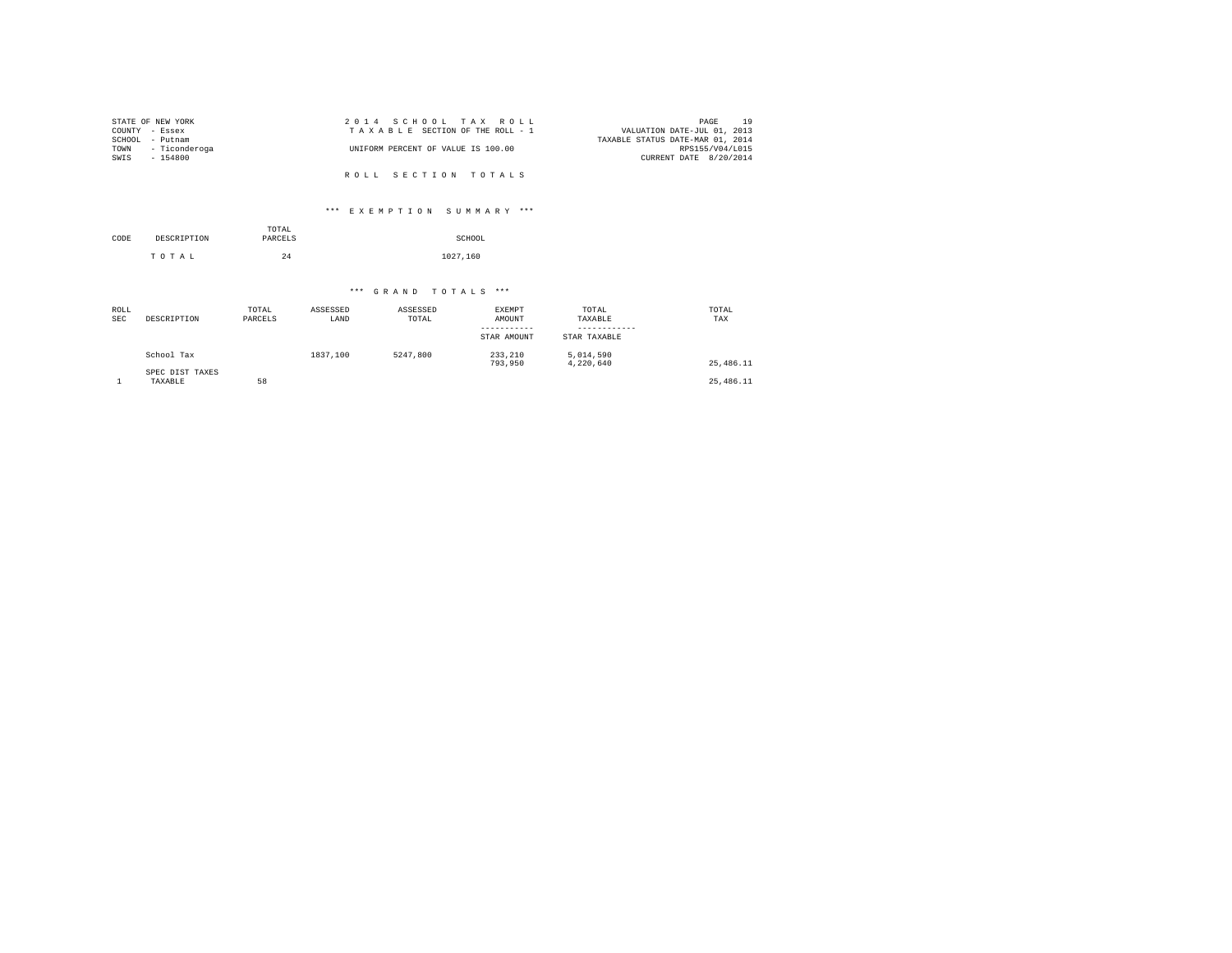| STATE OF NEW YORK<br>- Essex<br>COUNTY<br>SCHOOL<br>- Putnam<br>- Ticonderoga<br>TOWN<br>$-154800$<br>SWIS | 2 0 1 4                                                                                                                                                           | SCHOOL<br>OWNERS NAME SEQUENCE | T A X<br>ROLL.<br>SPECIAL FRANCHISE SECTION OF THE ROLL - 5<br>UNIFORM PERCENT OF VALUE IS 100.00 | VALUATION DATE-JUL 01, 2013<br>TAXABLE STATUS DATE-MAR 01, 2014 | 2.0<br>PAGE                          |
|------------------------------------------------------------------------------------------------------------|-------------------------------------------------------------------------------------------------------------------------------------------------------------------|--------------------------------|---------------------------------------------------------------------------------------------------|-----------------------------------------------------------------|--------------------------------------|
| TAX MAP PARCEL NUMBER<br>CURRENT OWNERS NAME<br>CURRENT OWNERS ADDRESS                                     | PROPERTY LOCATION & CLASS ASSESSMENT<br>SCHOOL DISTRICT<br>PARCEL SIZE/GRID COORD                                                                                 | <b>T.AND</b><br>TOTAL          | TAX DESCRIPTION<br>SPECIAL DISTRICTS                                                              | TAXABLE VALUE                                                   | TAX AMOUNT                           |
|                                                                                                            | Town Outside Vlg                                                                                                                                                  |                                |                                                                                                   | ACCT 715J190027                                                 | BILL 59                              |
| 548. - 9999 - 132. 350/8602                                                                                | 861 Elec & gas                                                                                                                                                    |                                | School Tax                                                                                        | 256,580                                                         | 1,549.34                             |
| National Grid<br>Real Estate Tax Dept<br>300 Erie Blvd W<br>Syracuse, NY 13202                             | 534601<br>Putnam<br>Special Franchise Town<br>132350-154800-860<br>Improvements Only<br>EAST-0734068 NRTH-1402577<br>$PG-0.3$<br>DEED BOOK 7<br>FULL MARKET VALUE | 256,580<br>256,580             |                                                                                                   |                                                                 |                                      |
|                                                                                                            |                                                                                                                                                                   |                                | $TOTAI$ , $TAY = -$                                                                               | DATE #1<br>AMT DUE                                              | $1,549.34**$<br>09/30/14<br>1,549.34 |
|                                                                                                            |                                                                                                                                                                   |                                |                                                                                                   |                                                                 |                                      |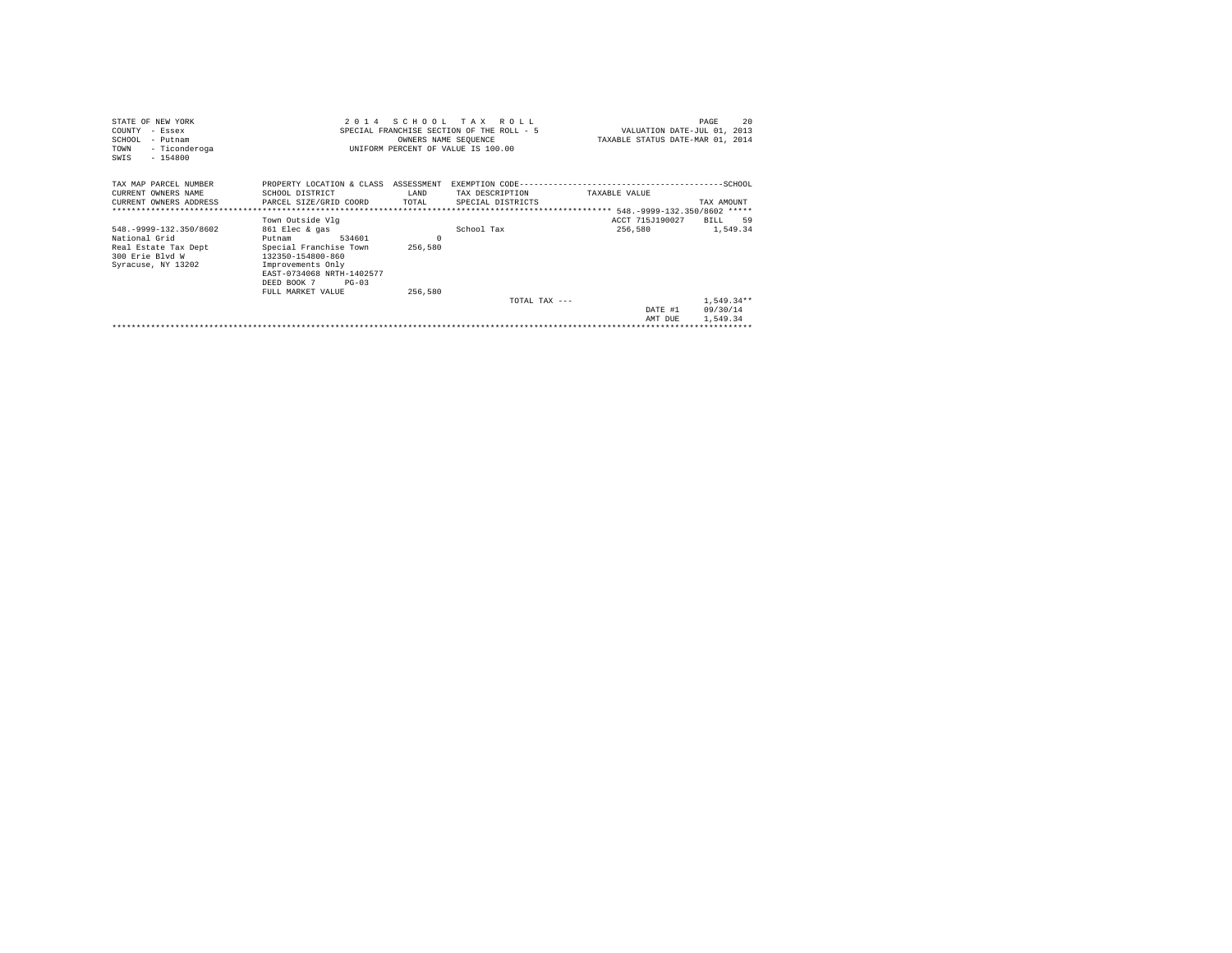|                | STATE OF NEW YORK  |                                           |  | 2014 SCHOOL TAX ROLL               |  |  |                                  | PAGE            | 21 |
|----------------|--------------------|-------------------------------------------|--|------------------------------------|--|--|----------------------------------|-----------------|----|
| COUNTY - Essex |                    | SPECIAL FRANCHISE SECTION OF THE ROLL - 5 |  |                                    |  |  | VALUATION DATE-JUL 01, 2013      |                 |    |
|                | SCHOOL - Putnam    |                                           |  |                                    |  |  | TAXABLE STATUS DATE-MAR 01, 2014 |                 |    |
|                | TOWN - Ticonderoga |                                           |  | UNIFORM PERCENT OF VALUE IS 100.00 |  |  |                                  | RPS155/V04/L015 |    |
|                | SWIS - 154800      |                                           |  |                                    |  |  | CURRENT DATE 8/20/2014           |                 |    |
|                |                    |                                           |  |                                    |  |  |                                  |                 |    |

# \*\*\* S P E C I A L D I S T R I C T S U M M A R Y \*\*\*

|      |      | 10172<br>the contract of the contract of the contract of |                   |  | .XEMP" | $m \wedge m$<br>the contract of the contract of the contract of |
|------|------|----------------------------------------------------------|-------------------|--|--------|-----------------------------------------------------------------|
| CODE | VAMF | סגם                                                      | mirnr<br>٠.,<br>. |  | 100777 | .                                                               |

#### NO SPECIAL DISTRICTS AT THIS LEVEL

# \*\*\* S C H O O L D I S T R I C T S U M M A R Y \*\*\*

| CODE   | DISTRICT NAME      | TOTAL<br>PARCELS | ASSESSED<br>LAND | ASSESSED<br>TOTAL | <b>EXEMPT</b><br>AMOUNT | TOTAL<br>TAXABLE |           |
|--------|--------------------|------------------|------------------|-------------------|-------------------------|------------------|-----------|
|        |                    |                  |                  |                   | STAR AMOUNT             | STAR TAXABLE     | TOTAL TAX |
|        | Putnam             | 1                |                  | 256.580           |                         | 256,580          |           |
| 534601 |                    |                  |                  |                   |                         | 256,580          | 1,549.34  |
|        | SUB-TOTAL          | 1                |                  | 256.580           |                         | 256,580          |           |
|        | SUB - TO TAL(CONT) |                  |                  |                   |                         | 256,580          | 1,549.34  |
|        | TOTAL              | 1                |                  | 256.580           |                         | 256,580          |           |
|        | TO TAL (CONT)      |                  |                  |                   |                         | 256,580          | 1,549.34  |

\*\*\* S Y S T E M C O D E S S U M M A R Y \*\*\*

NO SYSTEM EXEMPTIONS AT THIS LEVEL

\*\*\* E X E M P T I O N S U M M A R Y \*\*\*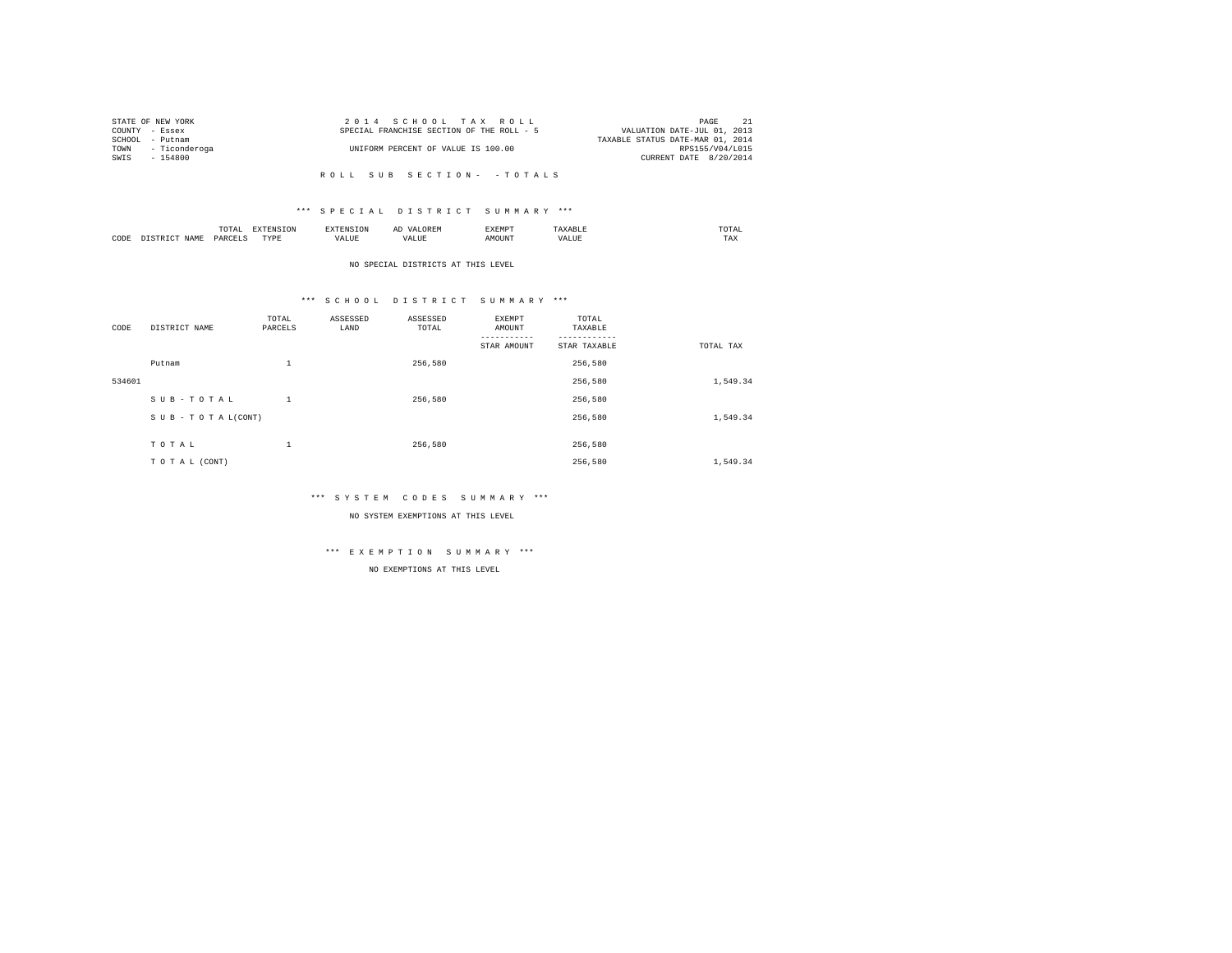| STATE OF NEW YORK  | 2014 SCHOOL TAX ROLL                      |  |                                  | PAGE            | 2.2 |
|--------------------|-------------------------------------------|--|----------------------------------|-----------------|-----|
| COUNTY - Essex     | SPECIAL FRANCHISE SECTION OF THE ROLL - 5 |  | VALUATION DATE-JUL 01, 2013      |                 |     |
| SCHOOL - Putnam    |                                           |  | TAXABLE STATUS DATE-MAR 01, 2014 |                 |     |
| TOWN - Ticonderoga | UNIFORM PERCENT OF VALUE IS 100.00        |  |                                  | RPS155/V04/L015 |     |
| SWIS - 154800      |                                           |  | CURRENT DATE 8/20/2014           |                 |     |
|                    |                                           |  |                                  |                 |     |

| ROLL<br>SEC | DESCRIPTION                          | TOTAL<br>PARCELS | ASSESSED<br>LAND | ASSESSED<br>TOTAL | <b>EXEMPT</b><br>AMOUNT | TOTAL<br>TAXABLE   | TOTAL<br>TAX |
|-------------|--------------------------------------|------------------|------------------|-------------------|-------------------------|--------------------|--------------|
|             |                                      |                  |                  |                   | STAR AMOUNT             | STAR TAXABLE       |              |
|             | School Tax                           |                  |                  | 256,580           |                         | 256.580<br>256.580 | 1,549.34     |
|             | SPEC DIST TAXES<br>SPECIAL FRANCHISE |                  |                  |                   |                         |                    | 1.549.34     |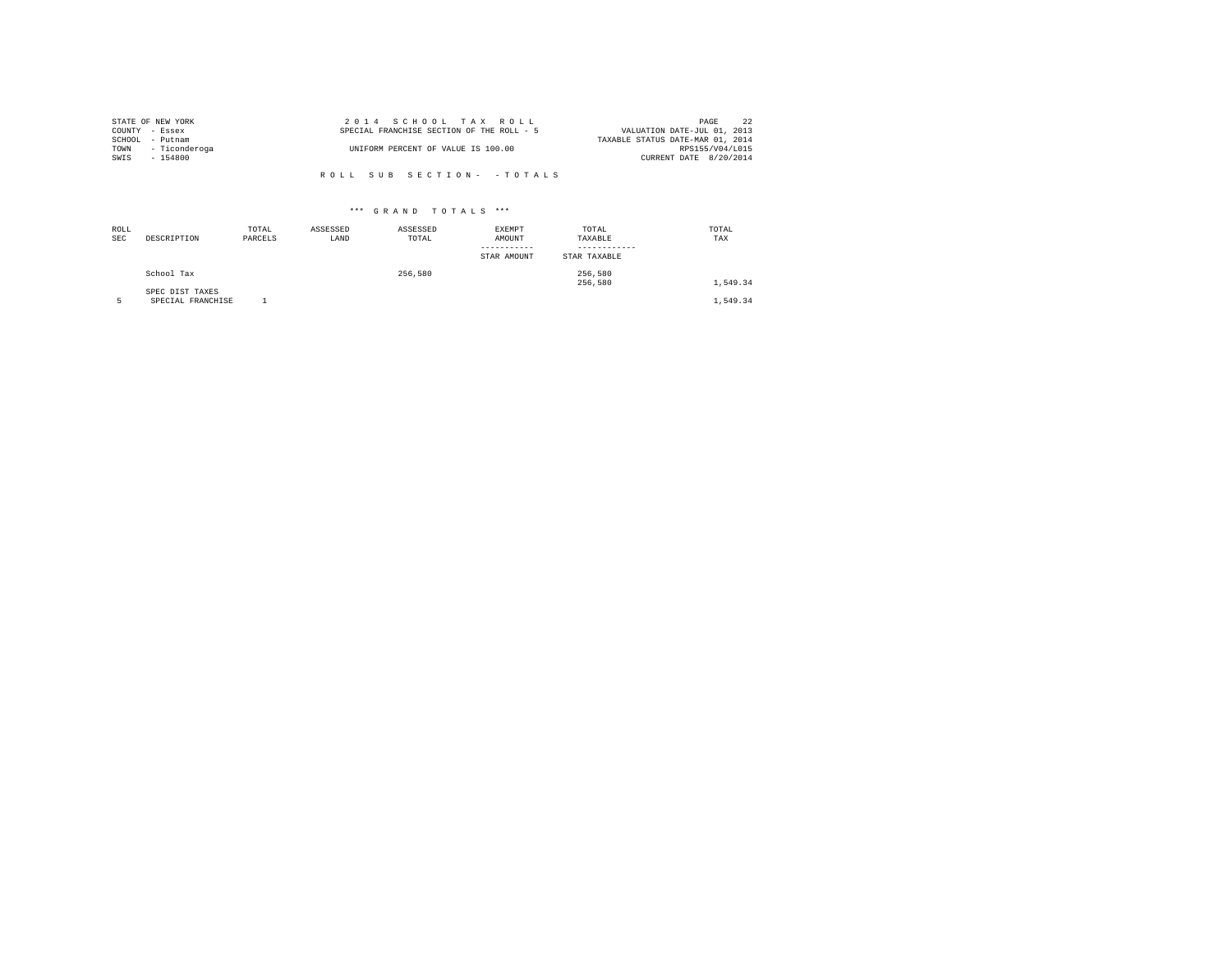| STATE OF NEW YORK  | 2014 SCHOOL TAX ROLL                      | 23<br>PAGE                       |  |
|--------------------|-------------------------------------------|----------------------------------|--|
| COUNTY - Essex     | SPECIAL FRANCHISE SECTION OF THE ROLL - 5 | VALUATION DATE-JUL 01, 2013      |  |
| SCHOOL - Putnam    |                                           | TAXABLE STATUS DATE-MAR 01, 2014 |  |
| TOWN - Ticonderoga | UNIFORM PERCENT OF VALUE IS 100.00        | RPS155/V04/L015                  |  |
| SWIS - 154800      |                                           | CURRENT DATE 8/20/2014           |  |
|                    |                                           |                                  |  |
|                    | ROLL SECTION TOTALS                       |                                  |  |

|      |      | $m \wedge m$<br>--- |                  |             | OR EM<br>n 1<br>--<br><b>NURBIA</b><br>$\sim$ | EXEMPT |                   | moma |
|------|------|---------------------|------------------|-------------|-----------------------------------------------|--------|-------------------|------|
| CODE | MAMI | <b>DARGET</b>       | <b>TVDP</b><br>. | <b>ALUE</b> | VALUL                                         | ™OUN⊥  | ALUE<br><u>ид</u> | TAX  |

## NO SPECIAL DISTRICTS AT THIS LEVEL

# \*\*\* S C H O O L D I S T R I C T S U M M A R Y \*\*\*

| CODE   | DISTRICT NAME   | TOTAL<br>PARCELS | ASSESSED<br>LAND | ASSESSED<br>TOTAL | <b>EXEMPT</b><br>AMOUNT | TOTAL<br>TAXABLE |           |
|--------|-----------------|------------------|------------------|-------------------|-------------------------|------------------|-----------|
|        |                 |                  |                  |                   | STAR AMOUNT             | STAR TAXABLE     | TOTAL TAX |
|        | Putnam          | $\mathbf{1}$     |                  | 256,580           |                         | 256,580          |           |
| 534601 |                 |                  |                  |                   |                         | 256.580          | 1,549.34  |
|        | SUB-TOTAL       | 1                |                  | 256,580           |                         | 256.580          |           |
|        | SUB-TOTAL(CONT) |                  |                  |                   |                         | 256,580          | 1,549.34  |
|        |                 | ٠                |                  |                   |                         |                  |           |
|        | TOTAL           | л.               |                  | 256.580           |                         | 256,580          |           |
|        | TO TAL (CONT)   |                  |                  |                   |                         | 256,580          | 1,549.34  |

#### \*\*\* S Y S T E M C O D E S S U M M A R Y \*\*\*

NO SYSTEM EXEMPTIONS AT THIS LEVEL

# \*\*\* E X E M P T I O N S U M M A R Y \*\*\*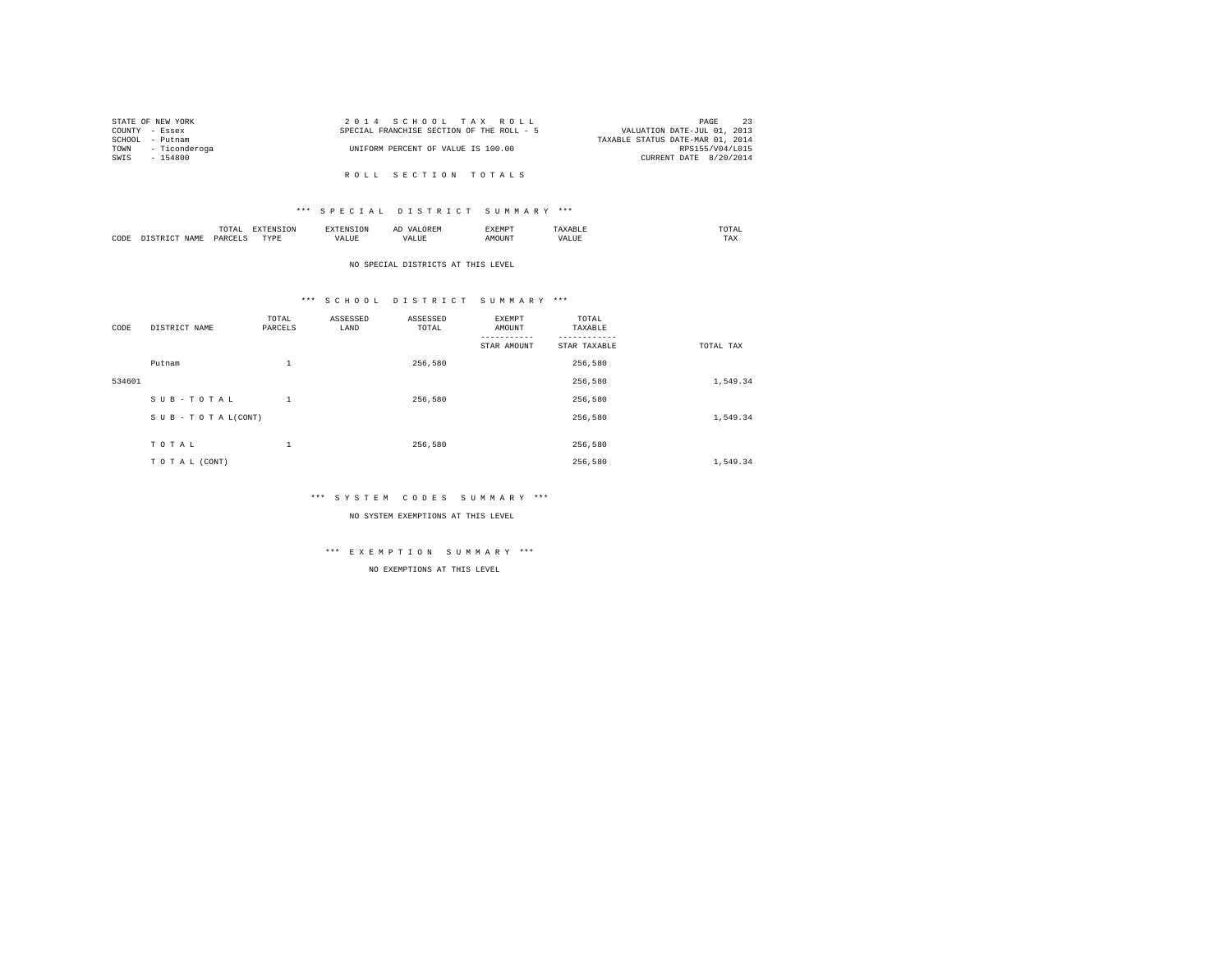| STATE OF NEW YORK  | 2014 SCHOOL TAX ROLL                      | 2.4<br>PAGE                      |
|--------------------|-------------------------------------------|----------------------------------|
| COUNTY - Essex     | SPECIAL FRANCHISE SECTION OF THE ROLL - 5 | VALUATION DATE-JUL 01, 2013      |
| SCHOOL - Putnam    |                                           | TAXABLE STATUS DATE-MAR 01, 2014 |
| TOWN - Ticonderoga | UNIFORM PERCENT OF VALUE IS 100.00        | RPS155/V04/L015                  |
| SWIS<br>$-154800$  |                                           | CURRENT DATE 8/20/2014           |
|                    | ROLL SECTION TOTALS                       |                                  |

| ROLL<br>SEC | DESCRIPTION                          | TOTAL<br>PARCELS | ASSESSED<br>LAND | ASSESSED<br>TOTAL | <b>EXEMPT</b><br>AMOUNT | TOTAL<br>TAXABLE   | TOTAL<br>TAX |
|-------------|--------------------------------------|------------------|------------------|-------------------|-------------------------|--------------------|--------------|
|             |                                      |                  |                  |                   | STAR AMOUNT             | STAR TAXABLE       |              |
|             | School Tax                           |                  |                  | 256,580           |                         | 256.580<br>256.580 | 1,549.34     |
|             | SPEC DIST TAXES<br>SPECIAL FRANCHISE |                  |                  |                   |                         |                    | 1.549.34     |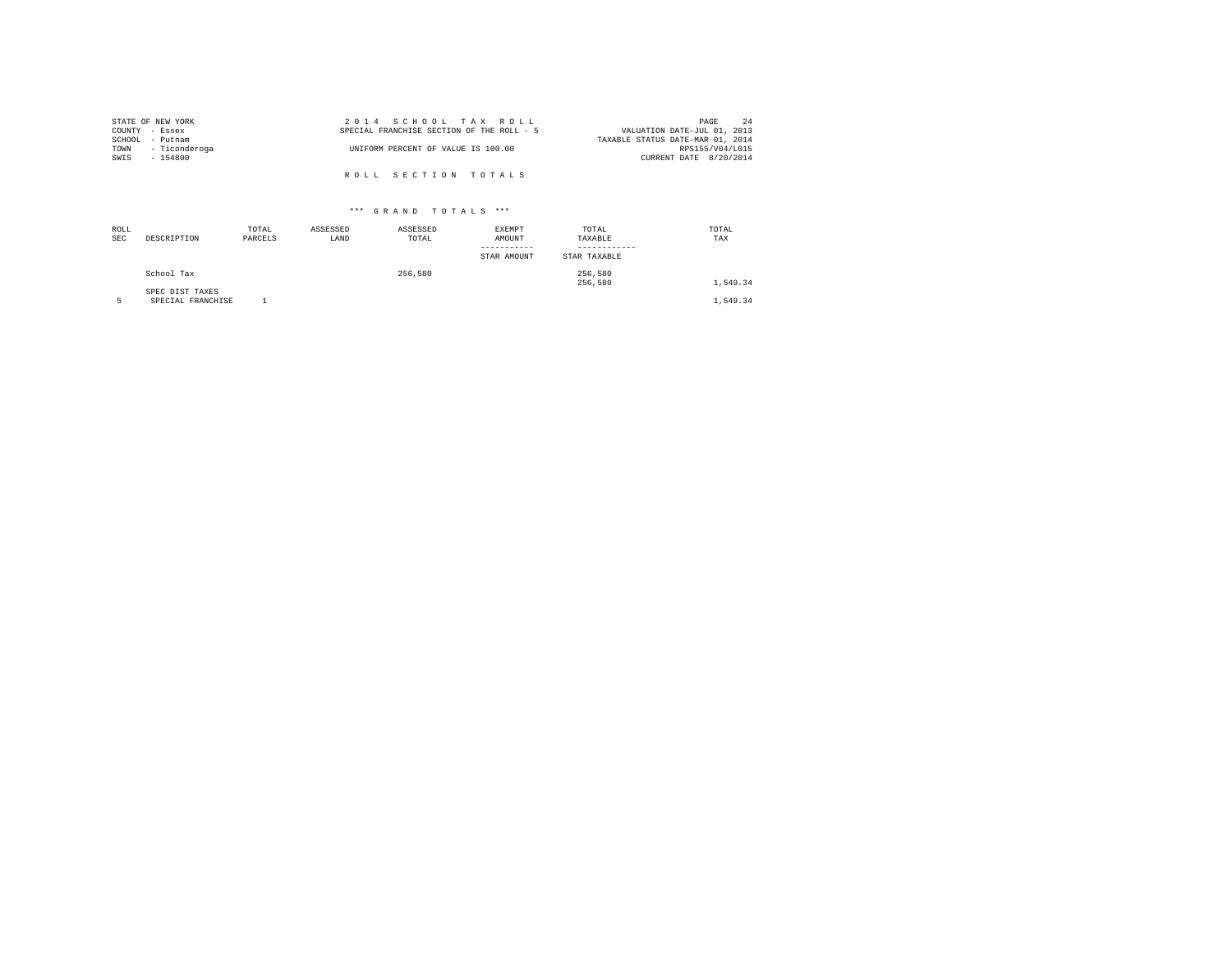| STATE OF NEW YORK<br>COUNTY - Essex<br>SCHOOL - Putnam<br>TOWN - Ticonderoga<br>$-154800$<br>SWIS |                                                                               |                          | 2014 SCHOOL TAX ROLL<br>UTILITY & R.R. SECTION OF THE ROLL - 6<br>OWNERS NAME SEQUENCE<br>UNIFORM PERCENT OF VALUE IS 100.00 | VALUATION DATE-JUL 01, 2013<br>TAXABLE STATUS DATE-MAR 01, 2014 | PAGE<br>25           |
|---------------------------------------------------------------------------------------------------|-------------------------------------------------------------------------------|--------------------------|------------------------------------------------------------------------------------------------------------------------------|-----------------------------------------------------------------|----------------------|
| TAX MAP PARCEL NUMBER                                                                             | PROPERTY LOCATION & CLASS ASSESSMENT EXEMPTION CODE-------------------------- |                          |                                                                                                                              |                                                                 | ------------SCHOOL   |
| CURRENT OWNERS NAME<br>CURRENT OWNERS ADDRESS                                                     | SCHOOL DISTRICT<br>PARCEL SIZE/GRID COORD                                     | TOTAL                    | LAND TAX DESCRIPTION<br>SPECIAL DISTRICTS                                                                                    | TAXABLE VALUE                                                   | TAX AMOUNT           |
|                                                                                                   |                                                                               |                          |                                                                                                                              |                                                                 |                      |
|                                                                                                   | NYS Route 22                                                                  |                          |                                                                                                                              | ACCT 715N218512 BILL 60                                         |                      |
| $160.2 - 2 - 2.000$                                                                               | 380 Pub Util Vac                                                              |                          | School Tax                                                                                                                   | 87.600                                                          | 528.97               |
| National Grid                                                                                     | Putnam 534601                                                                 | 87,600                   |                                                                                                                              |                                                                 |                      |
| Real Estate Tax Dept                                                                              | Public Service                                                                | 87,600                   |                                                                                                                              |                                                                 |                      |
| 300 Erie Blvd West<br>Syracuse, NY 13202                                                          | 132350-817210<br>Station Equipment                                            |                          |                                                                                                                              |                                                                 |                      |
|                                                                                                   | ACRES 18.56                                                                   |                          |                                                                                                                              |                                                                 |                      |
|                                                                                                   | EAST-0742570 NRTH-1390947                                                     |                          |                                                                                                                              |                                                                 |                      |
|                                                                                                   | DEED BOOK 193 PG-171                                                          |                          |                                                                                                                              |                                                                 |                      |
|                                                                                                   | FULL MARKET VALUE                                                             | 87,600                   |                                                                                                                              |                                                                 |                      |
|                                                                                                   |                                                                               |                          | TOTAL TAX ---                                                                                                                | DATE #1                                                         | 528.97**<br>09/30/14 |
|                                                                                                   |                                                                               |                          |                                                                                                                              | AMT DUE                                                         | 528.97               |
|                                                                                                   |                                                                               |                          |                                                                                                                              |                                                                 |                      |
|                                                                                                   | In $# 160.2 - 2 - 2.000$                                                      |                          |                                                                                                                              | ACCT 715J198041 BILL 61                                         |                      |
| 648. - 9999 - 132. 350/1002<br>National Grid                                                      | 882 Elec Trans Imp<br>Putnam 534601                                           | $\overline{\phantom{0}}$ | School Tax                                                                                                                   | 2.323                                                           | 14.03                |
| Real Estate Tax Dept                                                                              | Public Service Town                                                           | 2.323                    |                                                                                                                              |                                                                 |                      |
| 300 Erie Blvd West                                                                                | 132350-912072-100                                                             |                          |                                                                                                                              |                                                                 |                      |
| Syracuse, NY 13202                                                                                | Tic-Whitehall #3 1150 Kv                                                      |                          |                                                                                                                              |                                                                 |                      |
|                                                                                                   | EAST-0742572 NRTH-1390976                                                     |                          |                                                                                                                              |                                                                 |                      |
|                                                                                                   | DEED BOOK 29 PG-8588<br>FULL MARKET VALUE                                     | 2,323                    |                                                                                                                              |                                                                 |                      |
|                                                                                                   |                                                                               |                          | TOTAL TAX ---                                                                                                                |                                                                 | $14.03**$            |
|                                                                                                   |                                                                               |                          |                                                                                                                              | DATE #1                                                         | 09/30/14             |
|                                                                                                   |                                                                               |                          |                                                                                                                              |                                                                 | AMT DUE 14.03        |
|                                                                                                   |                                                                               |                          |                                                                                                                              |                                                                 |                      |
| 648. - 9999-132. 350/1882                                                                         | 884 Elec Dist Out                                                             |                          | School Tax                                                                                                                   | ACCT 7152000018 BILL 62<br>11,065                               | 66.82                |
| National Grid                                                                                     | Putnam 534601                                                                 | $\sim$                   |                                                                                                                              |                                                                 |                      |
| Real Estate Tax Dept                                                                              | Public Service Town                                                           | 11,065                   |                                                                                                                              |                                                                 |                      |
| 300 Erie Blvd West                                                                                | 132350-888888-188 Total                                                       |                          |                                                                                                                              |                                                                 |                      |
| Syracuse, NY 13202                                                                                | Electric Distribution                                                         |                          |                                                                                                                              |                                                                 |                      |
|                                                                                                   | EAST-0740300 NRTH-1393030<br>FULL MARKET VALUE                                | 11,065                   |                                                                                                                              |                                                                 |                      |
|                                                                                                   |                                                                               |                          | TOTAL TAX ---                                                                                                                |                                                                 | 66.82**              |
|                                                                                                   |                                                                               |                          |                                                                                                                              | DATE #1                                                         | 09/30/14             |
|                                                                                                   |                                                                               |                          |                                                                                                                              | AMT DUE                                                         | 66.82                |
|                                                                                                   |                                                                               |                          |                                                                                                                              |                                                                 |                      |
| 648. - 9999-631. 900/1882                                                                         | erratta<br>831 Tele Comm                                                      |                          | School Tax                                                                                                                   | ACCT 715N292012 BILL 63<br>1,401                                | 8.46                 |
| Verizon New York Inc                                                                              | Putnam 534601                                                                 | $\Omega$                 |                                                                                                                              |                                                                 |                      |
| c/o Duff & Phelps                                                                                 | Public Service                                                                | 1,401                    |                                                                                                                              |                                                                 |                      |
| PO Box 2749                                                                                       | 631900-888888-188                                                             |                          |                                                                                                                              |                                                                 |                      |
| Addison, TX 75001                                                                                 | Outside Plant-Poles Wires<br>EAST-0737375 NRTH-1403391                        |                          |                                                                                                                              |                                                                 |                      |
|                                                                                                   | DEED BOOK 28 PG-4846                                                          |                          |                                                                                                                              |                                                                 |                      |
|                                                                                                   | FULL MARKET VALUE                                                             | 1,401                    |                                                                                                                              |                                                                 |                      |
|                                                                                                   |                                                                               |                          | TOTAL TAX ---                                                                                                                |                                                                 | $8.46**$             |
|                                                                                                   |                                                                               |                          |                                                                                                                              | DATE #1                                                         | 09/30/14             |
|                                                                                                   |                                                                               |                          |                                                                                                                              | AMT DUE                                                         | 8.46                 |
|                                                                                                   |                                                                               |                          |                                                                                                                              |                                                                 |                      |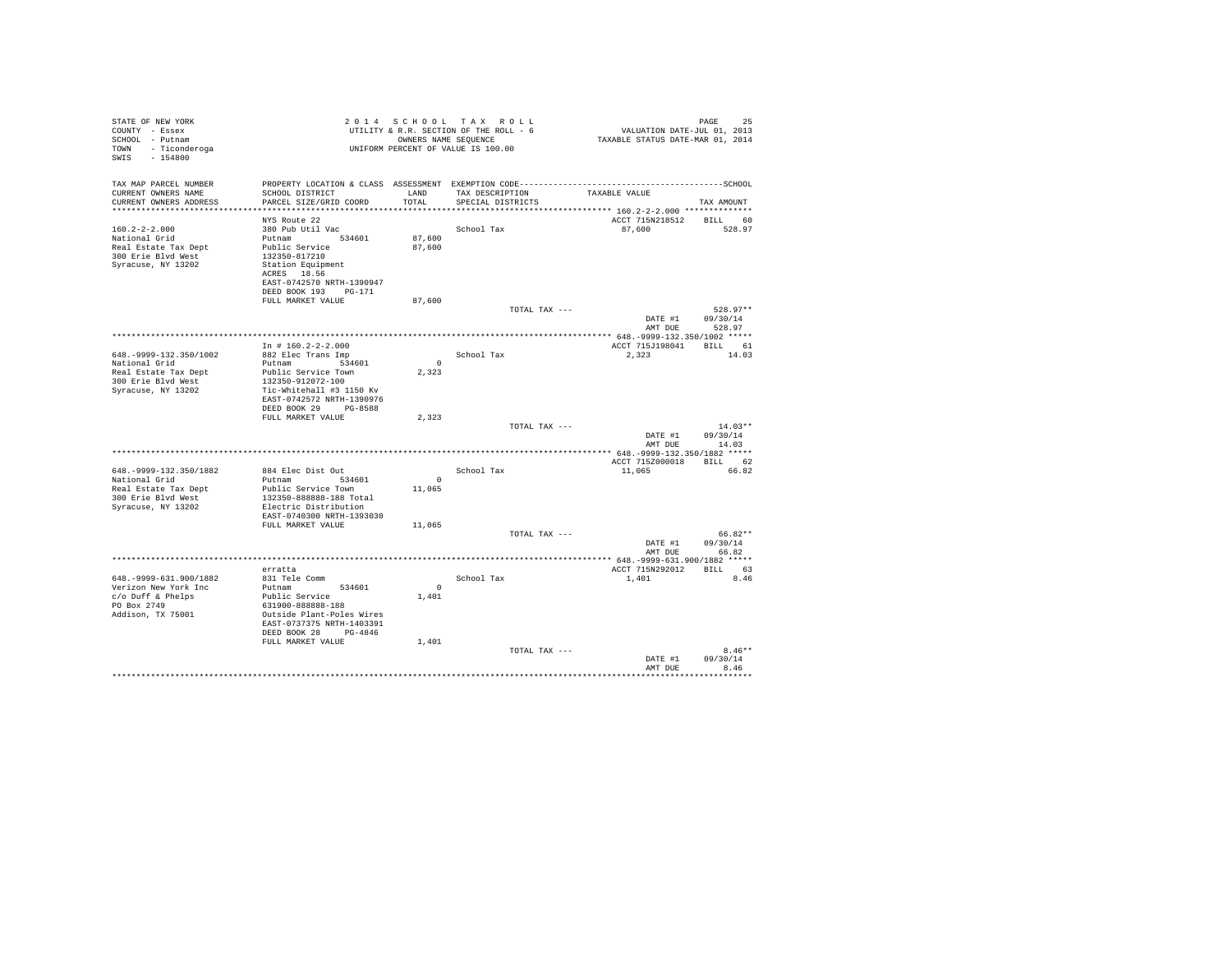| STATE OF NEW YORK |                    | 2014 SCHOOL TAX ROLL                   |  |  |                                  |                        | PAGE            | 26 |
|-------------------|--------------------|----------------------------------------|--|--|----------------------------------|------------------------|-----------------|----|
| COUNTY - Essex    |                    | UTILITY & R.R. SECTION OF THE ROLL - 6 |  |  | VALUATION DATE-JUL 01, 2013      |                        |                 |    |
| SCHOOL - Putnam   |                    |                                        |  |  | TAXABLE STATUS DATE-MAR 01, 2014 |                        |                 |    |
|                   | TOWN - Ticonderoga |                                        |  |  |                                  |                        | RPS155/V04/L015 |    |
| SWTS - 154800     |                    |                                        |  |  |                                  | CURRENT DATE 8/20/2014 |                 |    |
|                   |                    |                                        |  |  |                                  |                        |                 |    |

# \*\*\* S P E C I A L D I S T R I C T S U M M A R Y \*\*\*

|      |             | $m \wedge m \wedge n$<br><br>the contract of the contract of the contract of |           | אד ה                | ، سدا | <b>YEMPT</b>  |                     | moma:<br>the contract of the contract of the contract of |
|------|-------------|------------------------------------------------------------------------------|-----------|---------------------|-------|---------------|---------------------|----------------------------------------------------------|
| CODE | <b>CAM"</b> | JADCE.<br>ALL V                                                              | TVDF<br>. | <b><i>IALUE</i></b> | VALUE | <b>MOTINT</b> | /ALUE<br>, <u>n</u> | TAX                                                      |

### NO SPECIAL DISTRICTS AT THIS LEVEL

# \*\*\* S C H O O L D I S T R I C T S U M M A R Y \*\*\*

| CODE   | DISTRICT NAME      | TOTAL<br>PARCELS | ASSESSED<br>LAND | ASSESSED<br>TOTAL | <b>EXEMPT</b><br>AMOUNT | TOTAL<br>TAXABLE |           |
|--------|--------------------|------------------|------------------|-------------------|-------------------------|------------------|-----------|
|        |                    |                  |                  |                   | STAR AMOUNT             | STAR TAXABLE     | TOTAL TAX |
|        | Putnam             | $\overline{4}$   | 87,600           | 102,389           |                         | 102,389          |           |
| 534601 |                    |                  |                  |                   |                         | 102,389          | 618.28    |
|        | SUB-TOTAL          | $\overline{4}$   | 87,600           | 102,389           |                         | 102,389          |           |
|        | SUB - TO TAL(CONT) |                  |                  |                   |                         | 102,389          | 618.28    |
|        |                    |                  |                  |                   |                         |                  |           |
|        | TOTAL              | $\overline{4}$   | 87,600           | 102,389           |                         | 102,389          |           |
|        | TO TAL (CONT)      |                  |                  |                   |                         | 102,389          | 618.28    |

#### \*\*\* S Y S T E M C O D E S S U M M A R Y \*\*\*

NO SYSTEM EXEMPTIONS AT THIS LEVEL

# \*\*\* E X E M P T I O N S U M M A R Y \*\*\*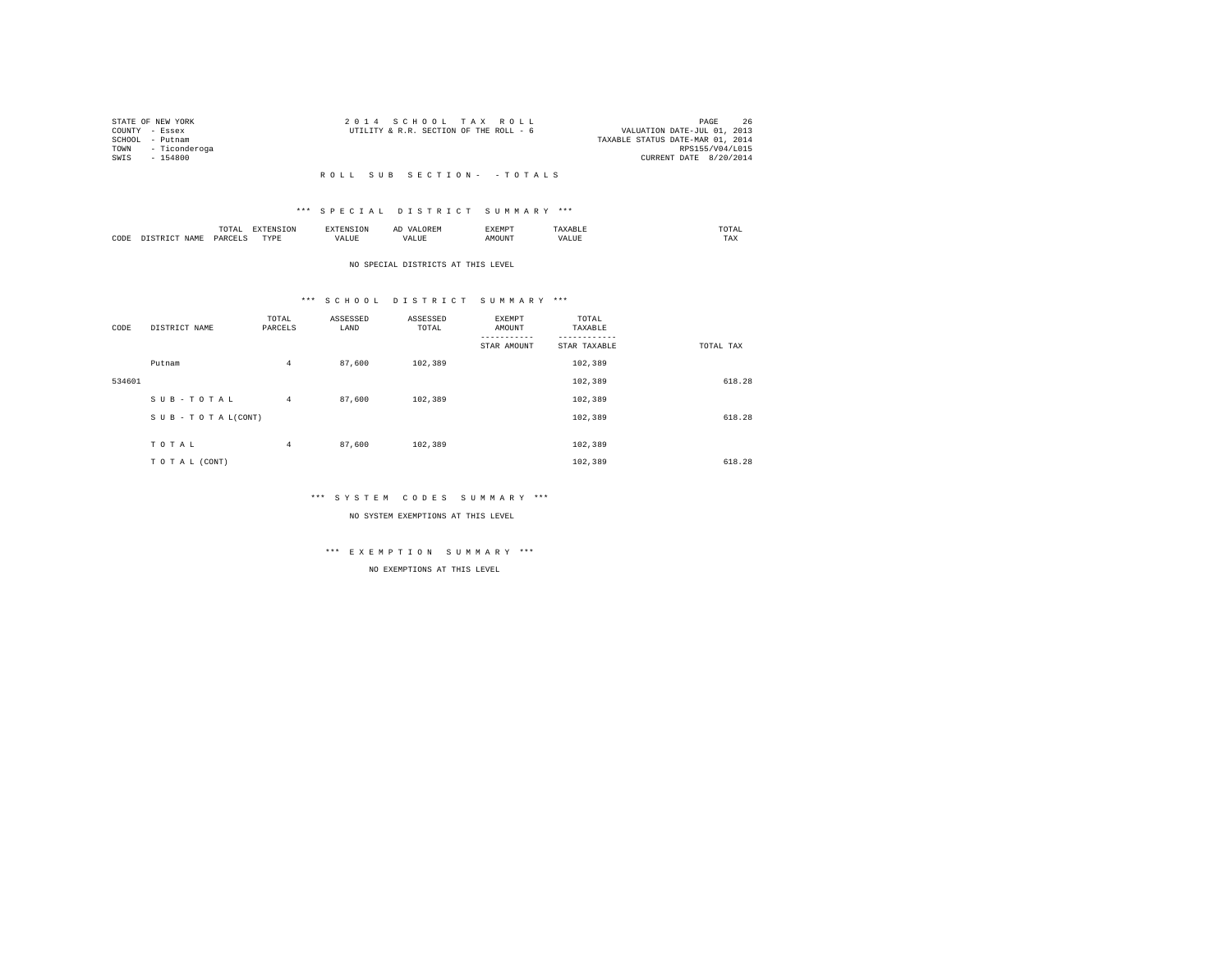| STATE OF NEW YORK |                    | 2014 SCHOOL TAX ROLL                   |  |                                  | PAGE            | 27 |
|-------------------|--------------------|----------------------------------------|--|----------------------------------|-----------------|----|
| COUNTY - Essex    |                    | UTILITY & R.R. SECTION OF THE ROLL - 6 |  | VALUATION DATE-JUL 01, 2013      |                 |    |
| SCHOOL - Putnam   |                    |                                        |  | TAXABLE STATUS DATE-MAR 01, 2014 |                 |    |
|                   | TOWN - Ticonderoga |                                        |  |                                  | RPS155/V04/L015 |    |
| SWTS - 154800     |                    |                                        |  | CURRENT DATE 8/20/2014           |                 |    |
|                   |                    |                                        |  |                                  |                 |    |

| ROLL<br><b>SEC</b> | DESCRIPTION                         | TOTAL<br>PARCELS | ASSESSED<br>LAND | ASSESSED<br>TOTAL | EXEMPT<br>AMOUNT<br>-----------<br>STAR AMOUNT | TOTAL<br>TAXABLE<br>STAR TAXABLE | TOTAL<br>TAX |
|--------------------|-------------------------------------|------------------|------------------|-------------------|------------------------------------------------|----------------------------------|--------------|
|                    | School Tax                          |                  | 87,600           | 102,389           |                                                | 102,389<br>102,389               | 618.28       |
|                    | SPEC DIST TAXES<br>UTILITIES & N.C. |                  |                  |                   |                                                |                                  | 618.28       |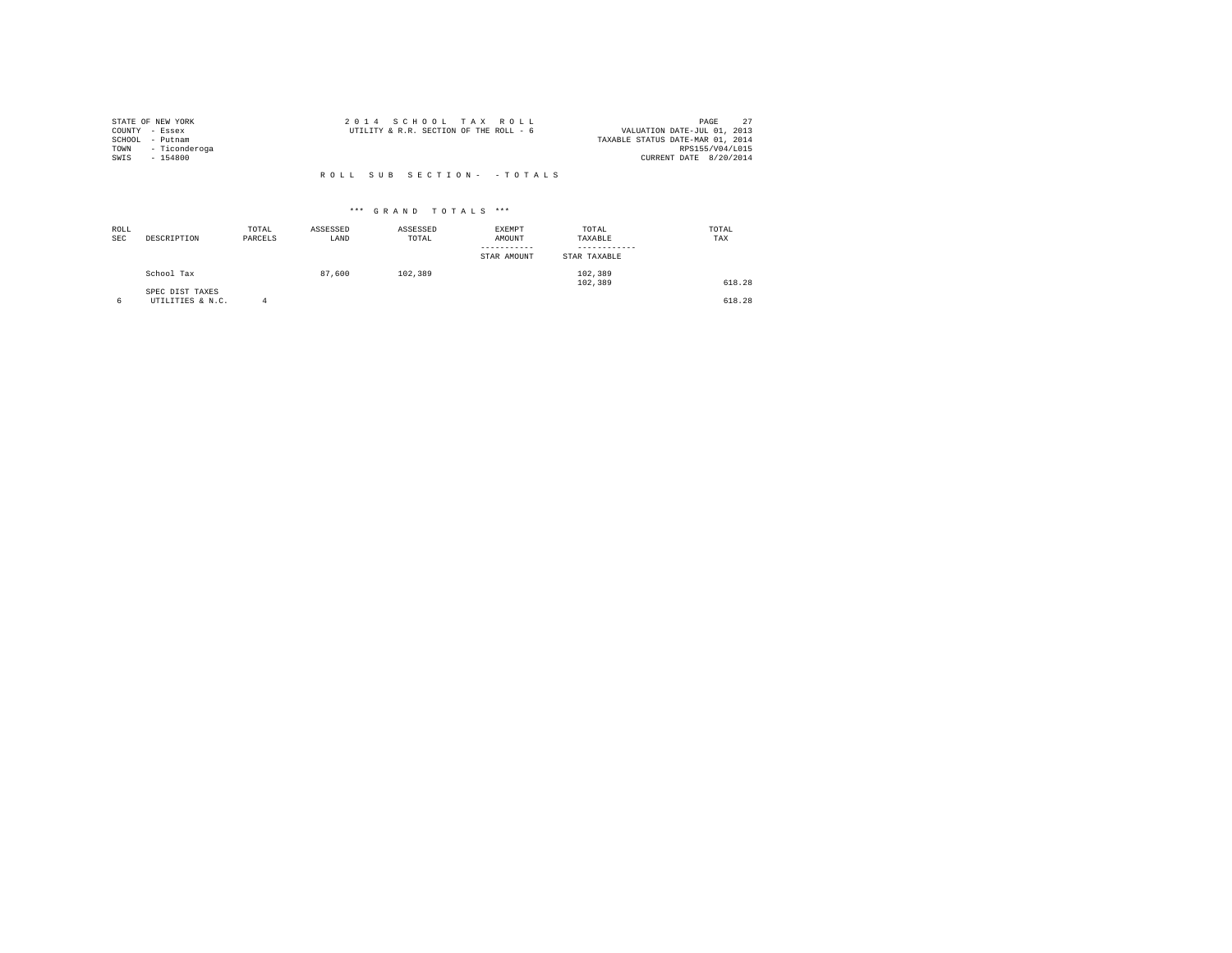| STATE OF NEW YORK |                    | 2014 SCHOOL TAX ROLL                   |  |  |                                  | PAGE                   | 2.8 |
|-------------------|--------------------|----------------------------------------|--|--|----------------------------------|------------------------|-----|
| COUNTY - Essex    |                    | UTILITY & R.R. SECTION OF THE ROLL - 6 |  |  | VALUATION DATE-JUL 01, 2013      |                        |     |
| SCHOOL - Putnam   |                    |                                        |  |  | TAXABLE STATUS DATE-MAR 01, 2014 |                        |     |
|                   | TOWN - Ticonderoga |                                        |  |  |                                  | RPS155/V04/L015        |     |
| SWTS - 154800     |                    |                                        |  |  |                                  | CURRENT DATE 8/20/2014 |     |
|                   |                    |                                        |  |  |                                  |                        |     |

# R O L L S E C T I O N T O T A L S

# \*\*\* S P E C I A L D I S T R I C T S U M M A R Y \*\*\*

|      |             | TOTAL  |           |       | AĽ<br>$\cdots$<br>. | <b>EXEMPT</b><br>. | <b>DT</b>   | moma |
|------|-------------|--------|-----------|-------|---------------------|--------------------|-------------|------|
| CODE | <b>TAM1</b> | PARCET | TUVE<br>. | /ALUE | الالاستحداد         | <b>MOTTNIT</b>     | ALUE<br>7 A | TAX  |

### NO SPECIAL DISTRICTS AT THIS LEVEL

# \*\*\* S C H O O L D I S T R I C T S U M M A R Y \*\*\*

| CODE   | DISTRICT NAME      | TOTAL<br>PARCELS | ASSESSED<br>LAND | ASSESSED<br>TOTAL | <b>EXEMPT</b><br>AMOUNT | TOTAL<br>TAXABLE |           |
|--------|--------------------|------------------|------------------|-------------------|-------------------------|------------------|-----------|
|        |                    |                  |                  |                   | STAR AMOUNT             | STAR TAXABLE     | TOTAL TAX |
|        | Putnam             | $\overline{4}$   | 87,600           | 102,389           |                         | 102,389          |           |
| 534601 |                    |                  |                  |                   |                         | 102,389          | 618.28    |
|        | SUB-TOTAL          | $\overline{4}$   | 87,600           | 102,389           |                         | 102,389          |           |
|        | SUB - TO TAL(CONT) |                  |                  |                   |                         | 102,389          | 618.28    |
|        |                    |                  |                  |                   |                         |                  |           |
|        | TOTAL              | $\overline{4}$   | 87,600           | 102,389           |                         | 102,389          |           |
|        | TO TAL (CONT)      |                  |                  |                   |                         | 102,389          | 618.28    |

#### \*\*\* S Y S T E M C O D E S S U M M A R Y \*\*\*

NO SYSTEM EXEMPTIONS AT THIS LEVEL

# \*\*\* E X E M P T I O N S U M M A R Y \*\*\*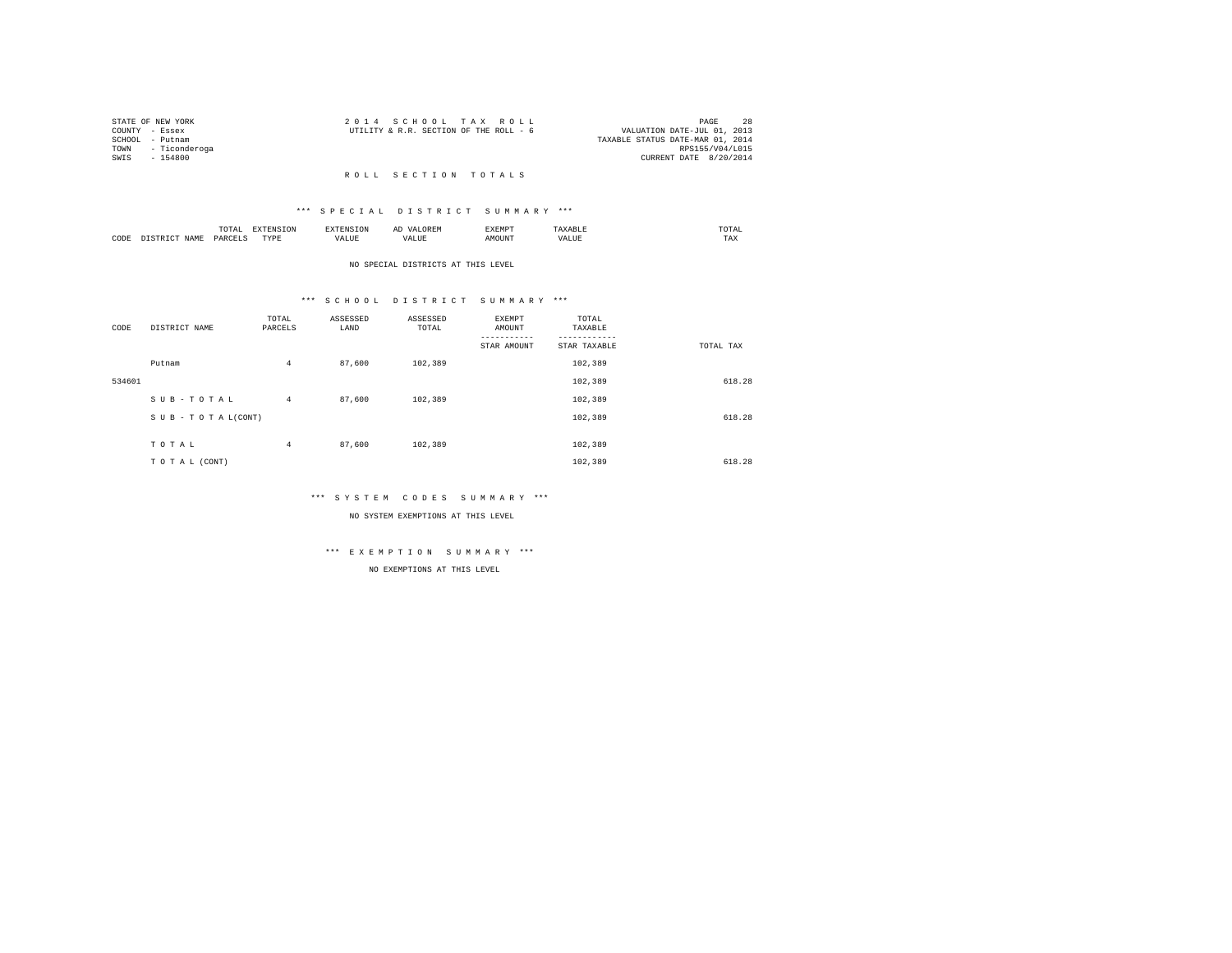|                | STATE OF NEW YORK  | 2014 SCHOOL TAX ROLL                   |  |  |                                  |                        | PAGE | 29 |
|----------------|--------------------|----------------------------------------|--|--|----------------------------------|------------------------|------|----|
| COUNTY - Essex |                    | UTILITY & R.R. SECTION OF THE ROLL - 6 |  |  | VALUATION DATE-JUL 01, 2013      |                        |      |    |
|                | SCHOOL - Putnam    |                                        |  |  | TAXABLE STATUS DATE-MAR 01, 2014 |                        |      |    |
|                | TOWN - Ticonderoga |                                        |  |  |                                  | RPS155/V04/L015        |      |    |
| SWIS           | $-154800$          |                                        |  |  |                                  | CURRENT DATE 8/20/2014 |      |    |
|                |                    |                                        |  |  |                                  |                        |      |    |
|                |                    | ROLL SECTION TOTALS                    |  |  |                                  |                        |      |    |

| ROLL<br>SEC | DESCRIPTION                         | TOTAL<br>PARCELS | ASSESSED<br>LAND | ASSESSED<br>TOTAL | <b>EXEMPT</b><br>AMOUNT<br>----------<br>STAR AMOUNT | TOTAL<br>TAXABLE<br>STAR TAXABLE | TOTAL<br>TAX |
|-------------|-------------------------------------|------------------|------------------|-------------------|------------------------------------------------------|----------------------------------|--------------|
|             | School Tax                          |                  | 87,600           | 102,389           |                                                      | 102,389<br>102,389               | 618.28       |
| 6           | SPEC DIST TAXES<br>UTILITIES & N.C. | а                |                  |                   |                                                      |                                  | 618.28       |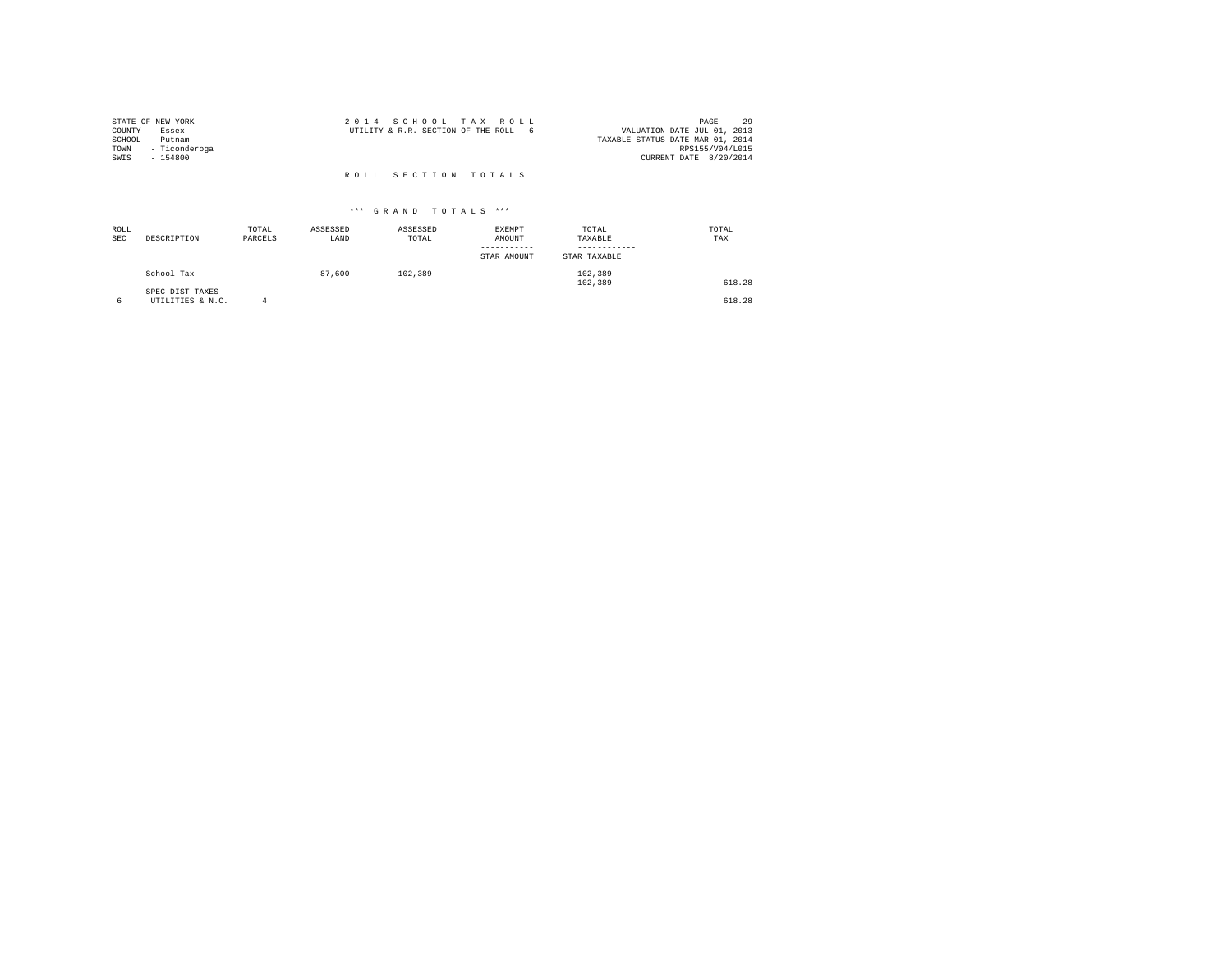| STATE OF NEW YORK<br>COUNTY<br>- Essex<br>SCHOOL<br>- Putnam<br>TOWN<br>- Ticonderoga<br>SWIS<br>$-154800$  | 2 0 1 4                                                                                                                                                                                                                            | SCHOOL<br>T A X<br>R O T. T.<br>CEILING RAILROAD SECTION OF THE ROLL - 7<br>OWNERS NAME SEQUENCE<br>INIFORM PERCENT OF VALUE IS 100.00 | VALUATION DATE-JUL 01, 2013<br>TAXABLE STATUS DATE-MAR 01, 2014 | 30<br>PAGE                |                                  |
|-------------------------------------------------------------------------------------------------------------|------------------------------------------------------------------------------------------------------------------------------------------------------------------------------------------------------------------------------------|----------------------------------------------------------------------------------------------------------------------------------------|-----------------------------------------------------------------|---------------------------|----------------------------------|
| TAX MAP PARCEL NUMBER<br>CURRENT OWNERS NAME<br>CURRENT OWNERS ADDRESS                                      | PROPERTY LOCATION & CLASS ASSESSMENT<br>SCHOOL DISTRICT<br>PARCEL SIZE/GRID COORD                                                                                                                                                  | LAND<br>TOTAL                                                                                                                          | TAX DESCRIPTION<br>SPECIAL DISTRICTS                            | TAXABLE VALUE             | TAX AMOUNT                       |
| $140.1 - 1 - 7.000$<br>D&H Railway Corp<br>7th Floor Tax Dept<br>120 S 6th St<br>Minneapolis, MN 55402-1803 | 15 Wilson Bay Rd<br>842 Ceiling rr<br>534601<br>Putnam<br>A Mcintosh Pat Ceiling Rr<br>Main Line Thru Town<br>Apport For School-5.55%<br>ACRES 128.00<br>EAST-0746587 NRTH-1420618<br>DEED BOOK 985<br>$PG-1$<br>FULL MARKET VALUE | 100<br>70.700<br>70,700                                                                                                                | School Tax                                                      | ACCT 715N218410<br>70,700 | BTLL<br>64<br>426.92             |
|                                                                                                             |                                                                                                                                                                                                                                    |                                                                                                                                        | $TOTAI$ , $TAY = -$                                             | DATE #1<br>AMT DUE        | $426.92**$<br>09/30/14<br>426.92 |
|                                                                                                             |                                                                                                                                                                                                                                    |                                                                                                                                        |                                                                 |                           |                                  |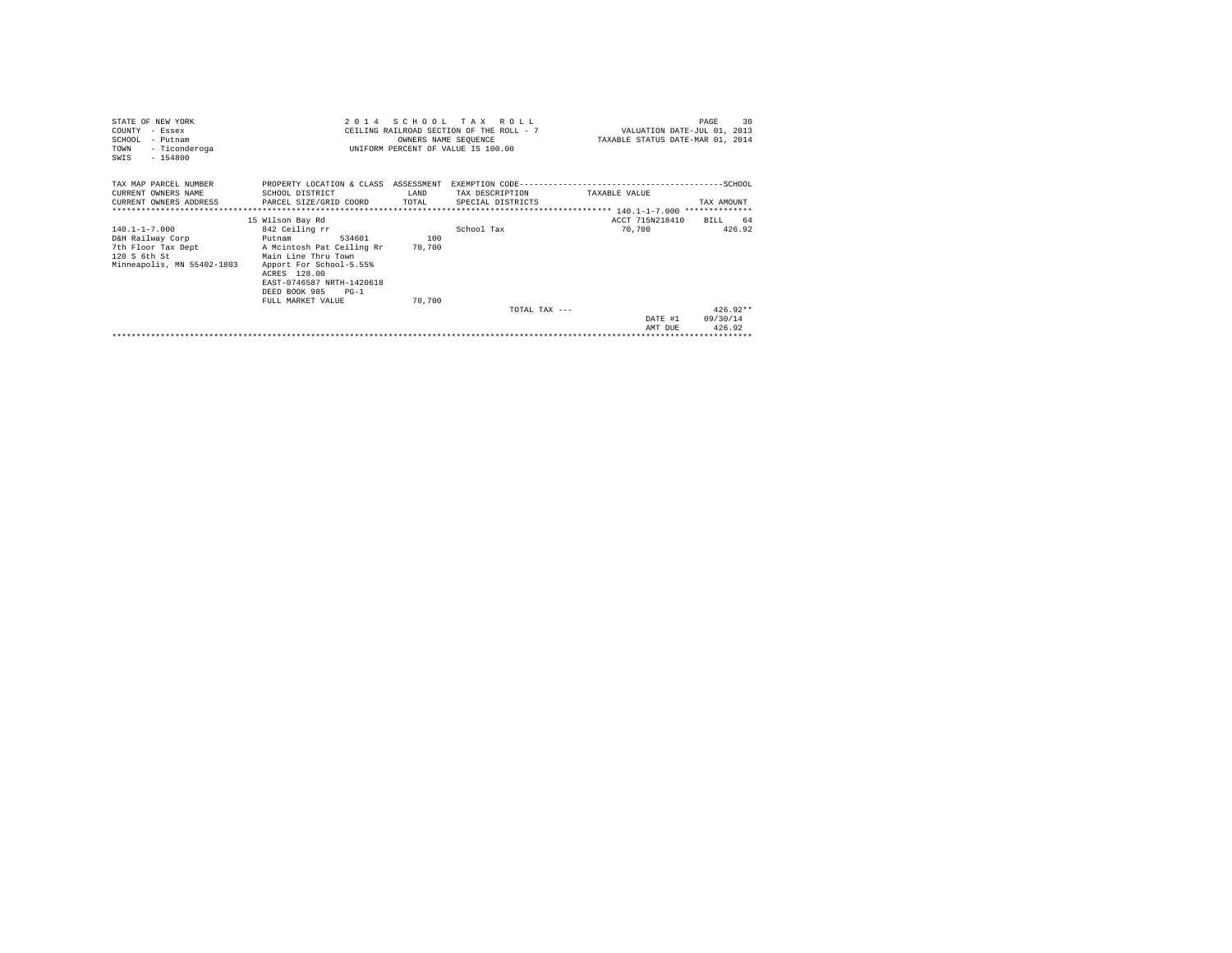| STATE OF NEW YORK  | 2014 SCHOOL TAX ROLL                     |                                  | $\overline{31}$<br>PAGE |
|--------------------|------------------------------------------|----------------------------------|-------------------------|
| COUNTY - Essex     | CEILING RAILROAD SECTION OF THE ROLL - 7 | VALUATION DATE-JUL 01, 2013      |                         |
| SCHOOL - Putnam    |                                          | TAXABLE STATUS DATE-MAR 01, 2014 |                         |
| TOWN - Ticonderoga | UNIFORM PERCENT OF VALUE IS 100.00       |                                  | RPS155/V04/L015         |
| SWIS - 154800      |                                          | CURRENT DATE 8/20/2014           |                         |
|                    |                                          |                                  |                         |

# \*\*\* S P E C I A L D I S T R I C T S U M M A R Y \*\*\*

|      |                  | $m \wedge m \wedge n$<br><br>the contract of the contract of the contract of | T OP<br>∸ | אד ה  | ، سدا | "XEMP         |                     | moma<br>the contract of the contract of the contract of |
|------|------------------|------------------------------------------------------------------------------|-----------|-------|-------|---------------|---------------------|---------------------------------------------------------|
| CODE | <b>CAM"</b><br>. | ⊿ARCΡ"<br>ALL V                                                              | TVDF<br>. | /ALUE | VALUE | <b>MOTINT</b> | /ALUE<br>, <u>n</u> | TAX                                                     |

#### NO SPECIAL DISTRICTS AT THIS LEVEL

# \*\*\* S C H O O L D I S T R I C T S U M M A R Y \*\*\*

| CODE   | DISTRICT NAME      | TOTAL<br>PARCELS | ASSESSED<br>LAND | ASSESSED<br>TOTAL | <b>EXEMPT</b><br>AMOUNT | TOTAL<br>TAXABLE |           |
|--------|--------------------|------------------|------------------|-------------------|-------------------------|------------------|-----------|
|        |                    |                  |                  |                   | STAR AMOUNT             | STAR TAXABLE     | TOTAL TAX |
|        | Putnam             | $\mathbf{1}$     | 100              | 70.700            |                         | 70.700           |           |
| 534601 |                    |                  |                  |                   |                         | 70.700           | 426.92    |
|        | SUB-TOTAL          | 1                | 100              | 70.700            |                         | 70,700           |           |
|        | SUB - TO TAL(CONT) |                  |                  |                   |                         | 70.700           | 426.92    |
|        |                    |                  |                  |                   |                         |                  |           |
|        | TOTAL              | 1                | 100              | 70,700            |                         | 70,700           |           |
|        | TO TAL (CONT)      |                  |                  |                   |                         | 70.700           | 426.92    |

#### \*\*\* S Y S T E M C O D E S S U M M A R Y \*\*\*

### NO SYSTEM EXEMPTIONS AT THIS LEVEL

# \*\*\* E X E M P T I O N S U M M A R Y \*\*\*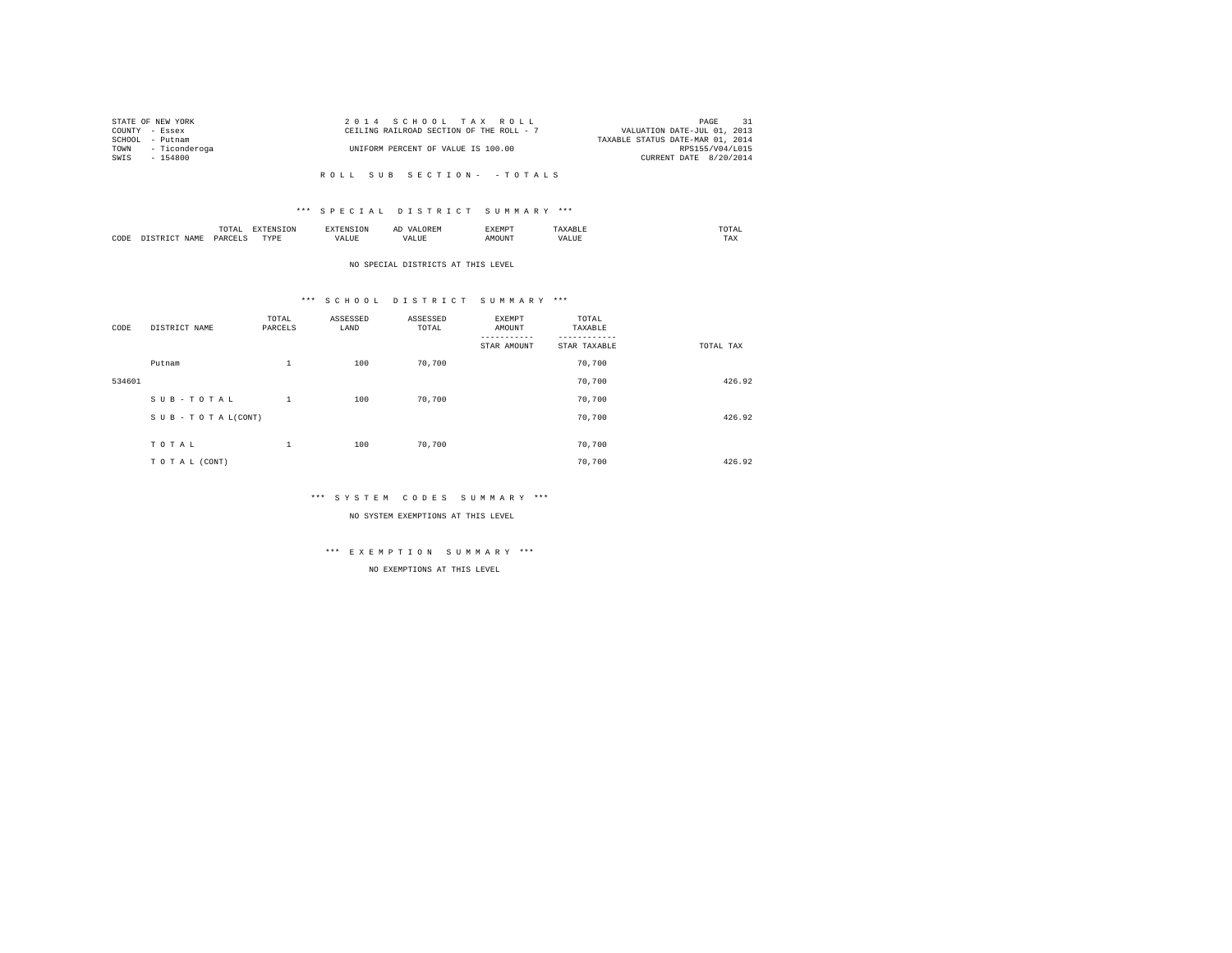|                | STATE OF NEW YORK  | 2014 SCHOOL TAX ROLL                     | 32<br>PAGE                       |
|----------------|--------------------|------------------------------------------|----------------------------------|
| COUNTY - Essex |                    | CEILING RAILROAD SECTION OF THE ROLL - 7 | VALUATION DATE-JUL 01, 2013      |
|                | SCHOOL - Putnam    |                                          | TAXABLE STATUS DATE-MAR 01, 2014 |
|                | TOWN - Ticonderoga | UNIFORM PERCENT OF VALUE IS 100.00       | RPS155/V04/L015                  |
| SWIS           | $-154800$          |                                          | CURRENT DATE 8/20/2014           |
|                |                    |                                          |                                  |

| ROLL<br>SEC | DESCRIPTION                          | TOTAL<br>PARCELS | ASSESSED<br>LAND | ASSESSED<br>TOTAL | EXEMPT<br>AMOUNT<br>-----------<br>STAR AMOUNT | TOTAL<br>TAXABLE<br>STAR TAXABLE | TOTAL<br>TAX |
|-------------|--------------------------------------|------------------|------------------|-------------------|------------------------------------------------|----------------------------------|--------------|
|             | School Tax                           |                  | 100              | 70,700            |                                                | 70.700<br>70.700                 | 426.92       |
| ÷           | SPEC DIST TAXES<br>CEILING RAILROADS |                  |                  |                   |                                                |                                  | 426.92       |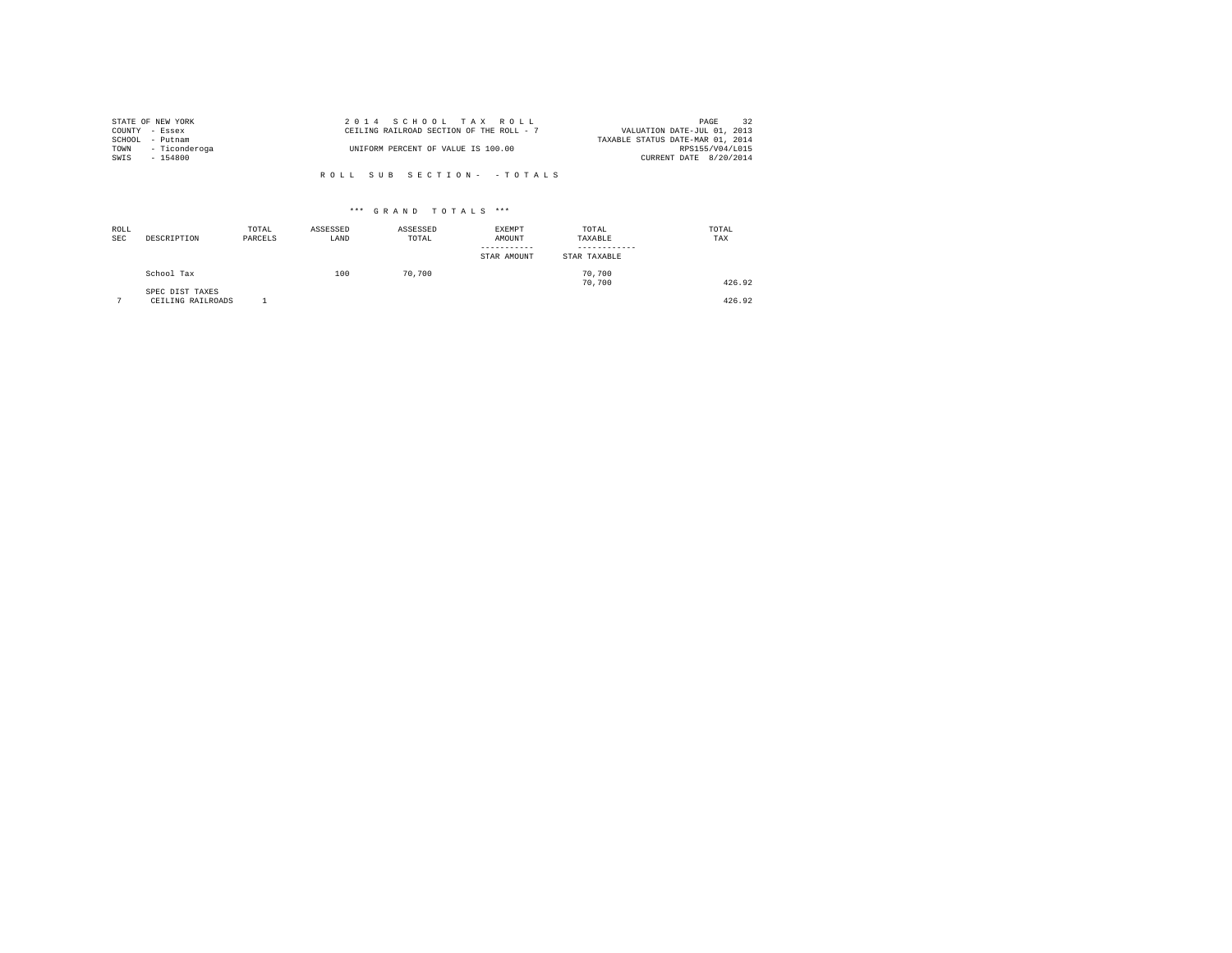| STATE OF NEW YORK  | 2014 SCHOOL TAX ROLL                     | PAGE 33                          |
|--------------------|------------------------------------------|----------------------------------|
| COUNTY - Essex     | CEILING RAILROAD SECTION OF THE ROLL - 7 | VALUATION DATE-JUL 01, 2013      |
| SCHOOL - Putnam    |                                          | TAXABLE STATUS DATE-MAR 01, 2014 |
| TOWN - Ticonderoga | UNIFORM PERCENT OF VALUE IS 100.00       | RPS155/V04/L015                  |
| SWIS - 154800      |                                          | CURRENT DATE 8/20/2014           |
|                    |                                          |                                  |
|                    | ROLL SECTION TOTALS                      |                                  |

|      |      | TOTAL<br>the contract of the contract of the contract of | ייתחיי    |       | .XEMP"        |       | $m \wedge m$ |
|------|------|----------------------------------------------------------|-----------|-------|---------------|-------|--------------|
| CODE | NAME | <b>DARCE!</b>                                            | TVDE<br>. | 'ALU. | <b>MOTTNI</b> | VALUB | TAX          |

# NO SPECIAL DISTRICTS AT THIS LEVEL

# \*\*\* S C H O O L D I S T R I C T S U M M A R Y \*\*\*

| CODE   | DISTRICT NAME      | TOTAL<br>PARCELS | ASSESSED<br>LAND | ASSESSED<br>TOTAL | <b>EXEMPT</b><br>AMOUNT | TOTAL<br>TAXABLE |           |
|--------|--------------------|------------------|------------------|-------------------|-------------------------|------------------|-----------|
|        |                    |                  |                  |                   | STAR AMOUNT             | STAR TAXABLE     | TOTAL TAX |
|        | Putnam             | 1                | 100              | 70.700            |                         | 70.700           |           |
| 534601 |                    |                  |                  |                   |                         | 70,700           | 426.92    |
|        | SUB-TOTAL          | 1                | 100              | 70,700            |                         | 70.700           |           |
|        | SUB - TO TAL(CONT) |                  |                  |                   |                         | 70.700           | 426.92    |
|        | TOTAL              | 1                | 100              | 70.700            |                         | 70.700           |           |
|        |                    |                  |                  |                   |                         |                  |           |
|        | TO TAL (CONT)      |                  |                  |                   |                         | 70.700           | 426.92    |

#### \*\*\* S Y S T E M C O D E S S U M M A R Y \*\*\*

NO SYSTEM EXEMPTIONS AT THIS LEVEL

# \*\*\* E X E M P T I O N S U M M A R Y \*\*\*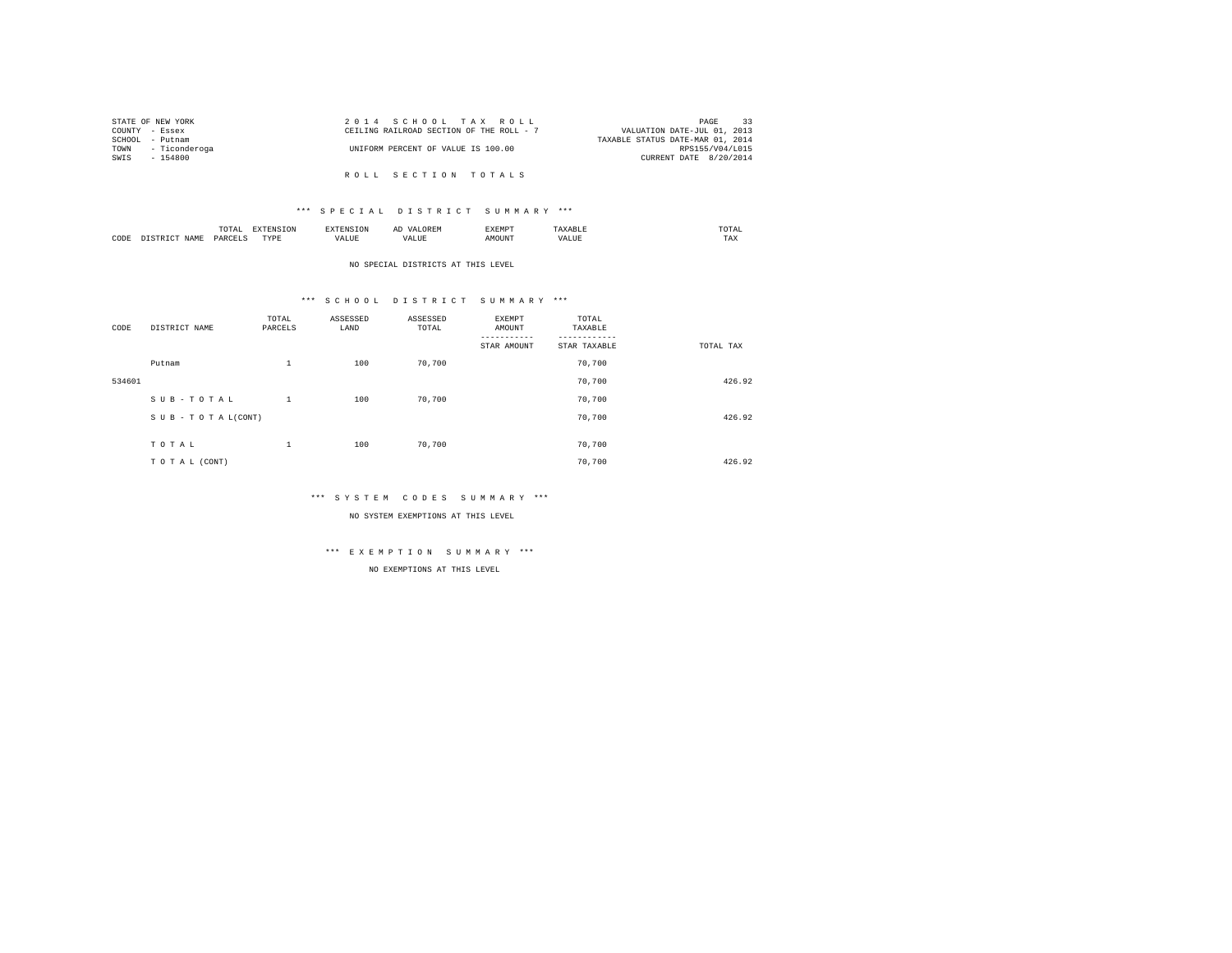|                | STATE OF NEW YORK  | 2014 SCHOOL TAX ROLL                     |  |  |                                  |                        | PAGE | $\overline{34}$ |
|----------------|--------------------|------------------------------------------|--|--|----------------------------------|------------------------|------|-----------------|
| COUNTY - Essex |                    | CEILING RAILROAD SECTION OF THE ROLL - 7 |  |  | VALUATION DATE-JUL 01, 2013      |                        |      |                 |
|                | SCHOOL - Putnam    |                                          |  |  | TAXABLE STATUS DATE-MAR 01, 2014 |                        |      |                 |
|                | TOWN - Ticonderoga | UNIFORM PERCENT OF VALUE IS 100.00       |  |  |                                  | RPS155/V04/L015        |      |                 |
| SWTS           | $-154800$          |                                          |  |  |                                  | CURRENT DATE 8/20/2014 |      |                 |
|                |                    |                                          |  |  |                                  |                        |      |                 |
|                |                    | ROLL SECTION TOTALS                      |  |  |                                  |                        |      |                 |

| ROLL<br>SEC | DESCRIPTION                          | TOTAL<br>PARCELS | ASSESSED<br>LAND | ASSESSED<br>TOTAL | <b>EXEMPT</b><br>AMOUNT<br>STAR AMOUNT | TOTAL<br>TAXABLE<br>STAR TAXABLE | TOTAL<br>TAX |
|-------------|--------------------------------------|------------------|------------------|-------------------|----------------------------------------|----------------------------------|--------------|
|             | School Tax                           |                  | 100              | 70,700            |                                        | 70.700<br>70.700                 | 426.92       |
| ÷           | SPEC DIST TAXES<br>CEILING RAILROADS |                  |                  |                   |                                        |                                  | 426.92       |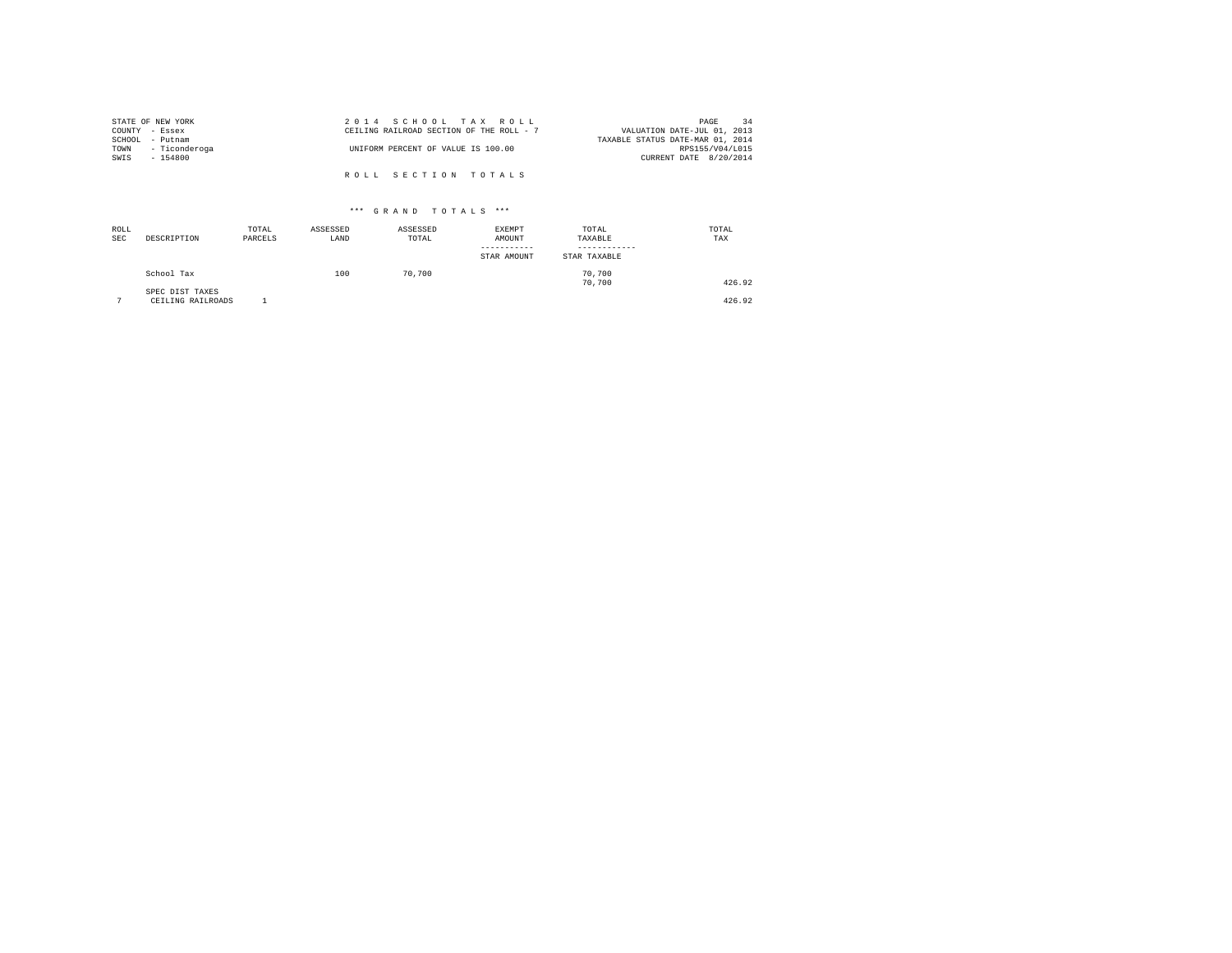|                 | STATE OF NEW YORK  |             |  | 2014 SCHOOL TAX ROLL |                                  |                        | PAGE | 35 |
|-----------------|--------------------|-------------|--|----------------------|----------------------------------|------------------------|------|----|
| COUNTY - Essex  |                    |             |  |                      | VALUATION DATE-JUL 01, 2013      |                        |      |    |
| SCHOOL - Putnam |                    | SWIS TOTALS |  |                      | TAXABLE STATUS DATE-MAR 01, 2014 |                        |      |    |
|                 | TOWN - Ticonderoga |             |  |                      |                                  | RPS155/V04/L015        |      |    |
| SWIS            | $-154800$          |             |  |                      |                                  | CURRENT DATE 8/20/2014 |      |    |

|      | ≖<br>the contract of the contract of the contract of | ם דגום מזי       | - 71         | $\cdots$ | EXEMPT |      | ጥአ<br>⊥ ⊶∆ | TOTAL |
|------|------------------------------------------------------|------------------|--------------|----------|--------|------|------------|-------|
| CODE | <b>PARCET</b><br><b>IAMT</b><br>$-22153$             | TVDP<br>1 1 F 13 | ۰۸.<br>'ALUL |          | AMOUNT | ALUE | .<br>.     | TAX   |

#### NO SPECIAL DISTRICTS AT THIS LEVEL

# \*\*\* S C H O O L D I S T R I C T S U M M A R Y \*\*\*

| CODE   | DISTRICT NAME      | TOTAL<br>PARCELS | ASSESSED<br>LAND | ASSESSED<br>TOTAL | <b>EXEMPT</b><br>AMOUNT | TOTAL<br>TAXABLE |          |           |
|--------|--------------------|------------------|------------------|-------------------|-------------------------|------------------|----------|-----------|
|        |                    |                  |                  |                   | STAR AMOUNT             | STAR TAXABLE     | TAX RATE | TOTAL TAX |
|        | Putnam             | 64               | 1924,800         | 5677.469          | 233, 210                | 5,444,259        |          |           |
| 534601 |                    |                  |                  |                   | 793,950                 | 4,650,309        | 6.038444 | 28,080.65 |
|        | SUB-TOTAL          | 64               | 1924,800         | 5677.469          | 233,210                 | 5,444,259        |          |           |
|        | SUB - TO TAL(CONT) |                  |                  |                   | 793,950                 | 4,650,309        |          | 28,080.65 |
|        |                    |                  |                  |                   |                         |                  |          |           |
|        | TOTAL              | 64               | 1924,800         | 5677.469          | 233, 210                | 5,444,259        |          |           |
|        | TO TAL (CONT)      |                  |                  |                   | 793,950                 | 4,650,309        |          | 28,080.65 |

#### \*\*\* S Y S T E M C O D E S S U M M A R Y \*\*\*

NO SYSTEM EXEMPTIONS AT THIS LEVEL

| CODE<br>DESCRIPTION                                                                                           | TOTAL<br>PARCELS                    | SCHOOL                                           |
|---------------------------------------------------------------------------------------------------------------|-------------------------------------|--------------------------------------------------|
| 41730<br>AG. DIST<br>41800<br>AGED ALL<br>41804<br>AGED S<br>41834<br><b>STAR</b><br>SR<br>41854<br>RES. STAR | 4<br>$\overline{2}$<br>1<br>10<br>7 | 154,460<br>75,650<br>3,100<br>583,950<br>210,000 |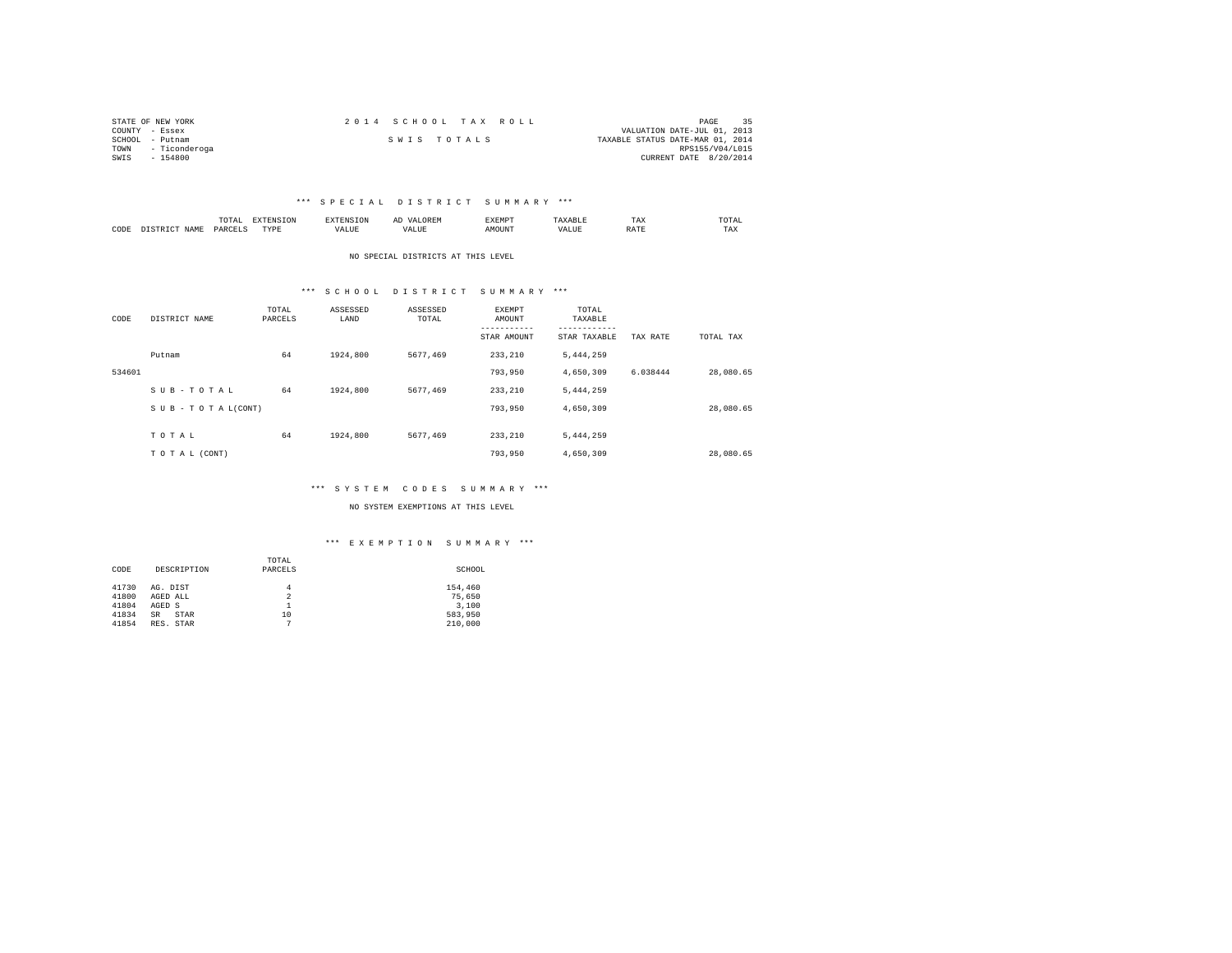|      | STATE OF NEW YORK  |             |  | 2014 SCHOOL TAX ROLL |                                  |                        | PAGE | 36 |
|------|--------------------|-------------|--|----------------------|----------------------------------|------------------------|------|----|
|      | COUNTY - Essex     |             |  |                      | VALUATION DATE-JUL 01, 2013      |                        |      |    |
|      | SCHOOL - Putnam    | SWIS TOTALS |  |                      | TAXABLE STATUS DATE-MAR 01, 2014 |                        |      |    |
|      | TOWN - Ticonderoga |             |  |                      |                                  | RPS155/V04/L015        |      |    |
| SWIS | $-154800$          |             |  |                      |                                  | CURRENT DATE 8/20/2014 |      |    |

# \*\*\* E X E M P T I O N S U M M A R Y \*\*\*

|      |             | TOTAL   |          |
|------|-------------|---------|----------|
| CODE | DESCRIPTION | PARCELS | SCHOOL   |
|      | TOTAL       | 24      | 1027.160 |

| <b>ROLL</b><br><b>SEC</b> | DESCRIPTION                          | TOTAL<br>PARCELS | ASSESSED<br>LAND | ASSESSED<br>TOTAL | <b>EXEMPT</b><br>AMOUNT | TOTAL<br>TAXABLE         |             |            |
|---------------------------|--------------------------------------|------------------|------------------|-------------------|-------------------------|--------------------------|-------------|------------|
|                           |                                      |                  |                  |                   | STAR AMOUNT             | --------<br>STAR TAXABLE | TAX<br>RATE |            |
|                           | School Tax                           |                  | 1837,100         | 5247.800          | 233,210<br>793,950      | 5,014,590<br>4,220,640   | 6.038444    | 25, 486.11 |
| $\mathbf{1}$              | SPEC DIST TAXES<br>TAXABLE           | 58               |                  |                   |                         |                          |             | 25,486.11  |
|                           | School Tax                           |                  |                  | 256.580           |                         | 256,580<br>256,580       | 6.038444    | 1,549.34   |
| 5                         | SPEC DIST TAXES<br>SPECIAL FRANCHISE | $\mathbf{1}$     |                  |                   |                         |                          |             | 1.549.34   |
|                           | School Tax                           |                  | 87,600           | 102,389           |                         | 102,389<br>102,389       | 6.038444    | 618.28     |
| 6                         | SPEC DIST TAXES<br>UTILITIES & N.C.  | $\overline{4}$   |                  |                   |                         |                          |             | 618.28     |
|                           | School Tax                           |                  | 100              | 70.700            |                         | 70.700<br>70,700         | 6.038444    | 426.92     |
| 7                         | SPEC DIST TAXES<br>CEILING RAILROADS | <sup>1</sup>     |                  |                   |                         |                          |             | 426.92     |
|                           | School Tax                           |                  | 1924,800         | 5677.469          | 233,210<br>793.950      | 5, 444, 259<br>4.650.309 | 6.038444    | 28,080.65  |
|                           | SPEC DIST TAXES                      |                  |                  |                   |                         |                          |             |            |
| $\star$                   | SUB TOTAL                            | 64               |                  |                   |                         |                          |             | 28,080.65  |
|                           | School Tax                           |                  | 1924,800         | 5677,469          | 233,210<br>793,950      | 5, 444, 259<br>4,650,309 | 6.038444    | 28,080.65  |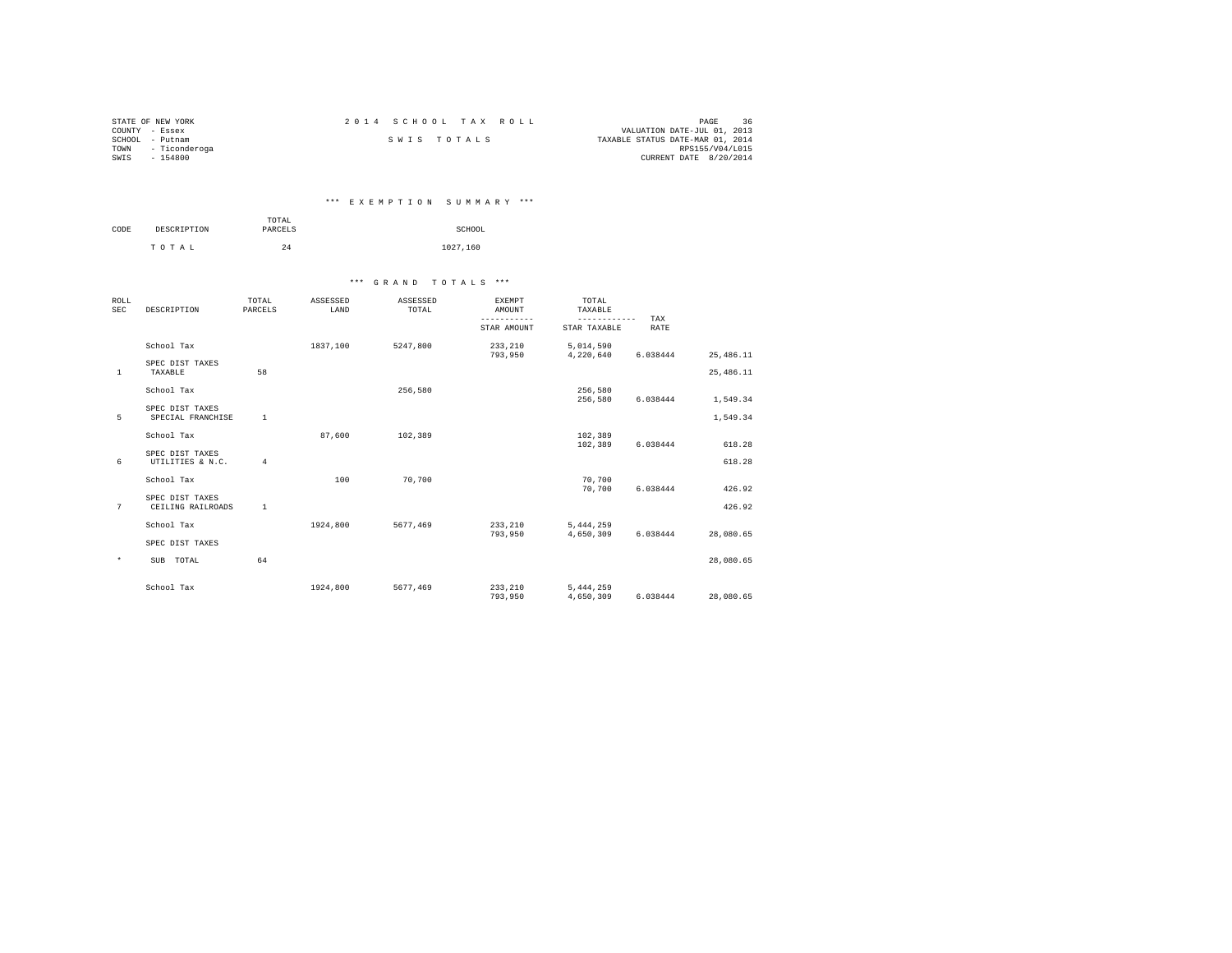|      | STATE OF NEW YORK  |             |  | 2014 SCHOOL TAX ROLL |                                  | PAGE            | 37 |
|------|--------------------|-------------|--|----------------------|----------------------------------|-----------------|----|
|      | COUNTY - Essex     |             |  |                      | VALUATION DATE-JUL 01, 2013      |                 |    |
|      | SCHOOL - Putnam    | SWIS TOTALS |  |                      | TAXABLE STATUS DATE-MAR 01, 2014 |                 |    |
|      | TOWN - Ticonderoga |             |  |                      |                                  | RPS155/V04/L015 |    |
| SWIS | $-154800$          |             |  |                      | CURRENT DATE 8/20/2014           |                 |    |

# \*\*\* G R A N D T O T A L S \*\*\*

| ROLL |                 | TOTAL   | ASSESSED | ASSESSED | EXEMPT      | TOTAL        |      |
|------|-----------------|---------|----------|----------|-------------|--------------|------|
| SEC  | DESCRIPTION     | PARCELS | LAND     | TOTAL    | AMOUNT      | TAXABLE      |      |
|      |                 |         |          |          |             |              | TAX  |
|      |                 |         |          |          | STAR AMOUNT | STAR TAXABLE | RATE |
|      |                 |         |          |          |             |              |      |
|      | SPEC DIST TAXES |         |          |          |             |              |      |

\*\* GRAND TOTAL 64 28,080.65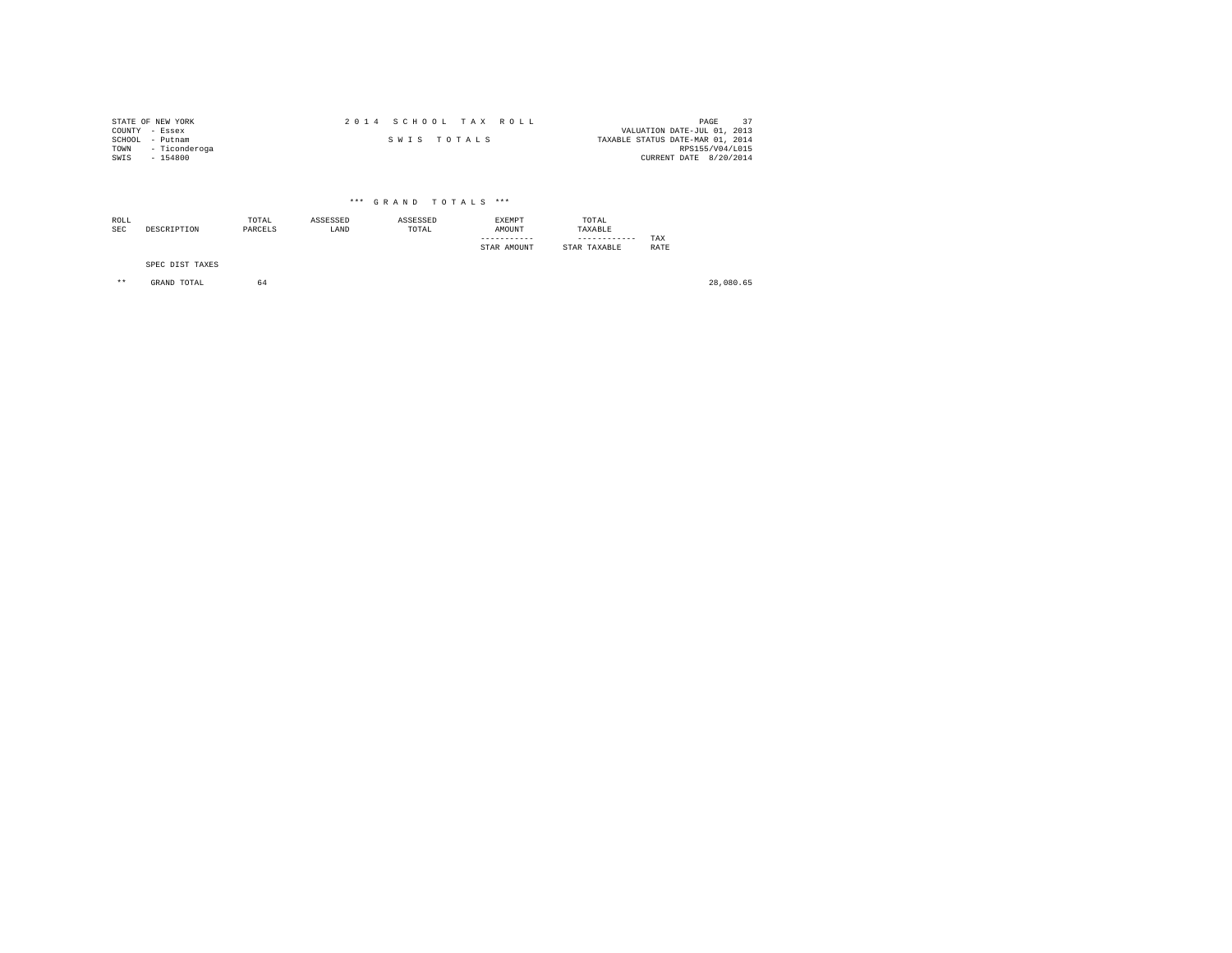| STATE OF NEW YORK | 2014 SCHOOL TAX ROLL             | <b>PAGE</b>                 | 38 |
|-------------------|----------------------------------|-----------------------------|----|
| COUNTY - Essex    | SCHOOL TOTALS 534601             | VALUATION DATE-JUL 01, 2013 |    |
| SCHOOL - Putnam   | TAXABLE STATUS DATE-MAR 01, 2014 |                             |    |
|                   |                                  | RPS155/V04/L015             |    |
|                   |                                  | CURRENT DATE 8/20/2014      |    |

|      |                  | TOTAI<br>the contract of the contract of the contract of | <b>DYDDYO</b> | .    | AI   | "YEMPT<br>JABRIE J | .                   | UIAL |
|------|------------------|----------------------------------------------------------|---------------|------|------|--------------------|---------------------|------|
| CODE | <b>TMAT</b><br>. | PARCE"                                                   | TVDE<br>.     | ALUE | ALUI | AMOUNT             | <b><i>IALUE</i></b> | TAX  |

#### NO SPECIAL DISTRICTS AT THIS LEVEL

# \*\*\* S C H O O L D I S T R I C T S U M M A R Y \*\*\*

| CODE   | DISTRICT NAME                 | TOTAL<br>PARCELS | ASSESSED<br>LAND | ASSESSED<br>TOTAL | <b>EXEMPT</b><br>AMOUNT | TOTAL<br>TAXABLE |          |           |
|--------|-------------------------------|------------------|------------------|-------------------|-------------------------|------------------|----------|-----------|
|        |                               |                  |                  |                   | STAR AMOUNT             | STAR TAXABLE     | TAX RATE | TOTAL TAX |
|        | Putnam                        | 64               | 1924,800         | 5677.469          | 233, 210                | 5,444,259        |          |           |
| 534601 |                               |                  |                  |                   | 793,950                 | 4,650,309        |          | 28,080.65 |
|        | SUB-TOTAL                     | 64               | 1924,800         | 5677.469          | 233, 210                | 5,444,259        |          |           |
|        | $S \cup B - T O T A L (CONT)$ |                  |                  |                   | 793,950                 | 4,650,309        |          | 28,080.65 |
|        |                               |                  |                  |                   |                         |                  |          |           |
|        | TOTAL                         | 64               | 1924,800         | 5677.469          | 233, 210                | 5,444,259        |          |           |
|        | TO TAL (CONT)                 |                  |                  |                   | 793,950                 | 4,650,309        |          | 28,080.65 |

#### \*\*\* S Y S T E M C O D E S S U M M A R Y \*\*\*

NO SYSTEM EXEMPTIONS AT THIS LEVEL

| DESCRIPTION<br>CODE                                                                                           | TOTAL<br>PARCELS                                         | SCHOOL                                           |
|---------------------------------------------------------------------------------------------------------------|----------------------------------------------------------|--------------------------------------------------|
| 41730<br>AG. DIST<br>41800<br>AGED ALL<br>41804<br>AGED S<br>41834<br><b>STAR</b><br>SR<br>41854<br>RES. STAR | $\overline{4}$<br>$\overline{2}$<br>10<br>$\overline{7}$ | 154,460<br>75,650<br>3.100<br>583,950<br>210,000 |